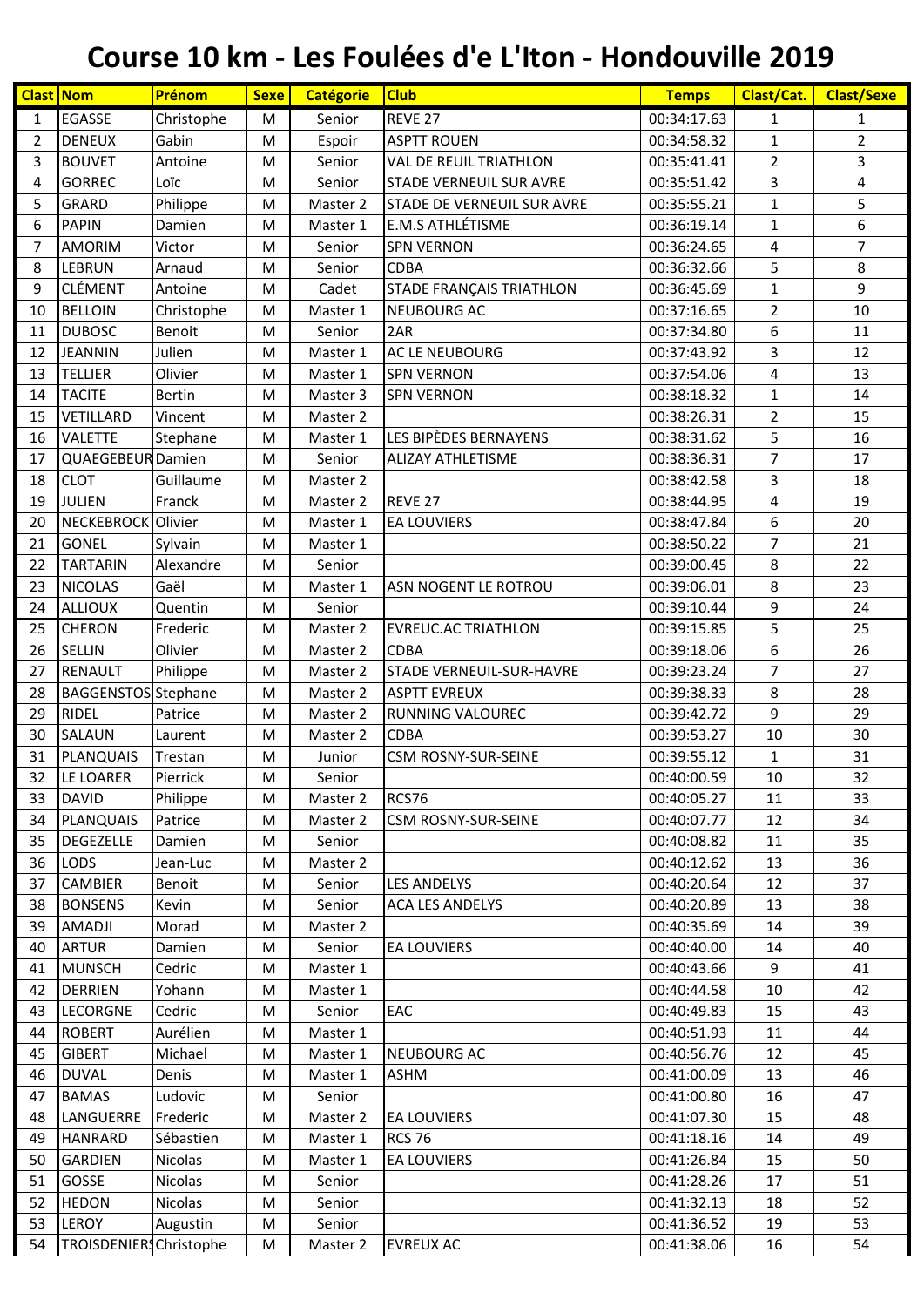| 55<br><b>TISSIER</b><br>Fabien<br>00:41:40.61<br>55<br>M<br>Master 1<br>16<br>56<br>F<br>CRUCHAUDET Claudia<br>CA LISIEUX<br>$\mathbf{1}$<br>$\mathbf{1}$<br>Master 1<br>00:41:45.62<br>57<br>PHILIP<br>20<br>56<br>M<br>S/L EA DU PLATEAU EST<br>00:41:46.75<br>Johann<br>Senior<br>21<br>57<br>58<br>SOURISSEAU<br>Thibaut<br>Senior<br>ATHLETIC VALLEE D'AVRE<br>00:41:50.83<br>M<br>59<br>LEGUEN<br>17<br>58<br>Alain<br>Master 2<br>00:41:52.37<br>M<br><b>LES ANDELYS</b><br>59<br>60<br><b>MABIRE</b><br>Nicolas<br><b>VRAC</b><br>00:42:00.23<br>17<br>Master 1<br>M<br><b>DELOBEL</b><br><b>US FORGIONNE A</b><br>00:42:02.11<br>18<br>60<br>61<br>Jean Louis<br>M<br>Master 2<br>61<br>62<br>Ali<br>22<br><b>CHAM</b><br>M<br>Senior<br><b>SPN VERNON</b><br>00:42:06.00<br>62<br>63<br><b>COQUISART</b><br>18<br>Patrice<br>Master 1<br>REVE <sub>27</sub><br>00:42:08.82<br>M<br>19<br>63<br>64<br>GOSSENT<br>Michaël<br>00:42:13.65<br>M<br>Master 1<br>64<br>65<br><b>BORYS</b><br>00:42:16.86<br>2<br>Pascal<br>M<br>Master 3<br>F<br>$\overline{2}$<br>66<br><b>HATREL</b><br>Amandine<br>00:42:18.36<br>$\mathbf{1}$<br>Senior<br>VAL DE REUIL TRIATHLON<br>65<br>67<br><b>LEBOULAIR</b><br>00:42:20.19<br>20<br>Yann<br>Master 1<br>M<br>66<br>21<br>68<br>CHAMBALLU<br>David<br>KMS DE L'ESPERANCE<br>M<br>Master 1<br>00:42:21.92<br>67<br>69<br><b>BREUX</b><br>Didier<br>19<br>Master 2<br>STADE SOTTEVILLAIS 76<br>00:42:24.87<br>M<br><b>MENDES</b><br>23<br>68<br>70<br>Senior<br>00:42:30.27<br>Hugo<br>M<br>20<br>69<br><b>RAVIART</b><br>Patrice<br>Master 2<br>VAL DE REUIL TRIATHLON<br>00:42:36.94<br>71<br>M<br>22<br>70<br>72<br><b>HAPPIETTE</b><br>00:42:41.69<br>Stéphane<br>M<br>Master 1<br>ESL EVREUX SANTÉ LOISIR<br>73<br>LATIMIER<br>00:42:49.44<br>24<br>71<br>Vincent<br>M<br>Senior<br><b>HURAY</b><br>Fabien<br>$\overline{2}$<br>72<br>74<br>M<br>00:42:50.07<br>Espoir<br>ESL EVREUX SANTÉ LOISIR<br>25<br>75<br><b>GIRAUD</b><br>73<br>Yohann<br>M<br>Senior<br>00:43:01.99<br>26<br>74<br>76<br><b>BERRIER</b><br>Julien<br>00:43:03.89<br>Senior<br>M<br>75<br>77<br><b>BERTEZ</b><br>Franck<br>Master 2<br>00:43:08.71<br>21<br>M<br><b>LEGER</b><br>22<br>76<br>78<br>00:43:10.27<br>Luc<br>M<br>Master 2<br>23<br>77<br>79<br>MISSONNIER Nicolas<br>00:43:19.29<br>M<br>Master 1 | <b>Clast Nom</b> | Prénom   | <b>Sexe</b> | <b>Catégorie</b> | <b>Club</b> | <b>Temps</b> | Clast/Cat. | <b>Clast/Sexe</b> |
|----------------------------------------------------------------------------------------------------------------------------------------------------------------------------------------------------------------------------------------------------------------------------------------------------------------------------------------------------------------------------------------------------------------------------------------------------------------------------------------------------------------------------------------------------------------------------------------------------------------------------------------------------------------------------------------------------------------------------------------------------------------------------------------------------------------------------------------------------------------------------------------------------------------------------------------------------------------------------------------------------------------------------------------------------------------------------------------------------------------------------------------------------------------------------------------------------------------------------------------------------------------------------------------------------------------------------------------------------------------------------------------------------------------------------------------------------------------------------------------------------------------------------------------------------------------------------------------------------------------------------------------------------------------------------------------------------------------------------------------------------------------------------------------------------------------------------------------------------------------------------------------------------------------------------------------------------------------------------------------------------------------------------------------------------------------------------------------------------------------------------------------------------------------------------------------------------------------------------------------------------------------------------------------------------------------------------------------|------------------|----------|-------------|------------------|-------------|--------------|------------|-------------------|
|                                                                                                                                                                                                                                                                                                                                                                                                                                                                                                                                                                                                                                                                                                                                                                                                                                                                                                                                                                                                                                                                                                                                                                                                                                                                                                                                                                                                                                                                                                                                                                                                                                                                                                                                                                                                                                                                                                                                                                                                                                                                                                                                                                                                                                                                                                                                        |                  |          |             |                  |             |              |            |                   |
|                                                                                                                                                                                                                                                                                                                                                                                                                                                                                                                                                                                                                                                                                                                                                                                                                                                                                                                                                                                                                                                                                                                                                                                                                                                                                                                                                                                                                                                                                                                                                                                                                                                                                                                                                                                                                                                                                                                                                                                                                                                                                                                                                                                                                                                                                                                                        |                  |          |             |                  |             |              |            |                   |
|                                                                                                                                                                                                                                                                                                                                                                                                                                                                                                                                                                                                                                                                                                                                                                                                                                                                                                                                                                                                                                                                                                                                                                                                                                                                                                                                                                                                                                                                                                                                                                                                                                                                                                                                                                                                                                                                                                                                                                                                                                                                                                                                                                                                                                                                                                                                        |                  |          |             |                  |             |              |            |                   |
|                                                                                                                                                                                                                                                                                                                                                                                                                                                                                                                                                                                                                                                                                                                                                                                                                                                                                                                                                                                                                                                                                                                                                                                                                                                                                                                                                                                                                                                                                                                                                                                                                                                                                                                                                                                                                                                                                                                                                                                                                                                                                                                                                                                                                                                                                                                                        |                  |          |             |                  |             |              |            |                   |
|                                                                                                                                                                                                                                                                                                                                                                                                                                                                                                                                                                                                                                                                                                                                                                                                                                                                                                                                                                                                                                                                                                                                                                                                                                                                                                                                                                                                                                                                                                                                                                                                                                                                                                                                                                                                                                                                                                                                                                                                                                                                                                                                                                                                                                                                                                                                        |                  |          |             |                  |             |              |            |                   |
|                                                                                                                                                                                                                                                                                                                                                                                                                                                                                                                                                                                                                                                                                                                                                                                                                                                                                                                                                                                                                                                                                                                                                                                                                                                                                                                                                                                                                                                                                                                                                                                                                                                                                                                                                                                                                                                                                                                                                                                                                                                                                                                                                                                                                                                                                                                                        |                  |          |             |                  |             |              |            |                   |
|                                                                                                                                                                                                                                                                                                                                                                                                                                                                                                                                                                                                                                                                                                                                                                                                                                                                                                                                                                                                                                                                                                                                                                                                                                                                                                                                                                                                                                                                                                                                                                                                                                                                                                                                                                                                                                                                                                                                                                                                                                                                                                                                                                                                                                                                                                                                        |                  |          |             |                  |             |              |            |                   |
|                                                                                                                                                                                                                                                                                                                                                                                                                                                                                                                                                                                                                                                                                                                                                                                                                                                                                                                                                                                                                                                                                                                                                                                                                                                                                                                                                                                                                                                                                                                                                                                                                                                                                                                                                                                                                                                                                                                                                                                                                                                                                                                                                                                                                                                                                                                                        |                  |          |             |                  |             |              |            |                   |
|                                                                                                                                                                                                                                                                                                                                                                                                                                                                                                                                                                                                                                                                                                                                                                                                                                                                                                                                                                                                                                                                                                                                                                                                                                                                                                                                                                                                                                                                                                                                                                                                                                                                                                                                                                                                                                                                                                                                                                                                                                                                                                                                                                                                                                                                                                                                        |                  |          |             |                  |             |              |            |                   |
|                                                                                                                                                                                                                                                                                                                                                                                                                                                                                                                                                                                                                                                                                                                                                                                                                                                                                                                                                                                                                                                                                                                                                                                                                                                                                                                                                                                                                                                                                                                                                                                                                                                                                                                                                                                                                                                                                                                                                                                                                                                                                                                                                                                                                                                                                                                                        |                  |          |             |                  |             |              |            |                   |
|                                                                                                                                                                                                                                                                                                                                                                                                                                                                                                                                                                                                                                                                                                                                                                                                                                                                                                                                                                                                                                                                                                                                                                                                                                                                                                                                                                                                                                                                                                                                                                                                                                                                                                                                                                                                                                                                                                                                                                                                                                                                                                                                                                                                                                                                                                                                        |                  |          |             |                  |             |              |            |                   |
|                                                                                                                                                                                                                                                                                                                                                                                                                                                                                                                                                                                                                                                                                                                                                                                                                                                                                                                                                                                                                                                                                                                                                                                                                                                                                                                                                                                                                                                                                                                                                                                                                                                                                                                                                                                                                                                                                                                                                                                                                                                                                                                                                                                                                                                                                                                                        |                  |          |             |                  |             |              |            |                   |
|                                                                                                                                                                                                                                                                                                                                                                                                                                                                                                                                                                                                                                                                                                                                                                                                                                                                                                                                                                                                                                                                                                                                                                                                                                                                                                                                                                                                                                                                                                                                                                                                                                                                                                                                                                                                                                                                                                                                                                                                                                                                                                                                                                                                                                                                                                                                        |                  |          |             |                  |             |              |            |                   |
|                                                                                                                                                                                                                                                                                                                                                                                                                                                                                                                                                                                                                                                                                                                                                                                                                                                                                                                                                                                                                                                                                                                                                                                                                                                                                                                                                                                                                                                                                                                                                                                                                                                                                                                                                                                                                                                                                                                                                                                                                                                                                                                                                                                                                                                                                                                                        |                  |          |             |                  |             |              |            |                   |
|                                                                                                                                                                                                                                                                                                                                                                                                                                                                                                                                                                                                                                                                                                                                                                                                                                                                                                                                                                                                                                                                                                                                                                                                                                                                                                                                                                                                                                                                                                                                                                                                                                                                                                                                                                                                                                                                                                                                                                                                                                                                                                                                                                                                                                                                                                                                        |                  |          |             |                  |             |              |            |                   |
|                                                                                                                                                                                                                                                                                                                                                                                                                                                                                                                                                                                                                                                                                                                                                                                                                                                                                                                                                                                                                                                                                                                                                                                                                                                                                                                                                                                                                                                                                                                                                                                                                                                                                                                                                                                                                                                                                                                                                                                                                                                                                                                                                                                                                                                                                                                                        |                  |          |             |                  |             |              |            |                   |
|                                                                                                                                                                                                                                                                                                                                                                                                                                                                                                                                                                                                                                                                                                                                                                                                                                                                                                                                                                                                                                                                                                                                                                                                                                                                                                                                                                                                                                                                                                                                                                                                                                                                                                                                                                                                                                                                                                                                                                                                                                                                                                                                                                                                                                                                                                                                        |                  |          |             |                  |             |              |            |                   |
|                                                                                                                                                                                                                                                                                                                                                                                                                                                                                                                                                                                                                                                                                                                                                                                                                                                                                                                                                                                                                                                                                                                                                                                                                                                                                                                                                                                                                                                                                                                                                                                                                                                                                                                                                                                                                                                                                                                                                                                                                                                                                                                                                                                                                                                                                                                                        |                  |          |             |                  |             |              |            |                   |
|                                                                                                                                                                                                                                                                                                                                                                                                                                                                                                                                                                                                                                                                                                                                                                                                                                                                                                                                                                                                                                                                                                                                                                                                                                                                                                                                                                                                                                                                                                                                                                                                                                                                                                                                                                                                                                                                                                                                                                                                                                                                                                                                                                                                                                                                                                                                        |                  |          |             |                  |             |              |            |                   |
|                                                                                                                                                                                                                                                                                                                                                                                                                                                                                                                                                                                                                                                                                                                                                                                                                                                                                                                                                                                                                                                                                                                                                                                                                                                                                                                                                                                                                                                                                                                                                                                                                                                                                                                                                                                                                                                                                                                                                                                                                                                                                                                                                                                                                                                                                                                                        |                  |          |             |                  |             |              |            |                   |
|                                                                                                                                                                                                                                                                                                                                                                                                                                                                                                                                                                                                                                                                                                                                                                                                                                                                                                                                                                                                                                                                                                                                                                                                                                                                                                                                                                                                                                                                                                                                                                                                                                                                                                                                                                                                                                                                                                                                                                                                                                                                                                                                                                                                                                                                                                                                        |                  |          |             |                  |             |              |            |                   |
|                                                                                                                                                                                                                                                                                                                                                                                                                                                                                                                                                                                                                                                                                                                                                                                                                                                                                                                                                                                                                                                                                                                                                                                                                                                                                                                                                                                                                                                                                                                                                                                                                                                                                                                                                                                                                                                                                                                                                                                                                                                                                                                                                                                                                                                                                                                                        |                  |          |             |                  |             |              |            |                   |
|                                                                                                                                                                                                                                                                                                                                                                                                                                                                                                                                                                                                                                                                                                                                                                                                                                                                                                                                                                                                                                                                                                                                                                                                                                                                                                                                                                                                                                                                                                                                                                                                                                                                                                                                                                                                                                                                                                                                                                                                                                                                                                                                                                                                                                                                                                                                        |                  |          |             |                  |             |              |            |                   |
|                                                                                                                                                                                                                                                                                                                                                                                                                                                                                                                                                                                                                                                                                                                                                                                                                                                                                                                                                                                                                                                                                                                                                                                                                                                                                                                                                                                                                                                                                                                                                                                                                                                                                                                                                                                                                                                                                                                                                                                                                                                                                                                                                                                                                                                                                                                                        |                  |          |             |                  |             |              |            |                   |
|                                                                                                                                                                                                                                                                                                                                                                                                                                                                                                                                                                                                                                                                                                                                                                                                                                                                                                                                                                                                                                                                                                                                                                                                                                                                                                                                                                                                                                                                                                                                                                                                                                                                                                                                                                                                                                                                                                                                                                                                                                                                                                                                                                                                                                                                                                                                        |                  |          |             |                  |             |              |            |                   |
| 80                                                                                                                                                                                                                                                                                                                                                                                                                                                                                                                                                                                                                                                                                                                                                                                                                                                                                                                                                                                                                                                                                                                                                                                                                                                                                                                                                                                                                                                                                                                                                                                                                                                                                                                                                                                                                                                                                                                                                                                                                                                                                                                                                                                                                                                                                                                                     | GARRET           | Frederic | M           | Master 1         | <b>VRAC</b> | 00:43:20.50  | 24         | 78                |
| F<br>$\overline{3}$<br><b>BAILLEUL</b><br>Senior<br>$\overline{2}$<br>81<br>STADE VERNEUIL SUR AVRE<br>00:43:21.49<br>Justine                                                                                                                                                                                                                                                                                                                                                                                                                                                                                                                                                                                                                                                                                                                                                                                                                                                                                                                                                                                                                                                                                                                                                                                                                                                                                                                                                                                                                                                                                                                                                                                                                                                                                                                                                                                                                                                                                                                                                                                                                                                                                                                                                                                                          |                  |          |             |                  |             |              |            |                   |
| 23<br>79<br>82<br><b>DONNET</b><br>Patrick<br>M<br><b>CDBA</b><br>Master 2<br>00:43:24.50                                                                                                                                                                                                                                                                                                                                                                                                                                                                                                                                                                                                                                                                                                                                                                                                                                                                                                                                                                                                                                                                                                                                                                                                                                                                                                                                                                                                                                                                                                                                                                                                                                                                                                                                                                                                                                                                                                                                                                                                                                                                                                                                                                                                                                              |                  |          |             |                  |             |              |            |                   |
| <b>LECLERC</b><br>27<br>80<br>83<br>00:43:32.16<br>Senior<br><b>NAC LE NEUBOURG</b><br>Gregory<br>M                                                                                                                                                                                                                                                                                                                                                                                                                                                                                                                                                                                                                                                                                                                                                                                                                                                                                                                                                                                                                                                                                                                                                                                                                                                                                                                                                                                                                                                                                                                                                                                                                                                                                                                                                                                                                                                                                                                                                                                                                                                                                                                                                                                                                                    |                  |          |             |                  |             |              |            |                   |
| F<br>$\overline{2}$<br>4<br>84<br><b>IBOS-BLAIN</b><br>Sandrine<br><b>VRAC</b><br>00:43:33.69<br>Master 1                                                                                                                                                                                                                                                                                                                                                                                                                                                                                                                                                                                                                                                                                                                                                                                                                                                                                                                                                                                                                                                                                                                                                                                                                                                                                                                                                                                                                                                                                                                                                                                                                                                                                                                                                                                                                                                                                                                                                                                                                                                                                                                                                                                                                              |                  |          |             |                  |             |              |            |                   |
| 85<br>LEHMANN<br><b>NAC LE NEUBOURG</b><br>00:43:35.11<br>25<br>81<br>Eric<br>Master 1<br>M                                                                                                                                                                                                                                                                                                                                                                                                                                                                                                                                                                                                                                                                                                                                                                                                                                                                                                                                                                                                                                                                                                                                                                                                                                                                                                                                                                                                                                                                                                                                                                                                                                                                                                                                                                                                                                                                                                                                                                                                                                                                                                                                                                                                                                            |                  |          |             |                  |             |              |            |                   |
| Thierry<br>24<br>82<br>86<br>LEPETIT<br>00:43:37.57<br>REVE 27<br>M<br>Master 2                                                                                                                                                                                                                                                                                                                                                                                                                                                                                                                                                                                                                                                                                                                                                                                                                                                                                                                                                                                                                                                                                                                                                                                                                                                                                                                                                                                                                                                                                                                                                                                                                                                                                                                                                                                                                                                                                                                                                                                                                                                                                                                                                                                                                                                        |                  |          |             |                  |             |              |            |                   |
| 83<br>87<br><b>GAULT</b><br>Sébastien<br><b>EAC TRIATHLON</b><br>00:43:38.83<br>26<br>M<br>Master 1                                                                                                                                                                                                                                                                                                                                                                                                                                                                                                                                                                                                                                                                                                                                                                                                                                                                                                                                                                                                                                                                                                                                                                                                                                                                                                                                                                                                                                                                                                                                                                                                                                                                                                                                                                                                                                                                                                                                                                                                                                                                                                                                                                                                                                    |                  |          |             |                  |             |              |            |                   |
| 25<br>88<br><b>LEFRANCOIS</b><br>Joel<br><b>CSM ROSNY-SUR-SEINE</b><br>00:43:39.69<br>84<br>M<br>Master 2                                                                                                                                                                                                                                                                                                                                                                                                                                                                                                                                                                                                                                                                                                                                                                                                                                                                                                                                                                                                                                                                                                                                                                                                                                                                                                                                                                                                                                                                                                                                                                                                                                                                                                                                                                                                                                                                                                                                                                                                                                                                                                                                                                                                                              |                  |          |             |                  |             |              |            |                   |
| F<br>5<br>VAN TOL<br>Alexia<br>3<br>89<br>Senior<br>00:43:41.26                                                                                                                                                                                                                                                                                                                                                                                                                                                                                                                                                                                                                                                                                                                                                                                                                                                                                                                                                                                                                                                                                                                                                                                                                                                                                                                                                                                                                                                                                                                                                                                                                                                                                                                                                                                                                                                                                                                                                                                                                                                                                                                                                                                                                                                                        |                  |          |             |                  |             |              |            |                   |
| Guillaume<br><b>BLANCHARD</b><br>00:43:43.40<br>28<br>85<br>90<br>Senior<br>M                                                                                                                                                                                                                                                                                                                                                                                                                                                                                                                                                                                                                                                                                                                                                                                                                                                                                                                                                                                                                                                                                                                                                                                                                                                                                                                                                                                                                                                                                                                                                                                                                                                                                                                                                                                                                                                                                                                                                                                                                                                                                                                                                                                                                                                          |                  |          |             |                  |             |              |            |                   |
| COUTARD<br>Francois<br><b>EMSAM</b><br>00:43:48.48<br>86<br>91<br>M<br>Master 1<br>27                                                                                                                                                                                                                                                                                                                                                                                                                                                                                                                                                                                                                                                                                                                                                                                                                                                                                                                                                                                                                                                                                                                                                                                                                                                                                                                                                                                                                                                                                                                                                                                                                                                                                                                                                                                                                                                                                                                                                                                                                                                                                                                                                                                                                                                  |                  |          |             |                  |             |              |            |                   |
| LEMONNIER<br>Régis<br>PCC CA<br>00:43:51.48<br>87<br>92<br>Master 1<br>28<br>M                                                                                                                                                                                                                                                                                                                                                                                                                                                                                                                                                                                                                                                                                                                                                                                                                                                                                                                                                                                                                                                                                                                                                                                                                                                                                                                                                                                                                                                                                                                                                                                                                                                                                                                                                                                                                                                                                                                                                                                                                                                                                                                                                                                                                                                         |                  |          |             |                  |             |              |            |                   |
| DEJEAN<br>Jacky<br>93<br>M<br>Master 3<br>CSM ROSNY-SUR-SEINE<br>00:43:52.50<br>3<br>88                                                                                                                                                                                                                                                                                                                                                                                                                                                                                                                                                                                                                                                                                                                                                                                                                                                                                                                                                                                                                                                                                                                                                                                                                                                                                                                                                                                                                                                                                                                                                                                                                                                                                                                                                                                                                                                                                                                                                                                                                                                                                                                                                                                                                                                |                  |          |             |                  |             |              |            |                   |
| 94<br><b>LECHEVALLIER Arnaud</b><br>Master 1<br>CE RENAULT AUBEVOYE<br>00:43:54.54<br>29<br>89<br>M                                                                                                                                                                                                                                                                                                                                                                                                                                                                                                                                                                                                                                                                                                                                                                                                                                                                                                                                                                                                                                                                                                                                                                                                                                                                                                                                                                                                                                                                                                                                                                                                                                                                                                                                                                                                                                                                                                                                                                                                                                                                                                                                                                                                                                    |                  |          |             |                  |             |              |            |                   |
| 95<br>$\overline{2}$<br><b>CHERON</b><br>Adrien<br>Cadet<br>00:44:02.91<br>90<br>M                                                                                                                                                                                                                                                                                                                                                                                                                                                                                                                                                                                                                                                                                                                                                                                                                                                                                                                                                                                                                                                                                                                                                                                                                                                                                                                                                                                                                                                                                                                                                                                                                                                                                                                                                                                                                                                                                                                                                                                                                                                                                                                                                                                                                                                     |                  |          |             |                  |             |              |            |                   |
| 96<br><b>ENOS</b><br>29<br>Olivier<br>Senior<br>00:44:07.68<br>91<br>M                                                                                                                                                                                                                                                                                                                                                                                                                                                                                                                                                                                                                                                                                                                                                                                                                                                                                                                                                                                                                                                                                                                                                                                                                                                                                                                                                                                                                                                                                                                                                                                                                                                                                                                                                                                                                                                                                                                                                                                                                                                                                                                                                                                                                                                                 |                  |          |             |                  |             |              |            |                   |
| <b>BOLLE JAMIN Nathalie</b><br>F<br>00:44:09.90<br>6<br>97<br>Senior<br><b>CSM ROSNY-SUR-SEINE</b><br>4                                                                                                                                                                                                                                                                                                                                                                                                                                                                                                                                                                                                                                                                                                                                                                                                                                                                                                                                                                                                                                                                                                                                                                                                                                                                                                                                                                                                                                                                                                                                                                                                                                                                                                                                                                                                                                                                                                                                                                                                                                                                                                                                                                                                                                |                  |          |             |                  |             |              |            |                   |
| FERRARI<br>00:44:10.78<br>92<br>98<br>Christophe<br>Master 1<br>REVE 27<br>30<br>M                                                                                                                                                                                                                                                                                                                                                                                                                                                                                                                                                                                                                                                                                                                                                                                                                                                                                                                                                                                                                                                                                                                                                                                                                                                                                                                                                                                                                                                                                                                                                                                                                                                                                                                                                                                                                                                                                                                                                                                                                                                                                                                                                                                                                                                     |                  |          |             |                  |             |              |            |                   |
| F<br>$\overline{7}$<br>99<br><b>GOBERT</b><br>Floriane<br>ATHLETIC VALLEE D'AVRE<br>00:44:11.51<br>5<br>Senior                                                                                                                                                                                                                                                                                                                                                                                                                                                                                                                                                                                                                                                                                                                                                                                                                                                                                                                                                                                                                                                                                                                                                                                                                                                                                                                                                                                                                                                                                                                                                                                                                                                                                                                                                                                                                                                                                                                                                                                                                                                                                                                                                                                                                         |                  |          |             |                  |             |              |            |                   |
| ESL EVREUX SANTÉ LOISIR<br><b>QUESNOT</b><br>Nicolas<br>30<br>93<br>100<br>M<br>Senior<br>00:44:13.18                                                                                                                                                                                                                                                                                                                                                                                                                                                                                                                                                                                                                                                                                                                                                                                                                                                                                                                                                                                                                                                                                                                                                                                                                                                                                                                                                                                                                                                                                                                                                                                                                                                                                                                                                                                                                                                                                                                                                                                                                                                                                                                                                                                                                                  |                  |          |             |                  |             |              |            |                   |
| <b>COLLETTE</b><br>Eric<br>Master 1<br>00:44:14.63<br>31<br>94<br>101<br>M                                                                                                                                                                                                                                                                                                                                                                                                                                                                                                                                                                                                                                                                                                                                                                                                                                                                                                                                                                                                                                                                                                                                                                                                                                                                                                                                                                                                                                                                                                                                                                                                                                                                                                                                                                                                                                                                                                                                                                                                                                                                                                                                                                                                                                                             |                  |          |             |                  |             |              |            |                   |
| LARCHER<br>102<br>Frederic<br>Master 2<br>REVE 27<br>00:44:15.45<br>95<br>M<br>26                                                                                                                                                                                                                                                                                                                                                                                                                                                                                                                                                                                                                                                                                                                                                                                                                                                                                                                                                                                                                                                                                                                                                                                                                                                                                                                                                                                                                                                                                                                                                                                                                                                                                                                                                                                                                                                                                                                                                                                                                                                                                                                                                                                                                                                      |                  |          |             |                  |             |              |            |                   |
| <b>PROCHASSON Sandrine</b><br>F<br>8<br>3<br>103<br>Master 1<br><b>SPN VERNON</b><br>00:44:18.48                                                                                                                                                                                                                                                                                                                                                                                                                                                                                                                                                                                                                                                                                                                                                                                                                                                                                                                                                                                                                                                                                                                                                                                                                                                                                                                                                                                                                                                                                                                                                                                                                                                                                                                                                                                                                                                                                                                                                                                                                                                                                                                                                                                                                                       |                  |          |             |                  |             |              |            |                   |
| 104 SIMON<br>00:44:21.09<br>32<br>96<br>Cyril<br>M<br>Master 1                                                                                                                                                                                                                                                                                                                                                                                                                                                                                                                                                                                                                                                                                                                                                                                                                                                                                                                                                                                                                                                                                                                                                                                                                                                                                                                                                                                                                                                                                                                                                                                                                                                                                                                                                                                                                                                                                                                                                                                                                                                                                                                                                                                                                                                                         |                  |          |             |                  |             |              |            |                   |
| 105 PENNEC<br>F<br>9<br>Patricia<br>Master 2<br>OISSEL AC76<br>00:44:24.66<br>1                                                                                                                                                                                                                                                                                                                                                                                                                                                                                                                                                                                                                                                                                                                                                                                                                                                                                                                                                                                                                                                                                                                                                                                                                                                                                                                                                                                                                                                                                                                                                                                                                                                                                                                                                                                                                                                                                                                                                                                                                                                                                                                                                                                                                                                        |                  |          |             |                  |             |              |            |                   |
| 106 SABAROTS<br>00:44:32.14<br>33<br>97<br>Xavier<br>M<br>Master 1                                                                                                                                                                                                                                                                                                                                                                                                                                                                                                                                                                                                                                                                                                                                                                                                                                                                                                                                                                                                                                                                                                                                                                                                                                                                                                                                                                                                                                                                                                                                                                                                                                                                                                                                                                                                                                                                                                                                                                                                                                                                                                                                                                                                                                                                     |                  |          |             |                  |             |              |            |                   |
| <b>MARTINET</b><br>3<br>98<br>107<br>Quentin<br>M<br>ASHM<br>00:44:35.41<br>Espoir                                                                                                                                                                                                                                                                                                                                                                                                                                                                                                                                                                                                                                                                                                                                                                                                                                                                                                                                                                                                                                                                                                                                                                                                                                                                                                                                                                                                                                                                                                                                                                                                                                                                                                                                                                                                                                                                                                                                                                                                                                                                                                                                                                                                                                                     |                  |          |             |                  |             |              |            |                   |
| <b>NICOLAS</b><br>Lerefait<br>108<br>00:44:39.57<br>31<br>99<br>M<br>Senior                                                                                                                                                                                                                                                                                                                                                                                                                                                                                                                                                                                                                                                                                                                                                                                                                                                                                                                                                                                                                                                                                                                                                                                                                                                                                                                                                                                                                                                                                                                                                                                                                                                                                                                                                                                                                                                                                                                                                                                                                                                                                                                                                                                                                                                            |                  |          |             |                  |             |              |            |                   |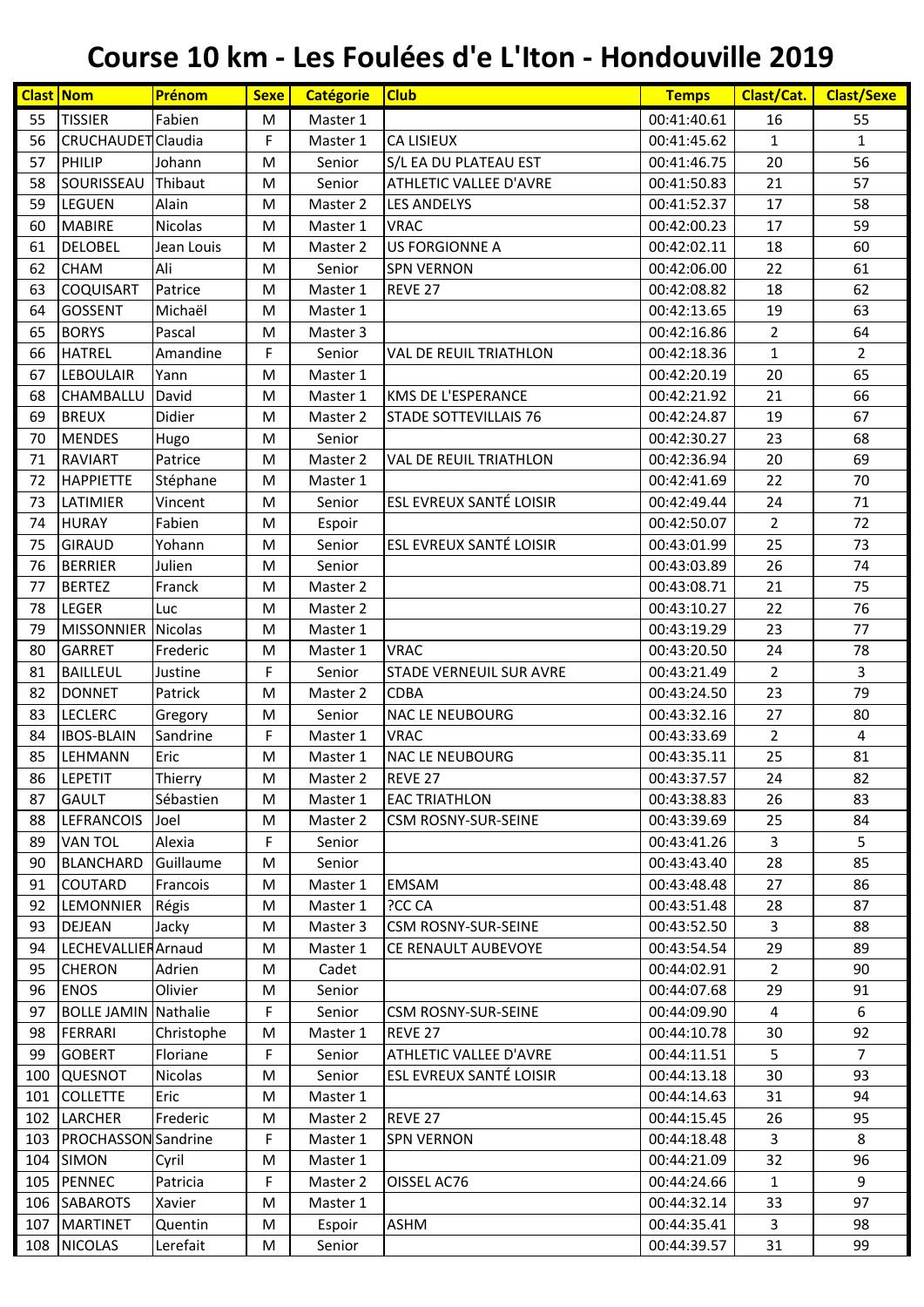| <b>Clast Nom</b> |                          | Prénom         | <b>Sexe</b>                                                                                                | <b>Catégorie</b> | <b>Club</b>                       | <b>Temps</b> | Clast/Cat.              | <b>Clast/Sexe</b> |
|------------------|--------------------------|----------------|------------------------------------------------------------------------------------------------------------|------------------|-----------------------------------|--------------|-------------------------|-------------------|
| 109              | <b>LAMBERT</b>           | Christophe     | М                                                                                                          | Master 1         | <b>EA LOUVIERS</b>                | 00:44:40.41  | 34                      | 100               |
| 110              | <b>GRARD</b>             | Nathalie       | F                                                                                                          | Master 1         | <b>STADE DE VERNEUIL SUR AVRE</b> | 00:44:42.64  | $\overline{4}$          | 10                |
| 111              | <b>BLIN</b>              | Alexandre      | M                                                                                                          | Senior           |                                   | 00:44:43.77  | 32                      | 101               |
| 112              | <b>ARTISIEN</b>          | Fabien         | M                                                                                                          | Senior           |                                   | 00:44:44.63  | 33                      | 102               |
| 113              | <b>ELIAS</b>             | Lionel         | M                                                                                                          | Senior           |                                   | 00:44:46.28  | 34                      | 103               |
| 114              | <b>BAZIZI</b>            | Abdelhaziz     | M                                                                                                          | Master 2         |                                   | 00:44:48.88  | 27                      | 104               |
| 115              | PAULARD                  | Sébastien      | M                                                                                                          | Master 1         | <b>CSM ROSNY-SUR-SEINE</b>        | 00:44:49.48  | 35                      | 105               |
| 116              | <b>BELOIS</b>            | Gilles         | M                                                                                                          | Master 2         |                                   | 00:44:50.08  | 28                      | 106               |
| 117              | <b>GUILBERT</b>          | Daniel         | M                                                                                                          | Master 3         |                                   | 00:44:54.05  | $\overline{\mathbf{4}}$ | 107               |
| 118              | <b>CAILLAVET</b>         | Célia          | F                                                                                                          | Master 1         |                                   | 00:44:56.71  | 5                       | 11                |
| 119              | <b>ACHOURI</b>           | Said           | M                                                                                                          | Master 1         |                                   | 00:44:59.76  | 36                      | 108               |
| 120              | <b>GONCALVES</b>         | Ulices         | M                                                                                                          | Master 2         | <b>LES ANDELYS</b>                | 00:45:05.09  | 29                      | 109               |
| 121              | <b>SERVIER</b>           | Steve          | M                                                                                                          | Senior           |                                   | 00:45:06.21  | 35                      | 110               |
| 122              | <b>BRIMONT</b>           | Pierre-Damier  | M                                                                                                          | Master 2         |                                   | 00:45:07.06  | 30                      | 111               |
| 123              | <b>DHERBECOUR Benoit</b> |                | M                                                                                                          | Master 1         |                                   | 00:45:11.52  | 37                      | 112               |
| 124              | <b>JEHL</b>              | Eric           | M                                                                                                          | Senior           |                                   | 00:45:13.82  | 36                      | 113               |
| 125              | LEMERCIER                | Alain          | М                                                                                                          | Master 3         | <b>EVREUX AC</b>                  | 00:45:14.53  | 5                       | 114               |
| 126              | <b>MARY</b>              | Jean-Pierre    | M                                                                                                          | Master 2         |                                   | 00:45:16.70  | 31                      | 115               |
| 127              | <b>BRIAULT</b>           | Marie          | F                                                                                                          | Senior           | <b>VRAC</b>                       | 00:45:20.64  | 6                       | 12                |
| 128              | <b>TERRIEN</b>           | Laurent        | M                                                                                                          | Master 1         | <b>VRAC</b>                       | 00:45:22.85  | 38                      | 116               |
| 129              | <b>VORWALTER</b>         | David          | M                                                                                                          | Master 1         | ATHLETIC VALLEE D'AVRE            | 00:45:25.62  | 39                      | 117               |
| 130              | <b>VICOMTE</b>           | Christophe     | M                                                                                                          | Master 2         |                                   | 00:45:26.71  | 32                      | 118               |
| 131              | <b>ROSSE</b>             | Christopher    | M                                                                                                          | Senior           |                                   | 00:45:28.59  | 37                      | 119               |
| 132              | <b>DELOUIS</b>           | Virginie       | F                                                                                                          | Master 1         |                                   | 00:45:29.42  | 6                       | 13                |
| 133              | <b>JEAN</b>              | Aurelien       | M                                                                                                          | Senior           | <b>ASHM</b>                       | 00:45:30.59  | 38                      | 120               |
| 134              | <b>COLOMBO</b>           | Antoine        | M                                                                                                          | Senior           | <b>VRAC</b>                       | 00:45:32.64  | 39                      | 121               |
| 135              | <b>MOREL</b>             | <b>Brice</b>   | M                                                                                                          | Senior           | <b>ASPTT EVREUX</b>               | 00:45:33.52  | 40                      | 122               |
| 136              | RIDEL                    | Alexis         | M                                                                                                          | Junior           | ALIZAY                            | 00:45:35.23  | $\overline{2}$          | 123               |
| 137              | <b>BELLET</b>            | Alban          | M                                                                                                          | Master 2         | <b>CDBA</b>                       | 00:45:39.25  | 33                      | 124               |
| 138              | <b>GOSSELIN</b>          | Jérémie        | M                                                                                                          | Senior           |                                   | 00:45:42.63  | 41                      | 125               |
|                  | 139 PRONOST              | Vincent        | M                                                                                                          | Senior           | ATHLETIC VALLEE D'AVRE            | 00:45:45.32  | 42                      | 126               |
|                  | 140 ANFRYE               | Xavier         | $\mathsf{M}% _{T}=\mathsf{M}_{T}\!\left( a,b\right) ,\ \mathsf{M}_{T}=\mathsf{M}_{T}\!\left( a,b\right) ,$ | Senior           |                                   | 00:45:46.68  | 43                      | 127               |
|                  | 141 FRILOUX              | Jerome         | M                                                                                                          | Master 1         |                                   | 00:45:51.31  | 40                      | 128               |
| 142              | <b>GACOIN</b>            | <b>Nicolas</b> | M                                                                                                          | Senior           | CE RENAULT AUBEVOYE               | 00:45:55.40  | 44                      | 129               |
| 143              | <b>LAMOUR</b>            | Ludovic        | M                                                                                                          | Senior           |                                   | 00:45:58.52  | 45                      | 130               |
| 144              | <b>GUYADER</b>           | Alain          | M                                                                                                          | Master 2         | <b>LES ANDELYS</b>                | 00:46:00.41  | 34                      | 131               |
|                  | 145 MENDES               | Patrice        | М                                                                                                          | Master 2         | <b>VRAC</b>                       | 00:46:02.56  | 35                      | 132               |
|                  | 146 DAVID                | Nicolas        | М                                                                                                          | Senior           |                                   | 00:46:08.89  | 46                      | 133               |
| 147              | <b>MIQUELARD</b>         | Gervais        | M                                                                                                          | Master 2         |                                   | 00:46:13.96  | 36                      | 134               |
| 148              | PREVOST                  | Xavier         | М                                                                                                          | Master 1         |                                   | 00:46:17.39  | 41                      | 135               |
| 149              | <b>VOIMENT</b>           | Guillaume      | M                                                                                                          | Master 2         | <b>MSA TRI</b>                    | 00:46:21.96  | 37                      | 136               |
| 150              | LANGUET                  | Maxime         | М                                                                                                          | Senior           | ALIZAY ATHLETISME                 | 00:46:24.41  | 47                      | 137               |
| 151              | <b>COP</b>               | Benjamin       | M                                                                                                          | Senior           |                                   | 00:46:26.51  | 48                      | 138               |
| 152              | LE DOSSEUR               | Cedric         | М                                                                                                          | Master 1         |                                   | 00:46:35.96  | 42                      | 139               |
| 153              | <b>DEBOISSY</b>          | Arnaud         | M                                                                                                          | Senior           | VAL DE REUIL TRIATHLON            | 00:46:38.07  | 49                      | 140               |
| 154              | <b>GODOT</b>             | Jacques        | M                                                                                                          | Master 1         |                                   | 00:46:39.85  | 43                      | 141               |
| 155              | <b>HINGAN</b>            | Mickaël        | М                                                                                                          | Master 1         |                                   | 00:46:40.85  | 44                      | 142               |
| 156              | <b>DUMONT</b>            | Aurélie        | F                                                                                                          | Senior           | ESL EVREUX SANTÉ LOISIR           | 00:46:42.53  | $\overline{7}$          | 14                |
| 157              | <b>HEROUT</b>            | Anthony        | M                                                                                                          | Master 1         | <b>NEUBOURG AC</b>                | 00:46:45.18  | 45                      | 143               |
|                  | 158 BEAUDOUX             | Daniel         | M                                                                                                          | Master 2         | <b>CLUB VERNEUIL SUR AVRE</b>     | 00:46:49.32  | 38                      | 144               |
| 159              | CHANTELOUP Luc           |                | М                                                                                                          | Master 2         | <b>ASPTT ROUEN</b>                | 00:46:50.42  | 39                      | 145               |
| 160              | <b>MICHEL</b>            | Mathieu        | M                                                                                                          | Senior           |                                   | 00:46:53.03  | 50                      | 146               |
| 161              | <b>DRON</b>              | Eric           | M                                                                                                          | Master 3         | VRAC                              | 00:46:54.76  | 6                       | 147               |
|                  | 162 LEPRETRE             | Arnaud         | М                                                                                                          | Master 2         |                                   | 00:46:59.08  | 40                      | 148               |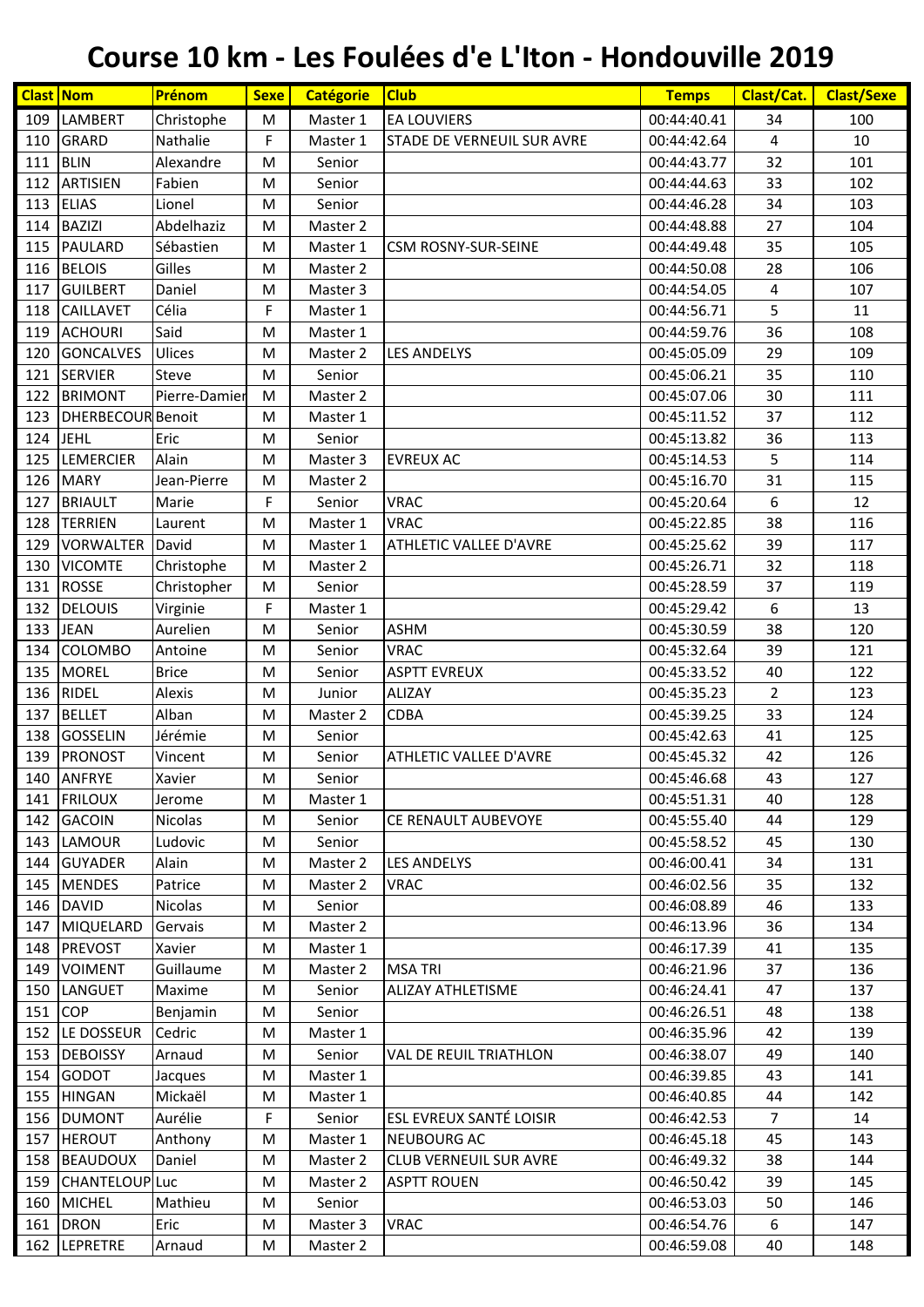| <b>Clast Nom</b> |                           | Prénom       | <b>Sexe</b> | <b>Catégorie</b> | <b>Club</b>                     | <b>Temps</b> | Clast/Cat.     | <b>Clast/Sexe</b> |
|------------------|---------------------------|--------------|-------------|------------------|---------------------------------|--------------|----------------|-------------------|
| 163              | <b>MARTINET</b>           | Christophe   | M           | Master 2         | <b>ASHM</b>                     | 00:47:00.81  | 41             | 149               |
| 164              | <b>HEURTEAU</b>           | Mickael      | M           | Master 1         | <b>ASHM</b>                     | 00:47:01.96  | 46             | 150               |
| 165              | <b>CASTEL</b>             | Matthieu     | M           | Senior           |                                 | 00:47:02.27  | 51             | 151               |
| 166              | <b>VINCENT</b>            | Patrick      | M           | Master 2         | <b>ENTENTE SPORTIVE RENAULT</b> | 00:47:05.20  | 42             | 152               |
| 167              | <b>YON</b>                | Gilles       | M           | Master 1         | <b>EA LOUVIERS</b>              | 00:47:11.82  | 47             | 153               |
| 168              | <b>HACQUARD</b>           | André        | M           | Master 2         | <b>LES ANDELYS</b>              | 00:47:15.03  | 43             | 154               |
| 169              | <b>FONTELA</b>            | Jacques      | M           | Master 1         |                                 | 00:47:18.41  | 48             | 155               |
| 170              | OLIVEIRA                  | Alain        | M           | Master 2         | <b>EA LOUVIERS</b>              | 00:47:23.54  | 44             | 156               |
| 171              | <b>THIBAUDEAU</b>         | Vincent      | M           | Master 1         |                                 | 00:47:26.26  | 49             | 157               |
| 172              | <b>CHEVE</b>              | Benoit       | M           | Master 1         | <b>LES FELES</b>                | 00:47:40.02  | 50             | 158               |
| 173              | <b>LABOURE</b>            | Jerome       | M           | Master 2         |                                 | 00:47:43.61  | 45             | 159               |
| 174              | <b>FRANCONVILL</b> Eric   |              | M           | Master 2         | <b>VRAC</b>                     | 00:47:45.47  | 46             | 160               |
| 175              | <b>DUMAS</b>              | François     | M           | Master 1         |                                 | 00:47:47.99  | 51             | 161               |
| 176              | <b>GOMIS</b>              | Virginie     | F           | Master 1         | <b>EAC ATHLÉTISME</b>           | 00:47:48.96  | $\overline{7}$ | 15                |
| 177              | <b>MAUGE</b>              | François     | M           | Master 2         |                                 | 00:47:49.94  | 47             | 162               |
| 178              | <b>LEBRIS</b>             | Gilles       | M           | Master 2         | <b>CSM ROSNY-SUR-SEINE</b>      | 00:47:51.10  | 48             | 163               |
| 179              | <b>LUCAS</b>              | Christophe   | M           | Master 1         |                                 | 00:47:52.63  | 52             | 164               |
| 180              | <b>QUERTIER</b>           | Steven       | M           | Senior           |                                 | 00:47:53.78  | 52             | 165               |
| 181              | <b>FLOURY</b>             | Maude        | F           | Senior           | REVE 27                         | 00:47:56.95  | 8              | 16                |
| 182              | <b>DELAUNE</b>            | Stephane     | M           | Master 1         |                                 | 00:47:58.77  | 53             | 166               |
| 183              | <b>MARTINET</b>           | Clement      | M           | Espoir           | <b>ASHM</b>                     | 00:47:59.31  | $\overline{4}$ | 167               |
| 184              | <b>CHAUCHE</b>            | Romain       | M           | Senior           |                                 | 00:48:08.48  | 53             | 168               |
| 185              | <b>LISOTTI</b>            | Frédéric     | M           | Master 2         | <b>CSM ROSNY-SUR-SEINE</b>      | 00:48:10.07  | 49             | 169               |
| 186              | <b>BEAUFILS</b>           | Sylvie       | F           | Master 2         | <b>EA LOUVIERS</b>              | 00:48:10.66  | $\overline{2}$ | 17                |
| 187              | CAQUINEAU                 | Christophe   | M           | Master 2         |                                 | 00:48:12.46  | 50             | 170               |
| 188              | <b>BOUTIER</b>            | Denis        | M           | Master 2         |                                 | 00:48:13.37  | 51             | 171               |
| 189              | <b>JOSSE</b>              | Lilian       | M           | Senior           |                                 | 00:48:15.77  | 54             | 172               |
| 190              | <b>VIVIER</b>             | Arnaud       | M           | Master 1         |                                 | 00:48:18.31  | 54             | 173               |
| 191              | PACQUENTIN Stephanie      |              | F           | Master 1         | REVE 27                         | 00:48:19.30  | 8              | 18                |
| 192              | <b>NICOLAS</b>            | Alexandre    | M           | Senior           | REVE 27                         | 00:48:20.24  | 55             | 174               |
|                  | 193 LECUYER               | Max          | M           | Master 3         | <b>LES ANDELYS</b>              | 00:48:20.89  | $\overline{7}$ | 175               |
|                  | 194 HENRY                 | Bruno        | M           | Master 1         | LES ANDELYS                     | 00:48:21.48  | 55             | 176               |
| 195              | ERASSARRET                | Mickael      | М           | Master 1         |                                 | 00:48:22.06  | 56             | 177               |
| 196              | <b>LEFEBVRE</b>           | Isabelle     | F.          | Master 2         |                                 | 00:48:22.83  | 3              | 19                |
| 197              | <b>GUITTON</b>            | Sylvie       | F           | Master 2         | <b>SCHNEIDER ELECTRIC</b>       | 00:48:23.91  | 4              | 20                |
| 198              | <b>HENNACHE</b>           | <b>Bruno</b> | M           | Master 2         |                                 | 00:48:27.72  | 52             | 178               |
| 199              | <b>DENEUX</b>             | Didier       | М           | Master 3         | EA LOUVIERS                     | 00:48:29.23  | 8              | 179               |
| 200              | <b>COBERT</b>             | Reynald      | M           | Master 1         |                                 | 00:48:30.45  | 57             | 180               |
| 201              | <b>ISARD</b>              | Christophe   | M           | Master 1         |                                 | 00:48:34.78  | 58             | 181               |
| 202              | <b>BESSIN</b>             | Jean Claude  | M           | Master 3         | <b>EA LOUVIERS</b>              | 00:48:43.54  | 9              | 182               |
| 203              | LAÏ-CHO-TOATYohann        |              | M           | Master 1         |                                 | 00:48:47.37  | 59             | 183               |
| 204              | <b>CONDAMINET Bruno</b>   |              | М           | Master 2         |                                 | 00:48:49.36  | 53             | 184               |
| 205              | <b>CHARBONNIE</b> Gregory |              | M           | Master 1         | REVE <sub>27</sub>              | 00:48:54.02  | 60             | 185               |
| 206              | COLLADANT                 | Justine      | F           | Senior           |                                 | 00:49:03.84  | 9              | 21                |
| 207              | <b>DAVIDAS</b>            | Alain        | M           | Master 3         |                                 | 00:49:05.95  | 10             | 186               |
| 208              | VANHOLDER                 | Fabien       | M           | Master 1         | TEAM VAL EURE TRIATHLON         | 00:49:10.65  | 61             | 187               |
| 209              | LAMY                      | Dorian       | М           | Senior           |                                 | 00:49:13.47  | 56             | 188               |
| 210              | <b>JEAN</b>               | Thierry      | М           | Master 2         | <b>ASHM</b>                     | 00:49:15.94  | 54             | 189               |
| 211              | <b>ISTRIA</b>             | Jerome       | M           | Master 1         | CE RENAULT AUBEVOYE             | 00:49:16.78  | 62             | 190               |
| 212              | <b>COURROUX</b>           | Yannick      | M           | Master 1         |                                 | 00:49:21.44  | 63             | 191               |
| 213              | <b>CONFAIS</b>            | Thomas       | M           | Master 1         |                                 | 00:49:23.20  | 64             | 192               |
| 214              | <b>DAVID</b>              | Christophe   | M           | Master 1         |                                 | 00:49:25.00  | 65             | 193               |
|                  | 215 BOURDET               | Didier       | M           | Master 2         | Club Gendarmerie HN             | 00:49:28.40  | 55             | 194               |
| 216              | LANGUERRE                 | Stephanie    | F           | Master 1         | <b>EA LOUVIERS</b>              | 00:49:31.17  | 9              | 22                |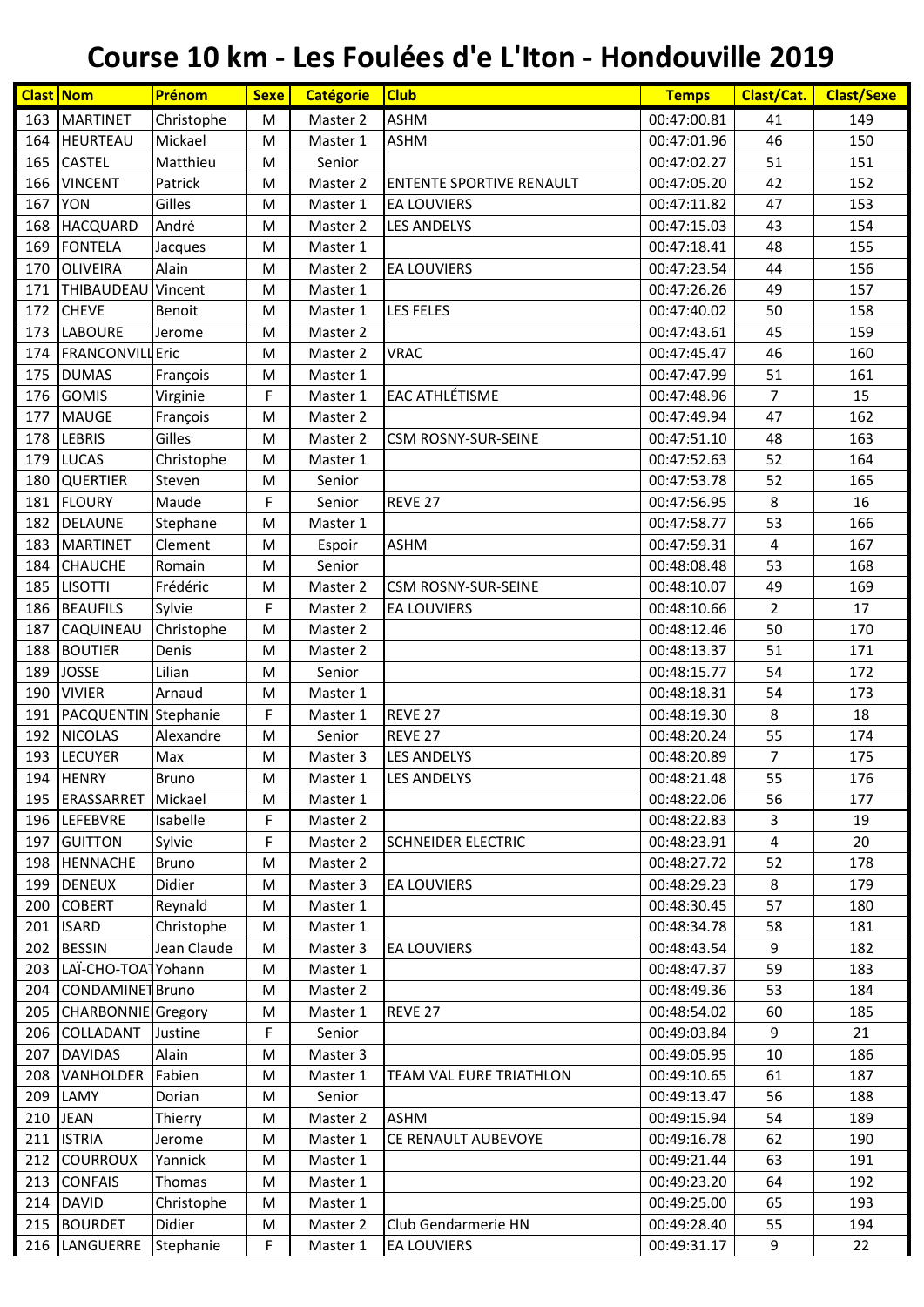| <b>Clast Nom</b> |                        | Prénom        | <b>Sexe</b> | <b>Catégorie</b> | <b>Club</b>               | <b>Temps</b> | Clast/Cat.     | <b>Clast/Sexe</b> |
|------------------|------------------------|---------------|-------------|------------------|---------------------------|--------------|----------------|-------------------|
| 217              | <b>SAADI</b>           | Mouloud       | M           | Senior           | <b>VRAC</b>               | 00:49:36.64  | 57             | 195               |
| 218              | FRANCHET               | Olivier       | M           | Master 1         |                           | 00:49:37.68  | 66             | 196               |
| 219              | <b>MORIN</b>           | David         | M           | Master 2         |                           | 00:49:43.96  | 56             | 197               |
| 220              | <b>PICHON</b>          | Stephane      | M           | Master 1         | PARS COURIR LE VAUDREUIL  | 00:49:46.32  | 67             | 198               |
| 221              | <b>BERRY</b>           | Jean-Michel   | M           | Master 2         | CSM ROSNY-SUR-SEINE       | 00:49:48.52  | 57             | 199               |
| 222              | DOSSARD INCA           |               | M           | Senior           |                           | 00:49:52.27  | 58             | 200               |
| 223              | <b>CHEVREUIL</b>       | emmanuel      | M           | Master 2         |                           | 00:49:53.30  | 58             | 201               |
| 224              | LETAINTURIER Guillaume |               | M           | Master 1         |                           | 00:49:55.55  | 68             | 202               |
| 225              | <b>DENHAUT</b>         | Michel        | M           | Master 3         | <b>COURIR ENSEMBLE</b>    | 00:49:58.30  | 11             | 203               |
| 226              | RAMAMOORT Khartik      |               | M           | Senior           | <b>ESSITY HONDOUVILLE</b> | 00:49:58.96  | 59             | 204               |
| 227              | <b>BOUDET</b>          | Laure         | F           | Master 2         | <b>ESSITY HONDOUVILLE</b> | 00:49:59.59  | 5              | 23                |
| 228              | <b>BONNIERE</b>        | Patrick       | M           | Master 2         | CE RENAULT AUBEVOYE       | 00:50:00.80  | 59             | 205               |
| 229              | <b>BUTTET</b>          | Cyrille       | M           | Master 2         |                           | 00:50:02.37  | 60             | 206               |
| 230              | <b>DELAUNE</b>         | Michel        | M           | Master 3         | <b>VRAC</b>               | 00:50:05.26  | 12             | 207               |
| 231              | <b>AUZOUX</b>          | Michel        | M           | Master 4         | <b>EA LOUVIERS</b>        | 00:50:06.44  | $\mathbf{1}$   | 208               |
| 232              | QUERE                  | Maxime        | M           | Senior           |                           | 00:50:06.97  | 60             | 209               |
| 233              | <b>DAVID</b>           | ludivine      | F           | Espoir           | <b>EAC TRIATHLON</b>      | 00:50:07.46  | $\mathbf{1}$   | 24                |
| 234              | <b>DUMOULIN</b>        | Sylvain       | M           | Master 2         |                           | 00:50:13.41  | 61             | 210               |
| 235              | <b>BOUFFLERS</b>       | Gregorie      | M           | Master 1         |                           | 00:50:15.14  | 69             | 211               |
| 236              | LEMESLE                | Aurelie       | M           | Senior           |                           | 00:50:20.91  | 61             | 212               |
| 237              | <b>TERMEAU</b>         | Franck        | M           | Master 1         | CSM ROSNY-SUR-SEINE       | 00:50:34.72  | 70             | 213               |
| 238              | <b>DARDE</b>           | Laurent       | M           | Master 2         |                           | 00:50:38.55  | 62             | 214               |
| 239              | <b>LACLIE</b>          | Jean Francois | M           | Master 2         | <b>LES ANDELYS</b>        | 00:50:39.65  | 63             | 215               |
| 240              | <b>CAVIOLE</b>         | Isabelle      | F           | Master 3         | <b>VRAC</b>               | 00:50:40.97  | $\mathbf{1}$   | 25                |
| 241              | <b>DENIS</b>           | Pierre        | M           | Master 2         | <b>VRAC</b>               | 00:50:41.50  | 64             | 216               |
| 242              | <b>THIROUIN</b>        | Jean-François | M           | Master 2         | DOURDAN91                 | 00:50:41.92  | 65             | 217               |
| 243              | LE ROY                 | Frank         | M           | Master 2         | <b>PSN PRÉAUX</b>         | 00:50:42.34  | 66             | 218               |
| 244              | <b>LEBOURG</b>         | Fabienne      | F           | Master 2         | <b>PSN PREAUX</b>         | 00:50:42.85  | 6              | 26                |
| 245              | <b>BOITRELLE</b>       | <b>Bruno</b>  | M           | Master 3         | <b>COURIR ENSEMBLE</b>    | 00:50:45.67  | 13             | 219               |
| 246              | <b>MALLON</b>          | Caroline      | F           | Master 2         |                           | 00:50:46.34  | $\overline{7}$ | 27                |
| 247              | <b>FILLAULT</b>        | Fabienne      | F           | Master 1         |                           | 00:50:48.09  | 10             | 28                |
|                  | 248 BOISSIERE          | Jean Pierre   | M           | Master 4         | <b>EA LOUVIERS</b>        | 00:50:50.72  | $\overline{2}$ | 220               |
| 249              | FREVILLE               | <b>Bruno</b>  | М           | Master 1         | REVE 27                   | 00:50:52.50  | 71             | 221               |
| 250              | <b>STAELENS</b>        | Thierry       | М           | Master 2         | <b>SPN VERNON</b>         | 00:50:55.52  | 67             | 222               |
|                  | 251 ASSIRE             | Franck        | М           | Master 2         |                           | 00:50:56.76  | 68             | 223               |
| 252              | DELAROCQUE Christelle  |               | F           | Master 2         | <b>EVREUX AC</b>          | 00:50:57.81  | 8              | 29                |
| 253              | <b>DESHAIES</b>        | Olivier       | M           | Master 1         |                           | 00:50:58.28  | 72             | 224               |
|                  | 254 LE BIGOT           | Didier        | M           | Master 2         | <b>EAC ATHLETISME</b>     | 00:50:58.68  | 69             | 225               |
| 255              | <b>AULNETTE</b>        | Jean Luc      | М           | Master 2         | <b>EAC TRIATHLON</b>      | 00:51:10.15  | 70             | 226               |
| 256              | <b>GADOTTI</b>         | Jean Marie    | М           | Master 1         | CSM ROSNY-SUR-SEINE       | 00:51:13.15  | 73             | 227               |
| 257              | <b>PICHON</b>          | Marius        | М           | Cadet            | PARS COURIR LE VAUDREUIL  | 00:51:13.66  | 3              | 228               |
| 258              | <b>PICHON</b>          | Jules         | М           | Cadet            | PARS COURIR LE VAUDREUIL  | 00:51:14.24  | 4              | 229               |
| 259              | <b>FARIEUX</b>         | Alex          | м           | Senior           |                           | 00:51:14.92  | 62             | 230               |
| 260              | <b>BULEUX</b>          | Karl          | М           | Master 1         |                           | 00:51:18.40  | 74             | 231               |
| 261              | DEGREMONT Julien       |               | M           | Senior           |                           | 00:51:21.71  | 63             | 232               |
|                  | 262 TARASIUK           | Jean Louis    | М           | Master 2         | <b>ASHM</b>               | 00:51:22.48  | 71             | 233               |
| 263              | <b>DELAPORTE</b>       | Stephanie     | F           | Master 1         | Club Gendarmerie HN       | 00:51:22.98  | 11             | 30                |
| 264              | ADAMCZYK               | Laurelei      | F           | Senior           | Club Gendarmerie HN       | 00:51:23.69  | 10             | 31                |
| 265              | <b>BEZIEL</b>          | Marie Therèse | F           | Master 3         |                           | 00:51:25.45  | $\overline{2}$ | 32                |
| 266              | <b>TRIGOUST</b>        | Kémy          | F           | Cadet            | <b>CAL</b>                | 00:51:26.23  | 1              | 33                |
| 267              | <b>TAILLEUR</b>        | Nicolas       | M           | Senior           |                           | 00:51:31.30  | 64             | 234               |
| 268              | <b>FAULCON</b>         | Sébastien     | М           | Master 1         | CE RENAULT AUBEVOYE       | 00:51:32.88  | 75             | 235               |
| 269              | <b>QUETTIER</b>        | <b>DAMIEN</b> | М           | Senior           |                           | 00:51:34.82  | 65             | 236               |
| 270              | <b>LECONTE</b>         | Marius        | M           | Cadet            |                           | 00:51:37.18  | 5              | 237               |
|                  |                        |               |             |                  |                           |              |                |                   |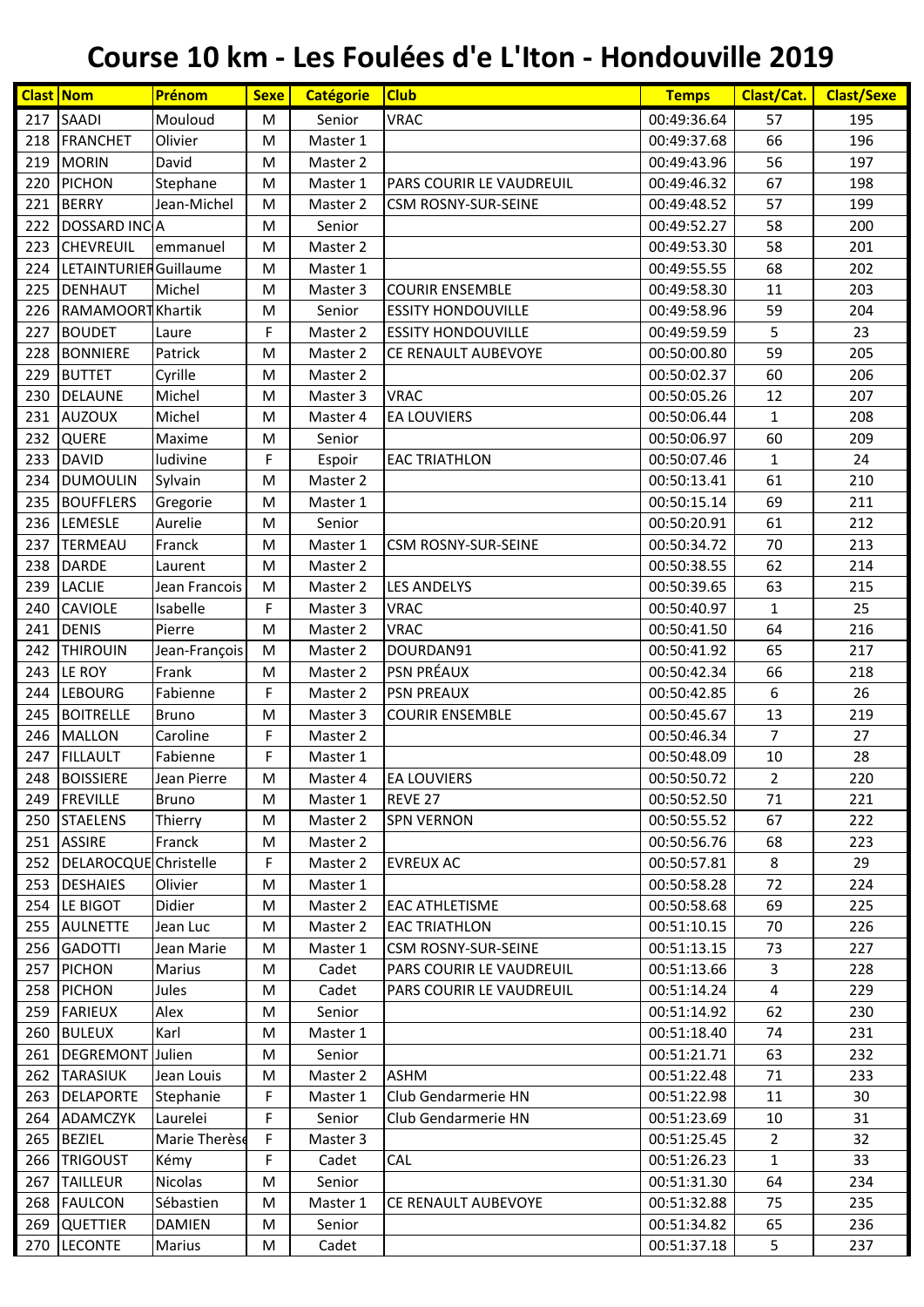| <b>Clast Nom</b> |                         | Prénom      | <b>Sexe</b> | <b>Catégorie</b> | <b>Club</b>                 | <b>Temps</b> | Clast/Cat.     | <b>Clast/Sexe</b> |
|------------------|-------------------------|-------------|-------------|------------------|-----------------------------|--------------|----------------|-------------------|
| 271              | <b>LECONTE</b>          | Alexis      | M           | Senior           |                             | 00:51:39.69  | 66             | 238               |
| 272              | BELHACHE                | Laurent     | M           | Master 1         | <b>ASPTT EVREUX</b>         | 00:51:41.25  | 76             | 239               |
| 273              | <b>LEWCZUK</b>          | Sarah       | F           | Junior           |                             | 00:51:43.80  | $\mathbf{1}$   | 34                |
| 274              | LEWCZUK                 | Tomasz      | M           | Master 2         |                             | 00:51:47.10  | 72             | 240               |
| 275              | <b>GUILLOT</b>          | Gwenael     | M           | Master 1         |                             | 00:51:49.98  | 77             | 241               |
| 276              | <b>DOUCET</b>           | Cedric      | M           | Master 1         | <b>ALIZAY ATHLETISME</b>    | 00:51:51.78  | 78             | 242               |
| 277              | PANERO MUS Agnès        |             | F           | Master 1         | <b>VRAC</b>                 | 00:51:52.39  | 12             | 35                |
| 278              | VERHEYDEN               | Pauline     | F           | Senior           |                             | 00:51:53.21  | 11             | 36                |
| 279              | <b>GRAVERAND</b>        | Arnaud      | M           | Master 1         |                             | 00:51:56.07  | 79             | 243               |
| 280              | <b>EGASSE</b>           | Pascal      | M           | Master 2         |                             | 00:51:57.16  | 73             | 244               |
| 281              | <b>GRANADOS</b>         | Cindy       | F           | Senior           | MONTIGNY - LA VAUPALIERE RC | 00:51:59.51  | 12             | 37                |
| 282              | <b>BERTHELOT</b>        | Dominique   | M           | Master 3         | <b>COURIR ENSEMBLE</b>      | 00:52:00.16  | 14             | 245               |
| 283              | <b>GODIN</b>            | Geoffrey    | M           | Senior           |                             | 00:52:01.31  | 67             | 246               |
| 284              | <b>LANCIEN</b>          | Emmanuel    | M           | Master 1         | REVE <sub>27</sub>          | 00:52:02.21  | 80             | 247               |
| 285              | <b>GOUBSKY</b>          | Frédéric    | M           | Master 2         | <b>ECO VERT NORMANDIE</b>   | 00:52:03.01  | 74             | 248               |
| 286              | <b>FRIBOULET</b>        | Pascal      | M           | Master 2         | PARS COURIR LE VAUDREUIL    | 00:52:03.52  | 75             | 249               |
| 287              | <b>FOLLET</b>           | Mathieu     | M           | Master 1         | <b>COURIR ENSEMBLE</b>      | 00:52:08.56  | 81             | 250               |
| 288              | <b>BRUHL</b>            | Sandrine    | F           | Master 1         | <b>VRAC</b>                 | 00:52:13.90  | 13             | 38                |
| 289              | <b>BRIAUD</b>           | Francois    | M           | Master 3         |                             | 00:52:18.58  | 15             | 251               |
| 290              | <b>MARIE</b>            | David       | M           | Senior           |                             | 00:52:23.32  | 68             | 252               |
| 291              | <b>ROIX</b>             | Jean Paul   | M           | Master 4         | PLEINE FORM                 | 00:52:25.46  | 3              | 253               |
| 292              | <b>COLOMBEL</b>         | Antonin     | M           | Senior           |                             | 00:52:27.64  | 69             | 254               |
| 293              | <b>JARDIN</b>           | Eric        |             | Master 3         | REVE 27                     | 00:52:29.15  | 16             | 255               |
| 294              | <b>HOYAU</b>            | Marie       | M<br>F      |                  | REVE <sub>27</sub>          | 00:52:30.90  | 14             | 39                |
|                  |                         |             |             | Master 1         |                             |              |                |                   |
| 295              | <b>MARAVAL</b>          | Delphine    | F           | Master 1         |                             | 00:52:31.49  | 15             | 40                |
| 296              | <b>LABEL</b>            | Emilie      | F           | Senior           | REVE <sub>27</sub>          | 00:52:32.05  | 13             | 41                |
| 297              | <b>CARRIERE</b>         | Thierry     | M           | Master 2         | <b>LES ANDELYS</b>          | 00:52:32.58  | 76             | 256               |
| 298              | <b>GAUTIER</b>          | Delphine    | F           | Master 1         |                             | 00:52:37.46  | 16             | 42                |
| 299              | <b>BIENVENU</b>         | Gerard      | M           | Master 3         |                             | 00:52:41.98  | 17             | 257               |
| 300              | <b>LAROCHE</b>          | Catherine   | F           | Master 1         | <b>ALIZAY</b>               | 00:52:42.86  | 17             | 43                |
|                  | 301 LAROCHE             | Frederic    | M           | Master 1         |                             | 00:52:45.28  | 82             | 258               |
|                  | 302 DOUCET              | Géraldine   | F.          | Master 2         | <b>EVREUX AC</b>            | 00:52:46.78  | $\overline{9}$ | 44                |
|                  | 303 TUAL                | Benoit      | M           | Senior           |                             | 00:52:48.48  | 70             | 259               |
|                  | 304 LE GOURRIER Sylvain |             | M           | Senior           |                             | 00:52:51.21  | 71             | 260               |
|                  | 305 GEORGES             | Fantine     | F           | Senior           | <b>EVREUX AC</b>            | 00:52:52.05  | 14             | 45                |
|                  | 306 VALLEE              | Guillaume   | M           | Senior           |                             | 00:52:54.01  | 72             | 261               |
| 307              | LELAURIN                | Patrick     | M           | Master 2         | LES FÉLÉS D'HEUDREVILLE     | 00:52:55.01  | 77             | 262               |
|                  | 308 NOURY               | Alexandre   | M           | Senior           |                             | 00:52:57.63  | 73             | 263               |
| 309              | <b>GAILLOT</b>          | Romain      | М           | Master 1         |                             | 00:53:01.03  | 83             | 264               |
| 310              | <b>GENECQUE</b>         | Caroline    | F           | Senior           | REVE <sub>27</sub>          | 00:53:02.41  | 15             | 46                |
| 311              | <b>NOURY</b>            | Maxime      | M           | Senior           |                             | 00:53:03.65  | 74             | 265               |
|                  | 312 BANCE               | Fabien      | М           | Master 2         | PLEINE FORM                 | 00:53:05.73  | 78             | 266               |
|                  | 313 ALLIER              | Marwan      | M           | Master 3         |                             | 00:53:06.44  | 18             | 267               |
|                  | 314 JUNCA               | Kim         | F           | Senior           |                             | 00:53:08.68  | 16             | 47                |
|                  | 315 PRIGENT             | Eric        | M           | Master 1         | Club Gendarmerie HN         | 00:53:12.54  | 84             | 268               |
| 316              | <b>LAUVRAY</b>          | Jean        | M           | Master 4         | <b>LES ANDELYS</b>          | 00:53:15.04  | $\overline{4}$ | 269               |
|                  | 317 VIGNE               | Pascal      | М           | Master 2         |                             | 00:53:19.51  | 79             | 270               |
|                  | 318 SANTOS              | Isabelle    | F.          | Senior           | <b>RCC CAUDEBEC</b>         | 00:53:20.59  | 17             | 48                |
|                  | 319 TARASIUK            | Annie       | F           | Master 2         | <b>ASHM</b>                 | 00:53:23.30  | 10             | 49                |
|                  | 320 GASSE               | Stephanie   | F           | Master 1         | <b>VRAC</b>                 | 00:53:24.70  | 18             | 50                |
| 321              | <b>MOTTIN</b>           | Franck      | M           | Senior           | REVE27                      | 00:53:35.91  | 75             | 271               |
| 322              | <b>DRON</b>             | Anne Sophie | F           | Senior           | <b>VRAC</b>                 | 00:53:38.04  | 18             | 51                |
| 323              | <b>GANDON</b>           | Xavier      | M           | Master 1         | <b>VRAC</b>                 | 00:53:43.99  | 85             | 272               |
| 324              | <b>TELLIER</b>          | Laurence    | F           | Master 2         | ASHM                        | 00:53:44.99  | 11             | 52                |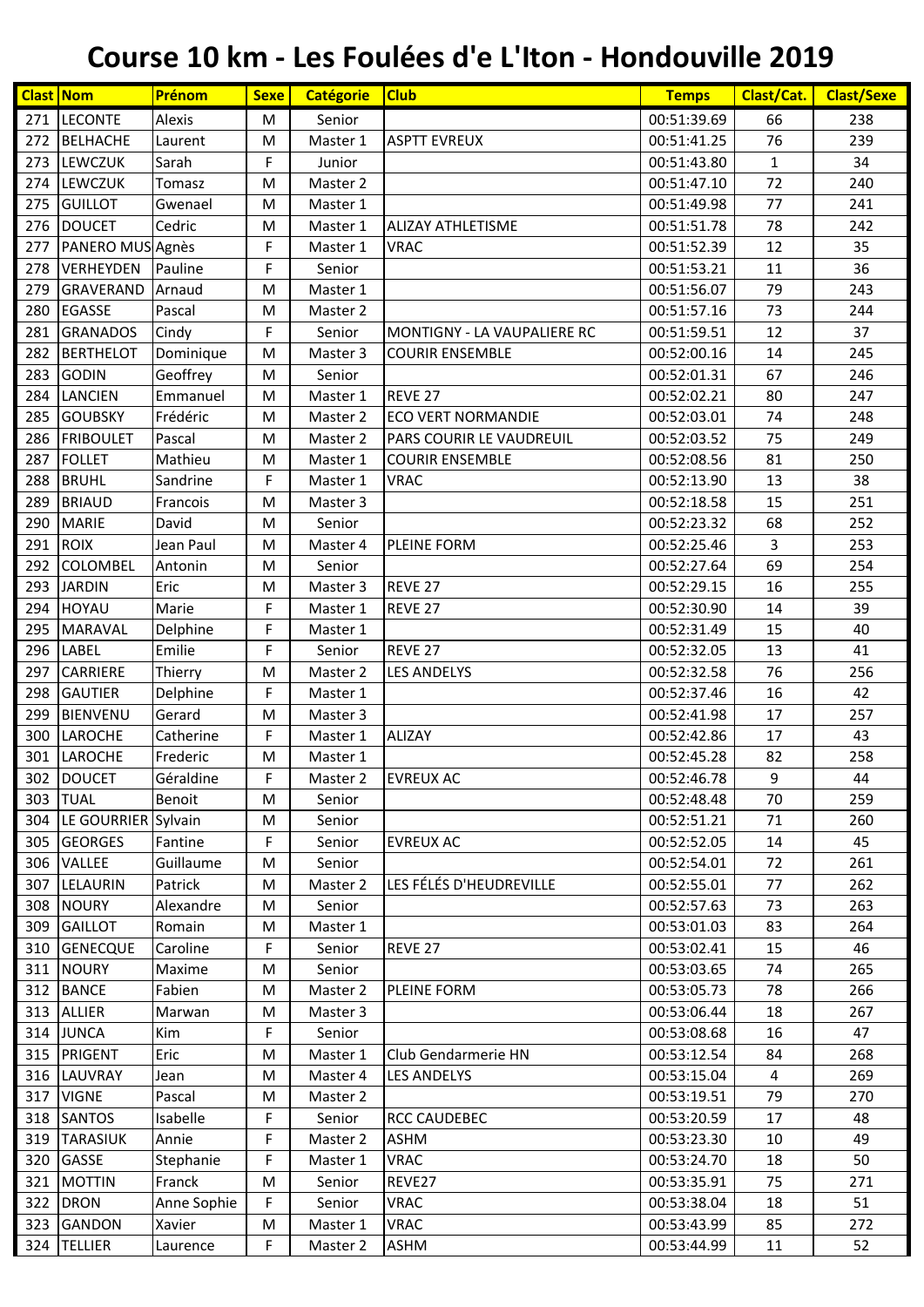|            | <b>Clast Nom</b>       | Prénom                  | <b>Sexe</b> | <b>Catégorie</b> | <b>Club</b>                  | <b>Temps</b>               | Clast/Cat. | <b>Clast/Sexe</b> |
|------------|------------------------|-------------------------|-------------|------------------|------------------------------|----------------------------|------------|-------------------|
| 325        | <b>HEDON</b>           | Elodie                  | F           | Senior           |                              | 00:53:47.09                | 19         | 53                |
| 326        | <b>DEVEAUX</b>         | Marc                    | M           | Master 1         |                              | 00:53:51.69                | 86         | 273               |
| 327        | <b>MARTIN</b>          | Mickael                 | M           | Senior           |                              | 00:53:55.09                | 76         | 274               |
| 328        | LÉONARD                | Romuald                 | M           | Senior           |                              | 00:53:56.66                | 77         | 275               |
| 329        | <b>NOIRTIN</b>         | Arnaud                  | M           | Senior           | <b>PCLV</b>                  | 00:53:58.84                | 78         | 276               |
| 330        | VALLEE                 | Emilie                  | F           | Senior           | ESL EVREUX SANTÉ LOISIR      | 00:54:01.75                | 20         | 54                |
| 331        | DELALONDRE Max         |                         | M           | Master 3         |                              | 00:54:06.85                | 19         | 277               |
| 332        | LE MARCHAN Caroline    |                         | F           | Senior           | <b>PCLV</b>                  | 00:54:11.17                | 21         | 55                |
| 333        | <b>BOULET</b>          | Nicolas                 | M           | Master 1         |                              | 00:54:11.89                | 87         | 278               |
| 334        | <b>SCHMITT</b>         | Marion                  | F           | Senior           |                              | 00:54:12.53                | 22         | 56                |
| 335        | <b>MOUSSEL</b>         | Robin                   | M           | Senior           | <b>EAC TRIATHLON</b>         | 00:54:12.63                | 79         | 279               |
| 336        | PAUL                   | <b>Berenice</b>         | F           | Senior           | <b>EAC TRIATHLON</b>         | 00:54:13.26                | 23         | 57                |
| 337        | <b>GAILLARD</b>        | Sylvie                  | F           | Master 2         | <b>ASPTT ROUEN</b>           | 00:54:21.56                | 12         | 58                |
| 338        | <b>CRISTOBAL</b>       | Philippe                | M           | Master 3         | <b>ASPTT EVREUX</b>          | 00:54:22.47                | 20         | 280               |
| 339        | CONARD                 | Fredette                | F           | Master 3         | PONT AUDEMER                 | 00:54:23.70                | 3          | 59                |
| 340        | <b>CARON</b>           | Chloe                   | F           | Senior           | REVE 27                      | 00:54:30.52                | 24         | 60                |
| 341        | <b>CHAUCHE</b>         | Patrick                 | M           | Master 3         |                              | 00:54:31.82                | 21         | 281               |
| 342        | <b>AULNETTE</b>        | Christine               | F           | Master 2         | <b>EAC ATHLETISME</b>        | 00:54:33.26                | 13         | 61                |
| 343        | <b>LAURET</b>          | Jean-Eric               | M           | Master 1         | <b>DEFI</b>                  | 00:54:36.61                | 88         | 282               |
| 344        | <b>LUBIN</b>           | <b>Busnel</b>           | F           | Senior           | <b>DEFI</b>                  | 00:54:36.97                | 25         | 62                |
| 345        | <b>PAGNIER</b>         | Aurore                  | F           | Senior           | <b>DEFI</b>                  | 00:54:37.36                | 26         | 63                |
| 346        | TREDEZ                 | Guillaume               | M           | Master 1         | <b>DEFI</b>                  | 00:54:37.82                | 89         | 283               |
| 347        | DIERENDONCI Valentin   |                         | M           | Senior           | <b>DEFI</b>                  | 00:54:38.27                | 80         | 284               |
| 348        | <b>NICOL</b>           | Jean Marc               | M           | Master 2         |                              | 00:54:38.74                | 80         | 285               |
| 349        | <b>LELOUP</b>          | Claire                  | F           | Master 3         | <b>EA LOUVIERS</b>           | 00:54:39.17                | 4          | 64                |
| 350        | <b>LELOUP</b>          | Mathilde                | F           | Senior           | AS ROCHETTE DAMMARIE LES LYS | 00:54:39.60                | 27         | 65                |
| 351        | <b>HIRSCH</b>          | Pierre                  | M           | Master 2         | SCHNEIDER LE VAUDREUIL       | 00:54:40.04                | 81         | 286               |
| 352        | LE GAC                 | Emmanuel                | M           | Senior           |                              | 00:54:40.52                | 81         | 287               |
| 353        | <b>OZANNE</b>          | Benjamin                | M           | Senior           |                              | 00:54:53.01                | 82         | 288               |
| 354        | <b>FIDELIN</b>         | Gerard                  | M           | Master 3         | <b>LES ANDELYS</b>           | 00:54:54.83                | 22         | 289               |
| 355        | MALLET                 | Bernard                 | M           | Master 3         | <b>COURIR ENSEMBLE</b>       | 00:54:56.35                | 23         | 290               |
|            | 356 RADUREAU           | Rodolphe                | M           | Master 2         |                              | 00:54:58.94                | 82         | 291               |
| 357        | LETOURNEAU Patrice     |                         | M           | Master 3         | <b>COURIR ENSEMBLE</b>       | 00:55:06.54                | 24         | 292               |
|            | 358 LAUDREL            | Francine                | F           | Master 3         | <b>ASHM</b>                  | 00:55:08.43                | 5          | 66                |
| 359        | LAUDREL                | Jean-Francois           | M           | Master 3         |                              | 00:55:09.06                | 25         | 293               |
| 360        | <b>DESCHATEAU</b> Eric |                         | M           | Master 2         | <b>EVREUX AC</b>             | 00:55:12.91                | 83         | 294               |
| 361        | <b>RICHARD</b>         |                         | M           | Master 3         | <b>ASHM</b>                  | 00:55:13.58                | 26         | 295               |
|            | 362 LEHOUX             | Jacques<br>Tatiana      | F           | Senior           |                              | 00:55:15.48                | 28         | 67                |
| 363        | <b>MARTIN</b>          | Jean Francois           | M           | Master 2         |                              | 00:55:22.81                | 84         | 296               |
| 364        | <b>MARTIN</b>          | Gilles                  | M           | Master 2         |                              | 00:55:24.16                | 85         | 297               |
|            | GASSE                  | Jerome                  |             |                  |                              |                            | 90         | 298               |
| 365<br>366 | <b>BEAUCLE</b>         | Audrey                  | M<br>F      | Master 1         |                              | 00:55:24.84<br>00:55:26.91 | 29         | 68                |
|            | HUOT                   |                         |             | Senior           |                              |                            |            | 69                |
| 367        |                        | Karen                   | F<br>F      | Master 1         |                              | 00:55:34.63                | 19         | 70                |
| 368        | <b>BRETON</b>          | Anne Sophie<br>Wilfried |             | Senior           |                              | 00:55:42.74                | 30         |                   |
| 369        | <b>DEFORTESCU</b>      |                         | M           | Senior           |                              | 00:55:47.60                | 83         | 299<br>300        |
| 370        | VALLEE                 | Nicolas                 | M           | Master 1         | <b>ASPTT EVREUX</b>          | 00:55:48.60                | 91         |                   |
| 371        | <b>HAUCHARD</b>        | Pierre                  | M           | Master 3         |                              | 00:55:58.53                | 27         | 301               |
| 372        | <b>DU-PREZ</b>         | Hervé                   | M           | Master 2         |                              | 00:56:00.57                | 86         | 302               |
| 373        | LAHAYE                 | Patrick                 | M           | Master 3         |                              | 00:56:02.09                | 28         | 303               |
| 374        | <b>PANEL</b>           | Alain                   | M           | Master 4         |                              | 00:56:02.84                | 5          | 304               |
| 375        | <b>PERNIN</b>          | Philippe                | M           | Master 3         |                              | 00:56:04.31                | 29         | 305               |
|            | 376 GOURLOT            | Aurélie                 | F           | Senior           | REVE 27                      | 00:56:07.43                | 31         | 71                |
| 377        | <b>BUISSON</b>         | Severine                | F           | Master 1         |                              | 00:56:08.33                | 20         | 72                |
| 378        | <b>HEMARD</b>          | Julien                  | M           | Senior           |                              | 00:56:09.44                | 84         | 306               |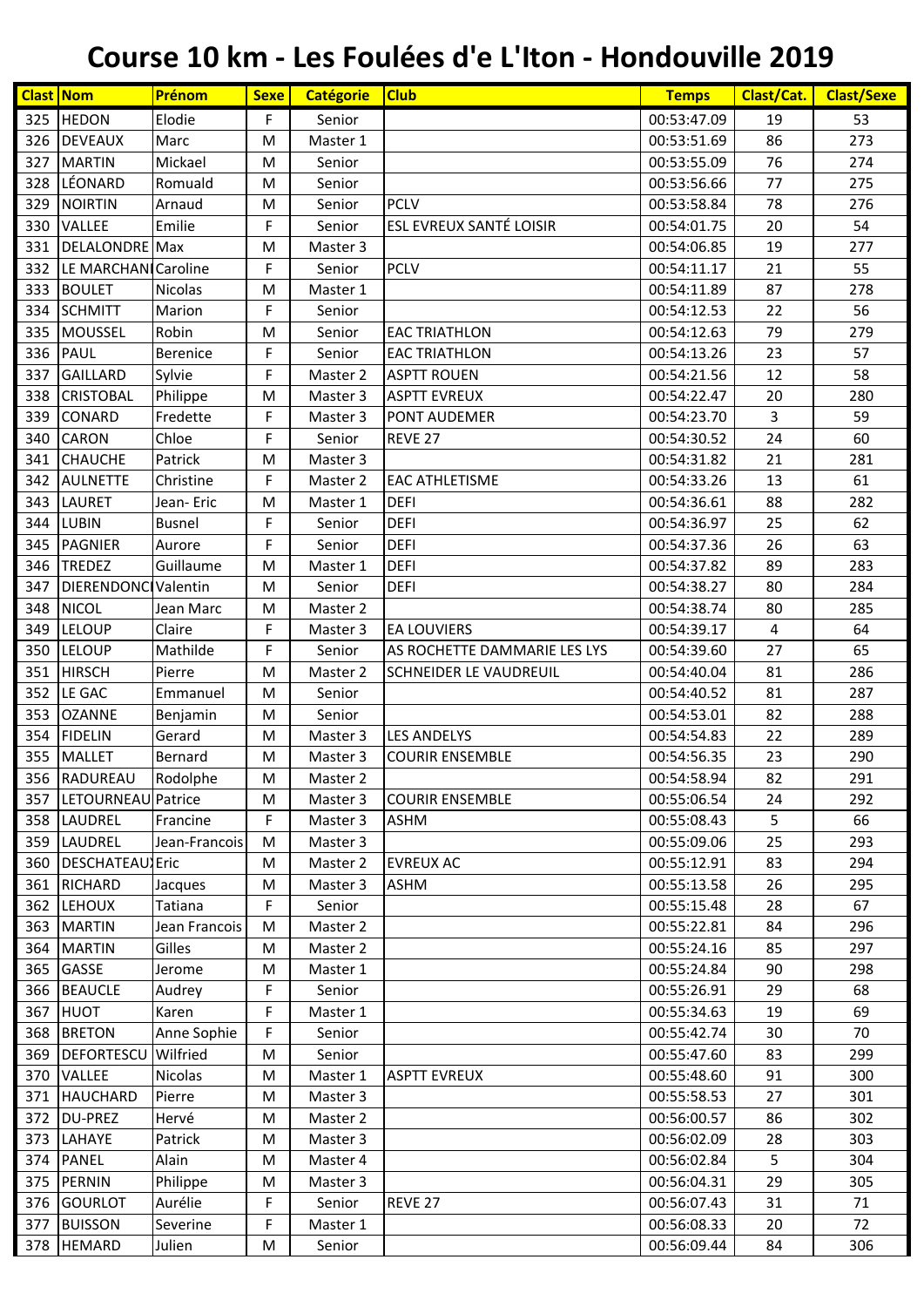| <b>HERPIN</b><br>00:56:10.73<br>379<br>Elena<br>F<br>32<br>73<br>Senior<br>F<br>33<br>74<br>380<br><b>COCHET</b><br>Emilie<br>00:56:11.73<br>Senior<br>F<br>381<br><b>EVRARD</b><br>REVE 27<br>34<br>75<br>Vanessa<br>00:56:13.81<br>Senior<br>76<br>F<br>21<br><b>GANDON</b><br>Virginie<br>382<br>Master 1<br><b>CAP SANOFI</b><br>00:56:20.53<br><b>GROSCOL</b><br>87<br>307<br>383<br>Thierry<br>00:56:46.72<br>M<br>Master 2<br><b>GROSCOL</b><br>F<br>35<br>384<br>Justine<br>00:56:48.07<br>77<br>Senior<br>F<br>385<br><b>SIKI - QUERE</b><br>14<br>78<br>Aicha<br>00:56:52.72<br>Master 2<br>79<br><b>RATEL</b><br>F<br>386<br>Marie-Pierre<br>Master 2<br>00:56:55.24<br>15<br>CAZI<br>387<br>308<br>Jean-Daniel<br>Master 3<br>00:56:56.22<br>30<br>M<br>388<br><b>THIRON</b><br>85<br>Timothée<br>Senior<br>00:57:02.40<br>309<br>M<br>F<br>389<br>PIERRAT<br><b>VRAC</b><br>22<br>80<br>Cindy<br>Master 1<br>00:57:10.62<br>F<br>81<br>390<br><b>EON</b><br>Veronique<br>00:57:15.30<br>23<br>Master 1<br><b>GUILLOUET</b><br>391<br>Théo<br>00:57:19.67<br>86<br>310<br>Senior<br>M<br>F<br><b>DUBRULLE</b><br>36<br>82<br>392<br>Senior<br>00:57:20.13<br>Romane<br>CORE ATHLÉTISME D ELBEUF<br>393<br><b>HERVIEUX</b><br>F<br>37<br>83<br>Ludivine<br>Senior<br>00:57:20.61<br>F<br>394<br><b>MURLIN</b><br>00:57:21.16<br>84<br>Karine<br><b>LES ANDELYS</b><br>24<br>Master 1<br>395<br><b>MEDARD</b><br>00:57:21.95<br>87<br>Vincent<br>Senior<br>311<br>M<br>CASTENAU<br>88<br>396<br>Benoit<br>Master 2<br>00:57:31.50<br>312<br>M<br>Valérie<br>16<br>397<br><b>GOUBSKY</b><br>F<br>Master 2<br><b>ECO VERT NORMANDIE</b><br>00:57:34.25<br>85<br>F<br>86<br>398<br>HAUSKNECHT Stephanie<br>REVE 27<br>00:57:36.42<br>25<br>Master 1<br><b>FAYE</b><br>399<br>Florence<br>F<br>17<br>87<br>REVE <sub>27</sub><br>00:57:38.91<br>Master 2<br><b>DEMYTTENAE</b> Franck<br>89<br>313<br>400<br>Master 2<br><b>EVREUX AC</b><br>00:57:43.18<br>M<br><b>RETY</b><br>88<br>401<br>F<br><b>VRAC</b><br>$\mathbf{1}$<br>Danielle<br>Master 4<br>00:57:44.53<br>F<br>89<br><b>GOUEDARD</b><br>Fatima<br><b>CSM ROSNY-SUR-SEINE</b><br>00:57:57.00<br>26<br>402<br>Master 1<br>F<br>27<br>90<br>403<br><b>JIMONET</b><br><b>VRAC</b><br>00:58:01.25<br>Angelique<br>Master 1<br>Isabelle<br>F<br><b>CSM ROSNY-SUR-SEINE</b><br>91<br>404<br><b>LEFRANCOIS</b><br>00:58:06.83<br>18<br>Master 2<br><b>DUPUIS</b><br>Valerie<br>F<br>92<br>405<br>00:58:07.61<br>19<br>Master 2<br><b>EA LOUVIERS</b><br>406<br><b>RENARD</b><br>90<br>00:58:08.35<br>314<br>Laurent<br>M<br>Master 2<br><b>MARY</b><br>F<br>ESL EVREUX SANTÉ LOISIR<br>28<br>407<br>Claire<br>00:58:17.11<br>93<br>Master 1<br>PFEIFFER<br>315<br>408<br>Nicolas<br>Senior<br>00:58:19.60<br>88<br>M<br>409<br><b>REYNES</b><br>00:58:20.02<br>316<br>91<br>Joaquin<br>M<br>Master 2<br>Jean François<br>410 PFEIFFER<br>92<br>00:58:20.69<br>317<br>${\sf M}$<br>Master 1<br>Guillaume<br>411<br><b>MADELON</b><br>Senior<br>00:58:24.63<br>89<br>318<br>М<br>412 BERRY<br>F<br>94<br>Sandrine<br>Master 2<br><b>CSM ROSNY-SUR-SEINE</b><br>00:58:26.99<br>20<br>F<br>95<br>413<br>PIMONT<br>Celine<br>00:58:28.25<br>21<br>Master 2<br><b>EA LOUVIERS</b><br><b>GILSARD</b><br>Ludovic<br>00:58:29.87<br>93<br>319<br>414<br>M<br>Master 1<br>PIMONT<br>00:58:30.86<br>320<br>415<br>Jean Luc<br>Master 3<br><b>EA LOUVIERS</b><br>31<br>М<br>F<br>96<br>416 LEVITRE<br>Eileen<br>Senior<br><b>RCC CAUDEBEC</b><br>00:58:45.47<br>38<br>417<br><b>LEVITRE</b><br><b>EAC Triathlon</b><br>92<br>321<br>Bruno<br>M<br>Master 2<br>00:58:46.17<br><b>MILARD</b><br>Cedric<br><b>ESSITY HONDOUVILLE</b><br>00:58:47.05<br>322<br>418<br>Master 1<br>94<br>М<br>419<br><b>DELHAY</b><br>F<br>00:58:50.09<br>29<br>97<br>Christine<br>Master 1<br>Céline<br>F<br><b>CRISTOBAL</b><br><b>ASPTT EVREUX</b><br>00:58:51.18<br>22<br>98<br>420<br>Master 2<br>F<br>99<br><b>COURROUX</b><br>00:58:55.09<br>30<br>421<br>Florence<br>Master 1<br><b>GRAVEL</b><br>F<br>100<br>422<br>Christine<br>Master 3<br><b>EAC ATHLETISME</b><br>00:58:55.89<br>6<br>F<br>423<br>PICHAVANT<br>Isabelle<br>00:58:57.63<br>23<br>101<br>Master 2<br><b>EVREUX AC</b><br>424<br><b>DUMONT</b><br>Pascal<br>93<br>323<br>M<br>Master 2<br>00:58:58.46<br><b>QUERE</b><br>32<br>324<br>425<br>Jean Yves<br>Master 3<br>00:59:01.59<br>М<br><b>RIDEL</b><br>F<br>426<br>Nelly<br><b>EAPE</b><br>00:59:05.36<br>102<br>Master 1<br>31<br><b>NAVINEL</b><br>Gilles<br>427<br>Club Gendarmerie HN<br>00:59:08.67<br>94<br>325<br>Master 2<br>М<br>F<br><b>CRISTOBAL</b><br>Géraldine<br>39<br>103<br>428<br>Senior<br>00:59:10.65<br>429<br><b>VINCENT</b><br>Matthieu<br>00:59:11.75<br>326<br>90<br>M<br>Senior<br>Emiliano<br>00:59:12.61<br>430<br>MAZQUIAIN<br>33<br>327<br>M<br>Master 3<br>F<br>LECHEVALLIER Frédérique<br>00:59:13.98<br>32<br>431<br>Master 1<br>CE RENAULT AUBEVOYE<br>104<br><b>THIRON</b><br>00:59:15.56<br>34<br>432<br>Master 3<br>PONT-AUDEMER ATHLETIC CLUB<br>328<br>Laurent<br>М | <b>Clast Nom</b> | Prénom | <b>Sexe</b> | <b>Catégorie</b> | <b>Club</b> | <b>Temps</b> | Clast/Cat. | <b>Clast/Sexe</b> |
|-------------------------------------------------------------------------------------------------------------------------------------------------------------------------------------------------------------------------------------------------------------------------------------------------------------------------------------------------------------------------------------------------------------------------------------------------------------------------------------------------------------------------------------------------------------------------------------------------------------------------------------------------------------------------------------------------------------------------------------------------------------------------------------------------------------------------------------------------------------------------------------------------------------------------------------------------------------------------------------------------------------------------------------------------------------------------------------------------------------------------------------------------------------------------------------------------------------------------------------------------------------------------------------------------------------------------------------------------------------------------------------------------------------------------------------------------------------------------------------------------------------------------------------------------------------------------------------------------------------------------------------------------------------------------------------------------------------------------------------------------------------------------------------------------------------------------------------------------------------------------------------------------------------------------------------------------------------------------------------------------------------------------------------------------------------------------------------------------------------------------------------------------------------------------------------------------------------------------------------------------------------------------------------------------------------------------------------------------------------------------------------------------------------------------------------------------------------------------------------------------------------------------------------------------------------------------------------------------------------------------------------------------------------------------------------------------------------------------------------------------------------------------------------------------------------------------------------------------------------------------------------------------------------------------------------------------------------------------------------------------------------------------------------------------------------------------------------------------------------------------------------------------------------------------------------------------------------------------------------------------------------------------------------------------------------------------------------------------------------------------------------------------------------------------------------------------------------------------------------------------------------------------------------------------------------------------------------------------------------------------------------------------------------------------------------------------------------------------------------------------------------------------------------------------------------------------------------------------------------------------------------------------------------------------------------------------------------------------------------------------------------------------------------------------------------------------------------------------------------------------------------------------------------------------------------------------------------------------------------------------------------------------------------------------------------------------------------------------------------------------------------------------------------------------------------------------------------------------------------------------------------------------------------------------------------------------------------------------------------------------------------------------------------------------------------------------------------------------------------------------------------------------------------------------------------------------------------------------------------------------------------------------------------------------------------------------------------------------------------------------------------------------------------------------------------------|------------------|--------|-------------|------------------|-------------|--------------|------------|-------------------|
|                                                                                                                                                                                                                                                                                                                                                                                                                                                                                                                                                                                                                                                                                                                                                                                                                                                                                                                                                                                                                                                                                                                                                                                                                                                                                                                                                                                                                                                                                                                                                                                                                                                                                                                                                                                                                                                                                                                                                                                                                                                                                                                                                                                                                                                                                                                                                                                                                                                                                                                                                                                                                                                                                                                                                                                                                                                                                                                                                                                                                                                                                                                                                                                                                                                                                                                                                                                                                                                                                                                                                                                                                                                                                                                                                                                                                                                                                                                                                                                                                                                                                                                                                                                                                                                                                                                                                                                                                                                                                                                                                                                                                                                                                                                                                                                                                                                                                                                                                                                                                                                                   |                  |        |             |                  |             |              |            |                   |
|                                                                                                                                                                                                                                                                                                                                                                                                                                                                                                                                                                                                                                                                                                                                                                                                                                                                                                                                                                                                                                                                                                                                                                                                                                                                                                                                                                                                                                                                                                                                                                                                                                                                                                                                                                                                                                                                                                                                                                                                                                                                                                                                                                                                                                                                                                                                                                                                                                                                                                                                                                                                                                                                                                                                                                                                                                                                                                                                                                                                                                                                                                                                                                                                                                                                                                                                                                                                                                                                                                                                                                                                                                                                                                                                                                                                                                                                                                                                                                                                                                                                                                                                                                                                                                                                                                                                                                                                                                                                                                                                                                                                                                                                                                                                                                                                                                                                                                                                                                                                                                                                   |                  |        |             |                  |             |              |            |                   |
|                                                                                                                                                                                                                                                                                                                                                                                                                                                                                                                                                                                                                                                                                                                                                                                                                                                                                                                                                                                                                                                                                                                                                                                                                                                                                                                                                                                                                                                                                                                                                                                                                                                                                                                                                                                                                                                                                                                                                                                                                                                                                                                                                                                                                                                                                                                                                                                                                                                                                                                                                                                                                                                                                                                                                                                                                                                                                                                                                                                                                                                                                                                                                                                                                                                                                                                                                                                                                                                                                                                                                                                                                                                                                                                                                                                                                                                                                                                                                                                                                                                                                                                                                                                                                                                                                                                                                                                                                                                                                                                                                                                                                                                                                                                                                                                                                                                                                                                                                                                                                                                                   |                  |        |             |                  |             |              |            |                   |
|                                                                                                                                                                                                                                                                                                                                                                                                                                                                                                                                                                                                                                                                                                                                                                                                                                                                                                                                                                                                                                                                                                                                                                                                                                                                                                                                                                                                                                                                                                                                                                                                                                                                                                                                                                                                                                                                                                                                                                                                                                                                                                                                                                                                                                                                                                                                                                                                                                                                                                                                                                                                                                                                                                                                                                                                                                                                                                                                                                                                                                                                                                                                                                                                                                                                                                                                                                                                                                                                                                                                                                                                                                                                                                                                                                                                                                                                                                                                                                                                                                                                                                                                                                                                                                                                                                                                                                                                                                                                                                                                                                                                                                                                                                                                                                                                                                                                                                                                                                                                                                                                   |                  |        |             |                  |             |              |            |                   |
|                                                                                                                                                                                                                                                                                                                                                                                                                                                                                                                                                                                                                                                                                                                                                                                                                                                                                                                                                                                                                                                                                                                                                                                                                                                                                                                                                                                                                                                                                                                                                                                                                                                                                                                                                                                                                                                                                                                                                                                                                                                                                                                                                                                                                                                                                                                                                                                                                                                                                                                                                                                                                                                                                                                                                                                                                                                                                                                                                                                                                                                                                                                                                                                                                                                                                                                                                                                                                                                                                                                                                                                                                                                                                                                                                                                                                                                                                                                                                                                                                                                                                                                                                                                                                                                                                                                                                                                                                                                                                                                                                                                                                                                                                                                                                                                                                                                                                                                                                                                                                                                                   |                  |        |             |                  |             |              |            |                   |
|                                                                                                                                                                                                                                                                                                                                                                                                                                                                                                                                                                                                                                                                                                                                                                                                                                                                                                                                                                                                                                                                                                                                                                                                                                                                                                                                                                                                                                                                                                                                                                                                                                                                                                                                                                                                                                                                                                                                                                                                                                                                                                                                                                                                                                                                                                                                                                                                                                                                                                                                                                                                                                                                                                                                                                                                                                                                                                                                                                                                                                                                                                                                                                                                                                                                                                                                                                                                                                                                                                                                                                                                                                                                                                                                                                                                                                                                                                                                                                                                                                                                                                                                                                                                                                                                                                                                                                                                                                                                                                                                                                                                                                                                                                                                                                                                                                                                                                                                                                                                                                                                   |                  |        |             |                  |             |              |            |                   |
|                                                                                                                                                                                                                                                                                                                                                                                                                                                                                                                                                                                                                                                                                                                                                                                                                                                                                                                                                                                                                                                                                                                                                                                                                                                                                                                                                                                                                                                                                                                                                                                                                                                                                                                                                                                                                                                                                                                                                                                                                                                                                                                                                                                                                                                                                                                                                                                                                                                                                                                                                                                                                                                                                                                                                                                                                                                                                                                                                                                                                                                                                                                                                                                                                                                                                                                                                                                                                                                                                                                                                                                                                                                                                                                                                                                                                                                                                                                                                                                                                                                                                                                                                                                                                                                                                                                                                                                                                                                                                                                                                                                                                                                                                                                                                                                                                                                                                                                                                                                                                                                                   |                  |        |             |                  |             |              |            |                   |
|                                                                                                                                                                                                                                                                                                                                                                                                                                                                                                                                                                                                                                                                                                                                                                                                                                                                                                                                                                                                                                                                                                                                                                                                                                                                                                                                                                                                                                                                                                                                                                                                                                                                                                                                                                                                                                                                                                                                                                                                                                                                                                                                                                                                                                                                                                                                                                                                                                                                                                                                                                                                                                                                                                                                                                                                                                                                                                                                                                                                                                                                                                                                                                                                                                                                                                                                                                                                                                                                                                                                                                                                                                                                                                                                                                                                                                                                                                                                                                                                                                                                                                                                                                                                                                                                                                                                                                                                                                                                                                                                                                                                                                                                                                                                                                                                                                                                                                                                                                                                                                                                   |                  |        |             |                  |             |              |            |                   |
|                                                                                                                                                                                                                                                                                                                                                                                                                                                                                                                                                                                                                                                                                                                                                                                                                                                                                                                                                                                                                                                                                                                                                                                                                                                                                                                                                                                                                                                                                                                                                                                                                                                                                                                                                                                                                                                                                                                                                                                                                                                                                                                                                                                                                                                                                                                                                                                                                                                                                                                                                                                                                                                                                                                                                                                                                                                                                                                                                                                                                                                                                                                                                                                                                                                                                                                                                                                                                                                                                                                                                                                                                                                                                                                                                                                                                                                                                                                                                                                                                                                                                                                                                                                                                                                                                                                                                                                                                                                                                                                                                                                                                                                                                                                                                                                                                                                                                                                                                                                                                                                                   |                  |        |             |                  |             |              |            |                   |
|                                                                                                                                                                                                                                                                                                                                                                                                                                                                                                                                                                                                                                                                                                                                                                                                                                                                                                                                                                                                                                                                                                                                                                                                                                                                                                                                                                                                                                                                                                                                                                                                                                                                                                                                                                                                                                                                                                                                                                                                                                                                                                                                                                                                                                                                                                                                                                                                                                                                                                                                                                                                                                                                                                                                                                                                                                                                                                                                                                                                                                                                                                                                                                                                                                                                                                                                                                                                                                                                                                                                                                                                                                                                                                                                                                                                                                                                                                                                                                                                                                                                                                                                                                                                                                                                                                                                                                                                                                                                                                                                                                                                                                                                                                                                                                                                                                                                                                                                                                                                                                                                   |                  |        |             |                  |             |              |            |                   |
|                                                                                                                                                                                                                                                                                                                                                                                                                                                                                                                                                                                                                                                                                                                                                                                                                                                                                                                                                                                                                                                                                                                                                                                                                                                                                                                                                                                                                                                                                                                                                                                                                                                                                                                                                                                                                                                                                                                                                                                                                                                                                                                                                                                                                                                                                                                                                                                                                                                                                                                                                                                                                                                                                                                                                                                                                                                                                                                                                                                                                                                                                                                                                                                                                                                                                                                                                                                                                                                                                                                                                                                                                                                                                                                                                                                                                                                                                                                                                                                                                                                                                                                                                                                                                                                                                                                                                                                                                                                                                                                                                                                                                                                                                                                                                                                                                                                                                                                                                                                                                                                                   |                  |        |             |                  |             |              |            |                   |
|                                                                                                                                                                                                                                                                                                                                                                                                                                                                                                                                                                                                                                                                                                                                                                                                                                                                                                                                                                                                                                                                                                                                                                                                                                                                                                                                                                                                                                                                                                                                                                                                                                                                                                                                                                                                                                                                                                                                                                                                                                                                                                                                                                                                                                                                                                                                                                                                                                                                                                                                                                                                                                                                                                                                                                                                                                                                                                                                                                                                                                                                                                                                                                                                                                                                                                                                                                                                                                                                                                                                                                                                                                                                                                                                                                                                                                                                                                                                                                                                                                                                                                                                                                                                                                                                                                                                                                                                                                                                                                                                                                                                                                                                                                                                                                                                                                                                                                                                                                                                                                                                   |                  |        |             |                  |             |              |            |                   |
|                                                                                                                                                                                                                                                                                                                                                                                                                                                                                                                                                                                                                                                                                                                                                                                                                                                                                                                                                                                                                                                                                                                                                                                                                                                                                                                                                                                                                                                                                                                                                                                                                                                                                                                                                                                                                                                                                                                                                                                                                                                                                                                                                                                                                                                                                                                                                                                                                                                                                                                                                                                                                                                                                                                                                                                                                                                                                                                                                                                                                                                                                                                                                                                                                                                                                                                                                                                                                                                                                                                                                                                                                                                                                                                                                                                                                                                                                                                                                                                                                                                                                                                                                                                                                                                                                                                                                                                                                                                                                                                                                                                                                                                                                                                                                                                                                                                                                                                                                                                                                                                                   |                  |        |             |                  |             |              |            |                   |
|                                                                                                                                                                                                                                                                                                                                                                                                                                                                                                                                                                                                                                                                                                                                                                                                                                                                                                                                                                                                                                                                                                                                                                                                                                                                                                                                                                                                                                                                                                                                                                                                                                                                                                                                                                                                                                                                                                                                                                                                                                                                                                                                                                                                                                                                                                                                                                                                                                                                                                                                                                                                                                                                                                                                                                                                                                                                                                                                                                                                                                                                                                                                                                                                                                                                                                                                                                                                                                                                                                                                                                                                                                                                                                                                                                                                                                                                                                                                                                                                                                                                                                                                                                                                                                                                                                                                                                                                                                                                                                                                                                                                                                                                                                                                                                                                                                                                                                                                                                                                                                                                   |                  |        |             |                  |             |              |            |                   |
|                                                                                                                                                                                                                                                                                                                                                                                                                                                                                                                                                                                                                                                                                                                                                                                                                                                                                                                                                                                                                                                                                                                                                                                                                                                                                                                                                                                                                                                                                                                                                                                                                                                                                                                                                                                                                                                                                                                                                                                                                                                                                                                                                                                                                                                                                                                                                                                                                                                                                                                                                                                                                                                                                                                                                                                                                                                                                                                                                                                                                                                                                                                                                                                                                                                                                                                                                                                                                                                                                                                                                                                                                                                                                                                                                                                                                                                                                                                                                                                                                                                                                                                                                                                                                                                                                                                                                                                                                                                                                                                                                                                                                                                                                                                                                                                                                                                                                                                                                                                                                                                                   |                  |        |             |                  |             |              |            |                   |
|                                                                                                                                                                                                                                                                                                                                                                                                                                                                                                                                                                                                                                                                                                                                                                                                                                                                                                                                                                                                                                                                                                                                                                                                                                                                                                                                                                                                                                                                                                                                                                                                                                                                                                                                                                                                                                                                                                                                                                                                                                                                                                                                                                                                                                                                                                                                                                                                                                                                                                                                                                                                                                                                                                                                                                                                                                                                                                                                                                                                                                                                                                                                                                                                                                                                                                                                                                                                                                                                                                                                                                                                                                                                                                                                                                                                                                                                                                                                                                                                                                                                                                                                                                                                                                                                                                                                                                                                                                                                                                                                                                                                                                                                                                                                                                                                                                                                                                                                                                                                                                                                   |                  |        |             |                  |             |              |            |                   |
|                                                                                                                                                                                                                                                                                                                                                                                                                                                                                                                                                                                                                                                                                                                                                                                                                                                                                                                                                                                                                                                                                                                                                                                                                                                                                                                                                                                                                                                                                                                                                                                                                                                                                                                                                                                                                                                                                                                                                                                                                                                                                                                                                                                                                                                                                                                                                                                                                                                                                                                                                                                                                                                                                                                                                                                                                                                                                                                                                                                                                                                                                                                                                                                                                                                                                                                                                                                                                                                                                                                                                                                                                                                                                                                                                                                                                                                                                                                                                                                                                                                                                                                                                                                                                                                                                                                                                                                                                                                                                                                                                                                                                                                                                                                                                                                                                                                                                                                                                                                                                                                                   |                  |        |             |                  |             |              |            |                   |
|                                                                                                                                                                                                                                                                                                                                                                                                                                                                                                                                                                                                                                                                                                                                                                                                                                                                                                                                                                                                                                                                                                                                                                                                                                                                                                                                                                                                                                                                                                                                                                                                                                                                                                                                                                                                                                                                                                                                                                                                                                                                                                                                                                                                                                                                                                                                                                                                                                                                                                                                                                                                                                                                                                                                                                                                                                                                                                                                                                                                                                                                                                                                                                                                                                                                                                                                                                                                                                                                                                                                                                                                                                                                                                                                                                                                                                                                                                                                                                                                                                                                                                                                                                                                                                                                                                                                                                                                                                                                                                                                                                                                                                                                                                                                                                                                                                                                                                                                                                                                                                                                   |                  |        |             |                  |             |              |            |                   |
|                                                                                                                                                                                                                                                                                                                                                                                                                                                                                                                                                                                                                                                                                                                                                                                                                                                                                                                                                                                                                                                                                                                                                                                                                                                                                                                                                                                                                                                                                                                                                                                                                                                                                                                                                                                                                                                                                                                                                                                                                                                                                                                                                                                                                                                                                                                                                                                                                                                                                                                                                                                                                                                                                                                                                                                                                                                                                                                                                                                                                                                                                                                                                                                                                                                                                                                                                                                                                                                                                                                                                                                                                                                                                                                                                                                                                                                                                                                                                                                                                                                                                                                                                                                                                                                                                                                                                                                                                                                                                                                                                                                                                                                                                                                                                                                                                                                                                                                                                                                                                                                                   |                  |        |             |                  |             |              |            |                   |
|                                                                                                                                                                                                                                                                                                                                                                                                                                                                                                                                                                                                                                                                                                                                                                                                                                                                                                                                                                                                                                                                                                                                                                                                                                                                                                                                                                                                                                                                                                                                                                                                                                                                                                                                                                                                                                                                                                                                                                                                                                                                                                                                                                                                                                                                                                                                                                                                                                                                                                                                                                                                                                                                                                                                                                                                                                                                                                                                                                                                                                                                                                                                                                                                                                                                                                                                                                                                                                                                                                                                                                                                                                                                                                                                                                                                                                                                                                                                                                                                                                                                                                                                                                                                                                                                                                                                                                                                                                                                                                                                                                                                                                                                                                                                                                                                                                                                                                                                                                                                                                                                   |                  |        |             |                  |             |              |            |                   |
|                                                                                                                                                                                                                                                                                                                                                                                                                                                                                                                                                                                                                                                                                                                                                                                                                                                                                                                                                                                                                                                                                                                                                                                                                                                                                                                                                                                                                                                                                                                                                                                                                                                                                                                                                                                                                                                                                                                                                                                                                                                                                                                                                                                                                                                                                                                                                                                                                                                                                                                                                                                                                                                                                                                                                                                                                                                                                                                                                                                                                                                                                                                                                                                                                                                                                                                                                                                                                                                                                                                                                                                                                                                                                                                                                                                                                                                                                                                                                                                                                                                                                                                                                                                                                                                                                                                                                                                                                                                                                                                                                                                                                                                                                                                                                                                                                                                                                                                                                                                                                                                                   |                  |        |             |                  |             |              |            |                   |
|                                                                                                                                                                                                                                                                                                                                                                                                                                                                                                                                                                                                                                                                                                                                                                                                                                                                                                                                                                                                                                                                                                                                                                                                                                                                                                                                                                                                                                                                                                                                                                                                                                                                                                                                                                                                                                                                                                                                                                                                                                                                                                                                                                                                                                                                                                                                                                                                                                                                                                                                                                                                                                                                                                                                                                                                                                                                                                                                                                                                                                                                                                                                                                                                                                                                                                                                                                                                                                                                                                                                                                                                                                                                                                                                                                                                                                                                                                                                                                                                                                                                                                                                                                                                                                                                                                                                                                                                                                                                                                                                                                                                                                                                                                                                                                                                                                                                                                                                                                                                                                                                   |                  |        |             |                  |             |              |            |                   |
|                                                                                                                                                                                                                                                                                                                                                                                                                                                                                                                                                                                                                                                                                                                                                                                                                                                                                                                                                                                                                                                                                                                                                                                                                                                                                                                                                                                                                                                                                                                                                                                                                                                                                                                                                                                                                                                                                                                                                                                                                                                                                                                                                                                                                                                                                                                                                                                                                                                                                                                                                                                                                                                                                                                                                                                                                                                                                                                                                                                                                                                                                                                                                                                                                                                                                                                                                                                                                                                                                                                                                                                                                                                                                                                                                                                                                                                                                                                                                                                                                                                                                                                                                                                                                                                                                                                                                                                                                                                                                                                                                                                                                                                                                                                                                                                                                                                                                                                                                                                                                                                                   |                  |        |             |                  |             |              |            |                   |
|                                                                                                                                                                                                                                                                                                                                                                                                                                                                                                                                                                                                                                                                                                                                                                                                                                                                                                                                                                                                                                                                                                                                                                                                                                                                                                                                                                                                                                                                                                                                                                                                                                                                                                                                                                                                                                                                                                                                                                                                                                                                                                                                                                                                                                                                                                                                                                                                                                                                                                                                                                                                                                                                                                                                                                                                                                                                                                                                                                                                                                                                                                                                                                                                                                                                                                                                                                                                                                                                                                                                                                                                                                                                                                                                                                                                                                                                                                                                                                                                                                                                                                                                                                                                                                                                                                                                                                                                                                                                                                                                                                                                                                                                                                                                                                                                                                                                                                                                                                                                                                                                   |                  |        |             |                  |             |              |            |                   |
|                                                                                                                                                                                                                                                                                                                                                                                                                                                                                                                                                                                                                                                                                                                                                                                                                                                                                                                                                                                                                                                                                                                                                                                                                                                                                                                                                                                                                                                                                                                                                                                                                                                                                                                                                                                                                                                                                                                                                                                                                                                                                                                                                                                                                                                                                                                                                                                                                                                                                                                                                                                                                                                                                                                                                                                                                                                                                                                                                                                                                                                                                                                                                                                                                                                                                                                                                                                                                                                                                                                                                                                                                                                                                                                                                                                                                                                                                                                                                                                                                                                                                                                                                                                                                                                                                                                                                                                                                                                                                                                                                                                                                                                                                                                                                                                                                                                                                                                                                                                                                                                                   |                  |        |             |                  |             |              |            |                   |
|                                                                                                                                                                                                                                                                                                                                                                                                                                                                                                                                                                                                                                                                                                                                                                                                                                                                                                                                                                                                                                                                                                                                                                                                                                                                                                                                                                                                                                                                                                                                                                                                                                                                                                                                                                                                                                                                                                                                                                                                                                                                                                                                                                                                                                                                                                                                                                                                                                                                                                                                                                                                                                                                                                                                                                                                                                                                                                                                                                                                                                                                                                                                                                                                                                                                                                                                                                                                                                                                                                                                                                                                                                                                                                                                                                                                                                                                                                                                                                                                                                                                                                                                                                                                                                                                                                                                                                                                                                                                                                                                                                                                                                                                                                                                                                                                                                                                                                                                                                                                                                                                   |                  |        |             |                  |             |              |            |                   |
|                                                                                                                                                                                                                                                                                                                                                                                                                                                                                                                                                                                                                                                                                                                                                                                                                                                                                                                                                                                                                                                                                                                                                                                                                                                                                                                                                                                                                                                                                                                                                                                                                                                                                                                                                                                                                                                                                                                                                                                                                                                                                                                                                                                                                                                                                                                                                                                                                                                                                                                                                                                                                                                                                                                                                                                                                                                                                                                                                                                                                                                                                                                                                                                                                                                                                                                                                                                                                                                                                                                                                                                                                                                                                                                                                                                                                                                                                                                                                                                                                                                                                                                                                                                                                                                                                                                                                                                                                                                                                                                                                                                                                                                                                                                                                                                                                                                                                                                                                                                                                                                                   |                  |        |             |                  |             |              |            |                   |
|                                                                                                                                                                                                                                                                                                                                                                                                                                                                                                                                                                                                                                                                                                                                                                                                                                                                                                                                                                                                                                                                                                                                                                                                                                                                                                                                                                                                                                                                                                                                                                                                                                                                                                                                                                                                                                                                                                                                                                                                                                                                                                                                                                                                                                                                                                                                                                                                                                                                                                                                                                                                                                                                                                                                                                                                                                                                                                                                                                                                                                                                                                                                                                                                                                                                                                                                                                                                                                                                                                                                                                                                                                                                                                                                                                                                                                                                                                                                                                                                                                                                                                                                                                                                                                                                                                                                                                                                                                                                                                                                                                                                                                                                                                                                                                                                                                                                                                                                                                                                                                                                   |                  |        |             |                  |             |              |            |                   |
|                                                                                                                                                                                                                                                                                                                                                                                                                                                                                                                                                                                                                                                                                                                                                                                                                                                                                                                                                                                                                                                                                                                                                                                                                                                                                                                                                                                                                                                                                                                                                                                                                                                                                                                                                                                                                                                                                                                                                                                                                                                                                                                                                                                                                                                                                                                                                                                                                                                                                                                                                                                                                                                                                                                                                                                                                                                                                                                                                                                                                                                                                                                                                                                                                                                                                                                                                                                                                                                                                                                                                                                                                                                                                                                                                                                                                                                                                                                                                                                                                                                                                                                                                                                                                                                                                                                                                                                                                                                                                                                                                                                                                                                                                                                                                                                                                                                                                                                                                                                                                                                                   |                  |        |             |                  |             |              |            |                   |
|                                                                                                                                                                                                                                                                                                                                                                                                                                                                                                                                                                                                                                                                                                                                                                                                                                                                                                                                                                                                                                                                                                                                                                                                                                                                                                                                                                                                                                                                                                                                                                                                                                                                                                                                                                                                                                                                                                                                                                                                                                                                                                                                                                                                                                                                                                                                                                                                                                                                                                                                                                                                                                                                                                                                                                                                                                                                                                                                                                                                                                                                                                                                                                                                                                                                                                                                                                                                                                                                                                                                                                                                                                                                                                                                                                                                                                                                                                                                                                                                                                                                                                                                                                                                                                                                                                                                                                                                                                                                                                                                                                                                                                                                                                                                                                                                                                                                                                                                                                                                                                                                   |                  |        |             |                  |             |              |            |                   |
|                                                                                                                                                                                                                                                                                                                                                                                                                                                                                                                                                                                                                                                                                                                                                                                                                                                                                                                                                                                                                                                                                                                                                                                                                                                                                                                                                                                                                                                                                                                                                                                                                                                                                                                                                                                                                                                                                                                                                                                                                                                                                                                                                                                                                                                                                                                                                                                                                                                                                                                                                                                                                                                                                                                                                                                                                                                                                                                                                                                                                                                                                                                                                                                                                                                                                                                                                                                                                                                                                                                                                                                                                                                                                                                                                                                                                                                                                                                                                                                                                                                                                                                                                                                                                                                                                                                                                                                                                                                                                                                                                                                                                                                                                                                                                                                                                                                                                                                                                                                                                                                                   |                  |        |             |                  |             |              |            |                   |
|                                                                                                                                                                                                                                                                                                                                                                                                                                                                                                                                                                                                                                                                                                                                                                                                                                                                                                                                                                                                                                                                                                                                                                                                                                                                                                                                                                                                                                                                                                                                                                                                                                                                                                                                                                                                                                                                                                                                                                                                                                                                                                                                                                                                                                                                                                                                                                                                                                                                                                                                                                                                                                                                                                                                                                                                                                                                                                                                                                                                                                                                                                                                                                                                                                                                                                                                                                                                                                                                                                                                                                                                                                                                                                                                                                                                                                                                                                                                                                                                                                                                                                                                                                                                                                                                                                                                                                                                                                                                                                                                                                                                                                                                                                                                                                                                                                                                                                                                                                                                                                                                   |                  |        |             |                  |             |              |            |                   |
|                                                                                                                                                                                                                                                                                                                                                                                                                                                                                                                                                                                                                                                                                                                                                                                                                                                                                                                                                                                                                                                                                                                                                                                                                                                                                                                                                                                                                                                                                                                                                                                                                                                                                                                                                                                                                                                                                                                                                                                                                                                                                                                                                                                                                                                                                                                                                                                                                                                                                                                                                                                                                                                                                                                                                                                                                                                                                                                                                                                                                                                                                                                                                                                                                                                                                                                                                                                                                                                                                                                                                                                                                                                                                                                                                                                                                                                                                                                                                                                                                                                                                                                                                                                                                                                                                                                                                                                                                                                                                                                                                                                                                                                                                                                                                                                                                                                                                                                                                                                                                                                                   |                  |        |             |                  |             |              |            |                   |
|                                                                                                                                                                                                                                                                                                                                                                                                                                                                                                                                                                                                                                                                                                                                                                                                                                                                                                                                                                                                                                                                                                                                                                                                                                                                                                                                                                                                                                                                                                                                                                                                                                                                                                                                                                                                                                                                                                                                                                                                                                                                                                                                                                                                                                                                                                                                                                                                                                                                                                                                                                                                                                                                                                                                                                                                                                                                                                                                                                                                                                                                                                                                                                                                                                                                                                                                                                                                                                                                                                                                                                                                                                                                                                                                                                                                                                                                                                                                                                                                                                                                                                                                                                                                                                                                                                                                                                                                                                                                                                                                                                                                                                                                                                                                                                                                                                                                                                                                                                                                                                                                   |                  |        |             |                  |             |              |            |                   |
|                                                                                                                                                                                                                                                                                                                                                                                                                                                                                                                                                                                                                                                                                                                                                                                                                                                                                                                                                                                                                                                                                                                                                                                                                                                                                                                                                                                                                                                                                                                                                                                                                                                                                                                                                                                                                                                                                                                                                                                                                                                                                                                                                                                                                                                                                                                                                                                                                                                                                                                                                                                                                                                                                                                                                                                                                                                                                                                                                                                                                                                                                                                                                                                                                                                                                                                                                                                                                                                                                                                                                                                                                                                                                                                                                                                                                                                                                                                                                                                                                                                                                                                                                                                                                                                                                                                                                                                                                                                                                                                                                                                                                                                                                                                                                                                                                                                                                                                                                                                                                                                                   |                  |        |             |                  |             |              |            |                   |
|                                                                                                                                                                                                                                                                                                                                                                                                                                                                                                                                                                                                                                                                                                                                                                                                                                                                                                                                                                                                                                                                                                                                                                                                                                                                                                                                                                                                                                                                                                                                                                                                                                                                                                                                                                                                                                                                                                                                                                                                                                                                                                                                                                                                                                                                                                                                                                                                                                                                                                                                                                                                                                                                                                                                                                                                                                                                                                                                                                                                                                                                                                                                                                                                                                                                                                                                                                                                                                                                                                                                                                                                                                                                                                                                                                                                                                                                                                                                                                                                                                                                                                                                                                                                                                                                                                                                                                                                                                                                                                                                                                                                                                                                                                                                                                                                                                                                                                                                                                                                                                                                   |                  |        |             |                  |             |              |            |                   |
|                                                                                                                                                                                                                                                                                                                                                                                                                                                                                                                                                                                                                                                                                                                                                                                                                                                                                                                                                                                                                                                                                                                                                                                                                                                                                                                                                                                                                                                                                                                                                                                                                                                                                                                                                                                                                                                                                                                                                                                                                                                                                                                                                                                                                                                                                                                                                                                                                                                                                                                                                                                                                                                                                                                                                                                                                                                                                                                                                                                                                                                                                                                                                                                                                                                                                                                                                                                                                                                                                                                                                                                                                                                                                                                                                                                                                                                                                                                                                                                                                                                                                                                                                                                                                                                                                                                                                                                                                                                                                                                                                                                                                                                                                                                                                                                                                                                                                                                                                                                                                                                                   |                  |        |             |                  |             |              |            |                   |
|                                                                                                                                                                                                                                                                                                                                                                                                                                                                                                                                                                                                                                                                                                                                                                                                                                                                                                                                                                                                                                                                                                                                                                                                                                                                                                                                                                                                                                                                                                                                                                                                                                                                                                                                                                                                                                                                                                                                                                                                                                                                                                                                                                                                                                                                                                                                                                                                                                                                                                                                                                                                                                                                                                                                                                                                                                                                                                                                                                                                                                                                                                                                                                                                                                                                                                                                                                                                                                                                                                                                                                                                                                                                                                                                                                                                                                                                                                                                                                                                                                                                                                                                                                                                                                                                                                                                                                                                                                                                                                                                                                                                                                                                                                                                                                                                                                                                                                                                                                                                                                                                   |                  |        |             |                  |             |              |            |                   |
|                                                                                                                                                                                                                                                                                                                                                                                                                                                                                                                                                                                                                                                                                                                                                                                                                                                                                                                                                                                                                                                                                                                                                                                                                                                                                                                                                                                                                                                                                                                                                                                                                                                                                                                                                                                                                                                                                                                                                                                                                                                                                                                                                                                                                                                                                                                                                                                                                                                                                                                                                                                                                                                                                                                                                                                                                                                                                                                                                                                                                                                                                                                                                                                                                                                                                                                                                                                                                                                                                                                                                                                                                                                                                                                                                                                                                                                                                                                                                                                                                                                                                                                                                                                                                                                                                                                                                                                                                                                                                                                                                                                                                                                                                                                                                                                                                                                                                                                                                                                                                                                                   |                  |        |             |                  |             |              |            |                   |
|                                                                                                                                                                                                                                                                                                                                                                                                                                                                                                                                                                                                                                                                                                                                                                                                                                                                                                                                                                                                                                                                                                                                                                                                                                                                                                                                                                                                                                                                                                                                                                                                                                                                                                                                                                                                                                                                                                                                                                                                                                                                                                                                                                                                                                                                                                                                                                                                                                                                                                                                                                                                                                                                                                                                                                                                                                                                                                                                                                                                                                                                                                                                                                                                                                                                                                                                                                                                                                                                                                                                                                                                                                                                                                                                                                                                                                                                                                                                                                                                                                                                                                                                                                                                                                                                                                                                                                                                                                                                                                                                                                                                                                                                                                                                                                                                                                                                                                                                                                                                                                                                   |                  |        |             |                  |             |              |            |                   |
|                                                                                                                                                                                                                                                                                                                                                                                                                                                                                                                                                                                                                                                                                                                                                                                                                                                                                                                                                                                                                                                                                                                                                                                                                                                                                                                                                                                                                                                                                                                                                                                                                                                                                                                                                                                                                                                                                                                                                                                                                                                                                                                                                                                                                                                                                                                                                                                                                                                                                                                                                                                                                                                                                                                                                                                                                                                                                                                                                                                                                                                                                                                                                                                                                                                                                                                                                                                                                                                                                                                                                                                                                                                                                                                                                                                                                                                                                                                                                                                                                                                                                                                                                                                                                                                                                                                                                                                                                                                                                                                                                                                                                                                                                                                                                                                                                                                                                                                                                                                                                                                                   |                  |        |             |                  |             |              |            |                   |
|                                                                                                                                                                                                                                                                                                                                                                                                                                                                                                                                                                                                                                                                                                                                                                                                                                                                                                                                                                                                                                                                                                                                                                                                                                                                                                                                                                                                                                                                                                                                                                                                                                                                                                                                                                                                                                                                                                                                                                                                                                                                                                                                                                                                                                                                                                                                                                                                                                                                                                                                                                                                                                                                                                                                                                                                                                                                                                                                                                                                                                                                                                                                                                                                                                                                                                                                                                                                                                                                                                                                                                                                                                                                                                                                                                                                                                                                                                                                                                                                                                                                                                                                                                                                                                                                                                                                                                                                                                                                                                                                                                                                                                                                                                                                                                                                                                                                                                                                                                                                                                                                   |                  |        |             |                  |             |              |            |                   |
|                                                                                                                                                                                                                                                                                                                                                                                                                                                                                                                                                                                                                                                                                                                                                                                                                                                                                                                                                                                                                                                                                                                                                                                                                                                                                                                                                                                                                                                                                                                                                                                                                                                                                                                                                                                                                                                                                                                                                                                                                                                                                                                                                                                                                                                                                                                                                                                                                                                                                                                                                                                                                                                                                                                                                                                                                                                                                                                                                                                                                                                                                                                                                                                                                                                                                                                                                                                                                                                                                                                                                                                                                                                                                                                                                                                                                                                                                                                                                                                                                                                                                                                                                                                                                                                                                                                                                                                                                                                                                                                                                                                                                                                                                                                                                                                                                                                                                                                                                                                                                                                                   |                  |        |             |                  |             |              |            |                   |
|                                                                                                                                                                                                                                                                                                                                                                                                                                                                                                                                                                                                                                                                                                                                                                                                                                                                                                                                                                                                                                                                                                                                                                                                                                                                                                                                                                                                                                                                                                                                                                                                                                                                                                                                                                                                                                                                                                                                                                                                                                                                                                                                                                                                                                                                                                                                                                                                                                                                                                                                                                                                                                                                                                                                                                                                                                                                                                                                                                                                                                                                                                                                                                                                                                                                                                                                                                                                                                                                                                                                                                                                                                                                                                                                                                                                                                                                                                                                                                                                                                                                                                                                                                                                                                                                                                                                                                                                                                                                                                                                                                                                                                                                                                                                                                                                                                                                                                                                                                                                                                                                   |                  |        |             |                  |             |              |            |                   |
|                                                                                                                                                                                                                                                                                                                                                                                                                                                                                                                                                                                                                                                                                                                                                                                                                                                                                                                                                                                                                                                                                                                                                                                                                                                                                                                                                                                                                                                                                                                                                                                                                                                                                                                                                                                                                                                                                                                                                                                                                                                                                                                                                                                                                                                                                                                                                                                                                                                                                                                                                                                                                                                                                                                                                                                                                                                                                                                                                                                                                                                                                                                                                                                                                                                                                                                                                                                                                                                                                                                                                                                                                                                                                                                                                                                                                                                                                                                                                                                                                                                                                                                                                                                                                                                                                                                                                                                                                                                                                                                                                                                                                                                                                                                                                                                                                                                                                                                                                                                                                                                                   |                  |        |             |                  |             |              |            |                   |
|                                                                                                                                                                                                                                                                                                                                                                                                                                                                                                                                                                                                                                                                                                                                                                                                                                                                                                                                                                                                                                                                                                                                                                                                                                                                                                                                                                                                                                                                                                                                                                                                                                                                                                                                                                                                                                                                                                                                                                                                                                                                                                                                                                                                                                                                                                                                                                                                                                                                                                                                                                                                                                                                                                                                                                                                                                                                                                                                                                                                                                                                                                                                                                                                                                                                                                                                                                                                                                                                                                                                                                                                                                                                                                                                                                                                                                                                                                                                                                                                                                                                                                                                                                                                                                                                                                                                                                                                                                                                                                                                                                                                                                                                                                                                                                                                                                                                                                                                                                                                                                                                   |                  |        |             |                  |             |              |            |                   |
|                                                                                                                                                                                                                                                                                                                                                                                                                                                                                                                                                                                                                                                                                                                                                                                                                                                                                                                                                                                                                                                                                                                                                                                                                                                                                                                                                                                                                                                                                                                                                                                                                                                                                                                                                                                                                                                                                                                                                                                                                                                                                                                                                                                                                                                                                                                                                                                                                                                                                                                                                                                                                                                                                                                                                                                                                                                                                                                                                                                                                                                                                                                                                                                                                                                                                                                                                                                                                                                                                                                                                                                                                                                                                                                                                                                                                                                                                                                                                                                                                                                                                                                                                                                                                                                                                                                                                                                                                                                                                                                                                                                                                                                                                                                                                                                                                                                                                                                                                                                                                                                                   |                  |        |             |                  |             |              |            |                   |
|                                                                                                                                                                                                                                                                                                                                                                                                                                                                                                                                                                                                                                                                                                                                                                                                                                                                                                                                                                                                                                                                                                                                                                                                                                                                                                                                                                                                                                                                                                                                                                                                                                                                                                                                                                                                                                                                                                                                                                                                                                                                                                                                                                                                                                                                                                                                                                                                                                                                                                                                                                                                                                                                                                                                                                                                                                                                                                                                                                                                                                                                                                                                                                                                                                                                                                                                                                                                                                                                                                                                                                                                                                                                                                                                                                                                                                                                                                                                                                                                                                                                                                                                                                                                                                                                                                                                                                                                                                                                                                                                                                                                                                                                                                                                                                                                                                                                                                                                                                                                                                                                   |                  |        |             |                  |             |              |            |                   |
|                                                                                                                                                                                                                                                                                                                                                                                                                                                                                                                                                                                                                                                                                                                                                                                                                                                                                                                                                                                                                                                                                                                                                                                                                                                                                                                                                                                                                                                                                                                                                                                                                                                                                                                                                                                                                                                                                                                                                                                                                                                                                                                                                                                                                                                                                                                                                                                                                                                                                                                                                                                                                                                                                                                                                                                                                                                                                                                                                                                                                                                                                                                                                                                                                                                                                                                                                                                                                                                                                                                                                                                                                                                                                                                                                                                                                                                                                                                                                                                                                                                                                                                                                                                                                                                                                                                                                                                                                                                                                                                                                                                                                                                                                                                                                                                                                                                                                                                                                                                                                                                                   |                  |        |             |                  |             |              |            |                   |
|                                                                                                                                                                                                                                                                                                                                                                                                                                                                                                                                                                                                                                                                                                                                                                                                                                                                                                                                                                                                                                                                                                                                                                                                                                                                                                                                                                                                                                                                                                                                                                                                                                                                                                                                                                                                                                                                                                                                                                                                                                                                                                                                                                                                                                                                                                                                                                                                                                                                                                                                                                                                                                                                                                                                                                                                                                                                                                                                                                                                                                                                                                                                                                                                                                                                                                                                                                                                                                                                                                                                                                                                                                                                                                                                                                                                                                                                                                                                                                                                                                                                                                                                                                                                                                                                                                                                                                                                                                                                                                                                                                                                                                                                                                                                                                                                                                                                                                                                                                                                                                                                   |                  |        |             |                  |             |              |            |                   |
|                                                                                                                                                                                                                                                                                                                                                                                                                                                                                                                                                                                                                                                                                                                                                                                                                                                                                                                                                                                                                                                                                                                                                                                                                                                                                                                                                                                                                                                                                                                                                                                                                                                                                                                                                                                                                                                                                                                                                                                                                                                                                                                                                                                                                                                                                                                                                                                                                                                                                                                                                                                                                                                                                                                                                                                                                                                                                                                                                                                                                                                                                                                                                                                                                                                                                                                                                                                                                                                                                                                                                                                                                                                                                                                                                                                                                                                                                                                                                                                                                                                                                                                                                                                                                                                                                                                                                                                                                                                                                                                                                                                                                                                                                                                                                                                                                                                                                                                                                                                                                                                                   |                  |        |             |                  |             |              |            |                   |
|                                                                                                                                                                                                                                                                                                                                                                                                                                                                                                                                                                                                                                                                                                                                                                                                                                                                                                                                                                                                                                                                                                                                                                                                                                                                                                                                                                                                                                                                                                                                                                                                                                                                                                                                                                                                                                                                                                                                                                                                                                                                                                                                                                                                                                                                                                                                                                                                                                                                                                                                                                                                                                                                                                                                                                                                                                                                                                                                                                                                                                                                                                                                                                                                                                                                                                                                                                                                                                                                                                                                                                                                                                                                                                                                                                                                                                                                                                                                                                                                                                                                                                                                                                                                                                                                                                                                                                                                                                                                                                                                                                                                                                                                                                                                                                                                                                                                                                                                                                                                                                                                   |                  |        |             |                  |             |              |            |                   |
|                                                                                                                                                                                                                                                                                                                                                                                                                                                                                                                                                                                                                                                                                                                                                                                                                                                                                                                                                                                                                                                                                                                                                                                                                                                                                                                                                                                                                                                                                                                                                                                                                                                                                                                                                                                                                                                                                                                                                                                                                                                                                                                                                                                                                                                                                                                                                                                                                                                                                                                                                                                                                                                                                                                                                                                                                                                                                                                                                                                                                                                                                                                                                                                                                                                                                                                                                                                                                                                                                                                                                                                                                                                                                                                                                                                                                                                                                                                                                                                                                                                                                                                                                                                                                                                                                                                                                                                                                                                                                                                                                                                                                                                                                                                                                                                                                                                                                                                                                                                                                                                                   |                  |        |             |                  |             |              |            |                   |
|                                                                                                                                                                                                                                                                                                                                                                                                                                                                                                                                                                                                                                                                                                                                                                                                                                                                                                                                                                                                                                                                                                                                                                                                                                                                                                                                                                                                                                                                                                                                                                                                                                                                                                                                                                                                                                                                                                                                                                                                                                                                                                                                                                                                                                                                                                                                                                                                                                                                                                                                                                                                                                                                                                                                                                                                                                                                                                                                                                                                                                                                                                                                                                                                                                                                                                                                                                                                                                                                                                                                                                                                                                                                                                                                                                                                                                                                                                                                                                                                                                                                                                                                                                                                                                                                                                                                                                                                                                                                                                                                                                                                                                                                                                                                                                                                                                                                                                                                                                                                                                                                   |                  |        |             |                  |             |              |            |                   |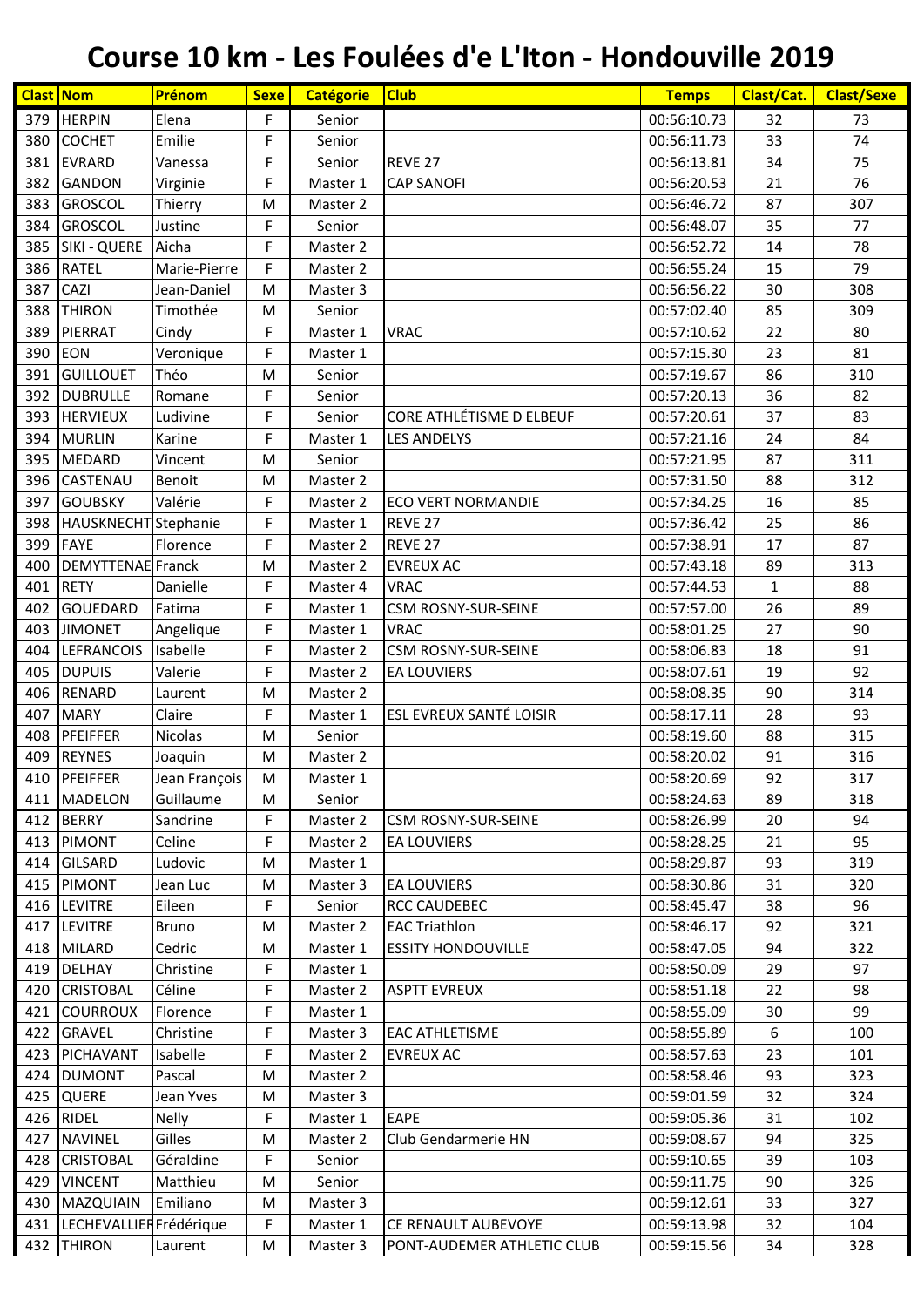| <b>Clast Nom</b> |                          | Prénom     | <b>Sexe</b> | <b>Catégorie</b> | <b>Club</b>                   | <b>Temps</b> | Clast/Cat.     | <b>Clast/Sexe</b> |
|------------------|--------------------------|------------|-------------|------------------|-------------------------------|--------------|----------------|-------------------|
| 433              | <b>LABOURE</b>           | Laurence   | F           | Master 1         |                               | 00:59:19.98  | 33             | 105               |
| 434              | <b>TOURNIER</b>          | Robert     | M           | Master 4         | LES ANDELYS                   | 00:59:27.35  | 6              | 329               |
| 435              | <b>VALLOIS</b>           | Sophie     | M           | Master 2         | <b>ASPTT EVREUX</b>           | 00:59:31.82  | 95             | 330               |
| 436              | LE CLECH                 | Christelle | F           | Master 1         |                               | 00:59:33.01  | 34             | 106               |
| 437              | <b>GUILLAUME</b>         | Clément    | M           | Senior           |                               | 00:59:35.90  | 91             | 331               |
| 438              | PRUDHOMMEEmmanuelle      |            | F           | Master 1         | REVE 27                       | 00:59:39.98  | 35             | 107               |
| 439              | <b>CHMELA</b>            | Gladys     | F           | Master 1         |                               | 00:59:44.57  | 36             | 108               |
| 440              | <b>MAHEO</b>             | Amandine   | F           | Senior           | REVE <sub>27</sub>            | 00:59:45.74  | 40             | 109               |
| 441              | <b>DUCROCQ</b>           | Béatrice   | F           | Master 1         | <b>ASPTT EVREUX</b>           | 00:59:49.07  | 37             | 110               |
| 442              | <b>BEAUDOUX</b>          | Elodie     | F           | Senior           |                               | 00:59:53.65  | 41             | 111               |
| 443              | <b>HÉRON</b>             | Sébastien  | M           | Senior           | US PALAISEAU TRIATHLON        | 00:59:58.09  | 92             | 332               |
| 444              | <b>MARIEL</b>            | Gérald     | M           | Master 3         |                               | 00:59:58.90  | 35             | 333               |
| 445              | <b>ROONEY</b>            | Elisabeth  | F           | Master 1         |                               | 01:00:05.66  | 38             | 112               |
| 446              | <b>HUOT</b>              | Olivier    | M           | Master 1         |                               | 01:00:27.74  | 95             | 334               |
| 447              | <b>GALLET</b>            | Sylvie     | F           | Master 2         | PLEINE FORM                   | 01:00:30.47  | 24             | 113               |
| 448              | ABRAHAM                  | Armelle    | M           | Master 2         | <b>SCHNEIDER ELECTRIC</b>     | 01:00:40.73  | 96             | 335               |
| 449              | <b>SERAIS</b>            | Nathalie   | F           | Master 2         |                               | 01:00:42.65  | 25             | 114               |
| 450              | <b>CHAUVELIN</b>         | Paul       | M           | Master 4         |                               | 01:00:43.83  | $\overline{7}$ | 336               |
| 451              | <b>BERNARDI</b>          | Lyssa      | F           | Master 2         | REVE 27                       | 01:00:49.11  | 26             | 115               |
| 452              | <b>CHANTELOUP</b> Sophie |            | F           | Master 1         | <b>ASPTT ROUEN</b>            | 01:00:53.94  | 39             | 116               |
| 453              | <b>DUMOULIN</b>          | Lionel     | M           | Master 3         |                               | 01:00:54.56  | 36             | 337               |
| 454              | <b>HERVE</b>             | Valerie    | F           | Master 2         |                               | 01:01:15.14  | 27             | 117               |
| 455              | <b>VAUTIER</b>           | Sarah      | F           | Senior           | REVE <sub>27</sub>            | 01:01:21.64  | 42             | 118               |
| 456              | <b>ROUBLIQUE</b>         | Karine     | F           | Master 1         | <b>PCLV</b>                   | 01:01:28.86  | 40             | 119               |
| 457              | <b>GUIDON</b>            | Delphine   | F           | Senior           |                               | 01:01:29.84  | 43             | 120               |
| 458              | <b>TOULAIN</b>           | Cynthia    | F           | Master 1         | <b>VAL DE REUIL TRIATHLON</b> | 01:01:38.31  | 41             | 121               |
| 459              | <b>MISIC</b>             | Slaviva    | F           | Master 2         | E.M.S ATHLÉTISME              | 01:01:40.35  | 28             | 122               |
| 460              | <b>AUFFRAY</b>           | Valerie    | F           | Master 2         |                               | 01:01:41.34  | 29             | 123               |
| 461              | LIENARD                  | Magali     | F           | Master 1         | <b>VRAC</b>                   | 01:01:42.66  | 42             | 124               |
| 462              | DELAUNAY                 | Guillaume  | M           | Master 1         |                               | 01:01:43.17  | 96             | 338               |
| 463              | <b>LIAUDET</b>           | Sylvie     | F           | Master 2         | <b>VRAC</b>                   | 01:01:43.65  | 30             | 125               |
|                  | 464 LECRIVAIN            | Benedicte  | F           | Master 2         |                               | 01:01:45.69  | 31             | 126               |
| 465              | <b>AUBLE</b>             | Geraldine  | F           | Master 1         | <b>LES ANDELYS</b>            | 01:01:46.15  | 43             | 127               |
|                  | 466 AUBLE                | Sebastien  | M           | Master 1         | <b>LES ANDELYS</b>            | 01:01:46.57  | 97             | 339               |
| 467              | SAVARY                   | Frederique | F           | Master 2         | <b>ASHM</b>                   | 01:01:51.32  | 32             | 128               |
| 468              | <b>RATEL</b>             | Pascal     | M           | Master 2         |                               | 01:01:52.22  | 97             | 340               |
| 469              | <b>CHATEL</b>            | Sylvie     | F           | Master 2         | <b>ESSITY HONDOUVILLE</b>     | 01:01:59.23  | 33             | 129               |
| 470              | MARTINET                 | Veronique  | F           | Master 2         | <b>ASHM</b>                   | 01:02:08.16  | 34             | 130               |
| 471              | <b>GRESSENT</b>          | Sabrina    | F           | Master 1         |                               | 01:02:18.54  | 44             | 131               |
| 472              | GRESSENT                 | Patrick    | M           | Master 3         |                               | 01:02:19.16  | 37             | 341               |
| 473              | LANGUERRE                | Amelie     | F           | Espoir           | <b>EA LOUVIERS</b>            | 01:02:21.35  | $\overline{2}$ | 132               |
| 474              | <b>YON</b>               | Natalia    | F           | Master 1         | <b>EA LOUVIERS</b>            | 01:02:27.15  | 45             | 133               |
| 475              | <b>GALLE</b>             | Valerie    | F           | Master 1         | REVE 27                       | 01:02:28.36  | 46             | 134               |
| 476              | <b>DESRUES</b>           | Frédérique | F           | Master 1         |                               | 01:02:34.25  | 47             | 135               |
| 477              | <b>MESLAGE</b>           | Rachel     | F           | Master 1         |                               | 01:02:39.57  | 48             | 136               |
| 478              | <b>THUILLIER</b>         | Yvette     | F           | Master 4         |                               | 01:02:41.59  | $\overline{2}$ | 137               |
| 479              | LEVASSEUR                | Murielle   | F           | Master 3         |                               | 01:02:42.12  | $\overline{7}$ | 138               |
| 480              | RAUZDUEL                 | Chrystelle | F           | Master 1         | REVE 27                       | 01:02:44.09  | 49             | 139               |
| 481              | LAUDREL                  | Jean-Yves  | M           | Master 4         | <b>ASHM</b>                   | 01:02:48.63  | 8              | 342               |
| 482              | PASCO                    | Stephane   | M           | Master 1         | <b>LES ANDELYS</b>            | 01:03:01.87  | 98             | 343               |
| 483              | SORTAMBOC Delphine       |            | F           | Master 1         |                               | 01:03:02.58  | 50             | 140               |
| 484              | <b>SROKA</b>             | Sabrina    | F           | Senior           |                               | 01:03:03.52  | 44             | 141               |
| 485              | <b>LANCIEN</b>           | Françoise  | F           | Master 3         |                               | 01:03:13.13  | 8              | 142               |
| 486              | <b>VARIN</b>             | Delphine   | F           | Senior           | <b>ESSITY HONDOUVILLE</b>     | 01:03:20.08  | 45             | 143               |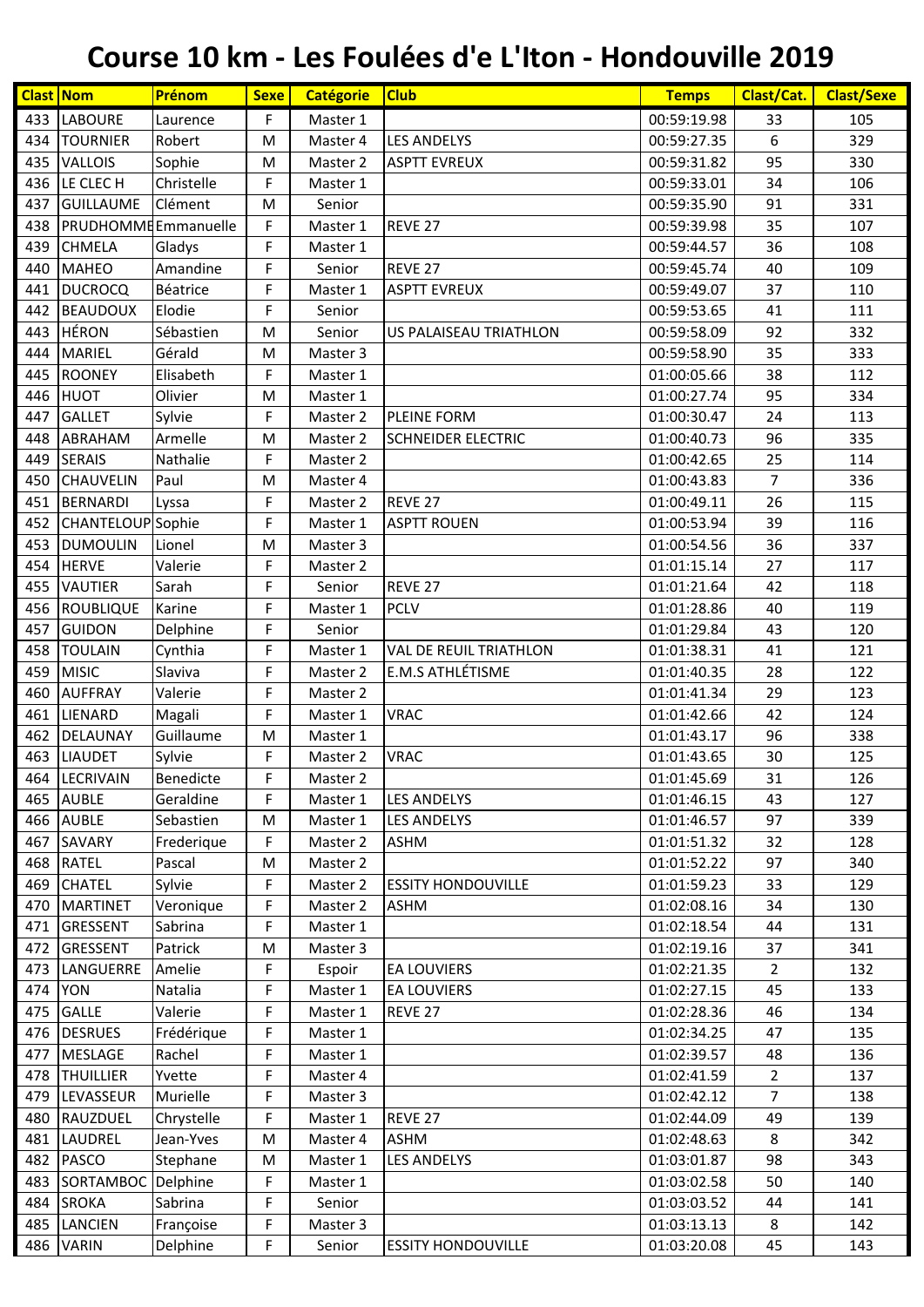|     | <b>Clast Nom</b>          | Prénom       | <b>Sexe</b> | <b>Catégorie</b> | <b>Club</b>               | <b>Temps</b> | Clast/Cat. | <b>Clast/Sexe</b> |
|-----|---------------------------|--------------|-------------|------------------|---------------------------|--------------|------------|-------------------|
| 487 | <b>LELEVIER</b>           | Cedric       | M           | Senior           | <b>ESSITY HONDOUVILLE</b> | 01:03:21.01  | 93         | 344               |
| 488 | <b>DUBOIS</b>             | Laura        | F           | Senior           |                           | 01:03:41.78  | 46         | 144               |
| 489 | <b>MOUCHEL</b>            | Eric         | M           | Master 1         |                           | 01:03:43.43  | 99         | 345               |
| 490 | <b>BOSTON</b>             | Marie-Hélène | F           | Master 1         | <b>EVREUX AC</b>          | 01:03:47.05  | 51         | 145               |
| 491 | <b>LEWCZUK</b>            | Isabelle     | F           | Master 2         |                           | 01:03:49.95  | 35         | 146               |
| 492 | <b>REKIK</b>              | Laeticia     | F           | Master 1         | <b>EVREUX AC</b>          | 01:03:51.44  | 52         | 147               |
| 493 | <b>ROLLAND</b>            | Nathalie     | F           | Master 1         |                           | 01:03:56.43  | 53         | 148               |
| 494 | <b>GABANOU</b>            | Nicolas      | M           | Master 1         |                           | 01:03:57.30  | 100        | 346               |
| 495 | <b>DHERBECOUR Florent</b> |              | М           | Master 1         |                           | 01:03:58.23  | 101        | 347               |
| 496 | <b>BATELIER</b>           | Sarah        | F           | Senior           |                           | 01:04:00.24  | 47         | 149               |
| 497 | <b>BATELIER</b>           | Raynald      | M           | Master 2         |                           | 01:04:01.12  | 98         | 348               |
| 498 | <b>MOUCHARD</b>           | Sylvette     | F           | Master 3         | <b>ASHM</b>               | 01:04:03.88  | 9          | 150               |
| 499 | <b>BOIVIN</b>             | Fabrice      | M           | Master 2         |                           | 01:04:49.64  | 99         | 349               |
| 500 | <b>BOIVIN</b>             | Pierre       | M           | Senior           |                           | 01:04:50.45  | 94         | 350               |
| 501 | MOUATASSIM Victor         |              | M           | Master 3         | <b>VRAC</b>               | 01:04:51.72  | 38         | 351               |
| 502 | <b>BARBIER</b>            | Sandra       | F           | Master 1         | REVE 27                   | 01:05:00.34  | 54         | 151               |
| 503 | LOQUET                    | Valerie      | F           | Master 2         |                           | 01:05:03.56  | 36         | 152               |
| 504 | <b>MARIE</b>              | Irène        | F           | Senior           |                           | 01:05:05.60  | 48         | 153               |
| 505 | <b>SROKA</b>              | Caroline     | F           | Master 1         |                           | 01:05:06.33  | 55         | 154               |
| 506 | LEMESLE                   | Pascal       | M           | Master 3         |                           | 01:05:15.75  | 39         | 352               |
| 507 | LEMESLE                   | Corinne      | F           | Master 2         |                           | 01:05:17.20  | 37         | 155               |
| 508 | <b>BASSARD</b>            | Sebastien    | M           | Master 1         | <b>EVREUX AC</b>          | 01:05:25.20  | 102        | 353               |
| 509 | CHEFDEVILLE Valerie       |              | F           | Master 2         | <b>VRAC</b>               | 01:05:25.77  | 38         | 156               |
| 510 | <b>BONNIER</b>            | Claudine     | F           | Master 4         | <b>VRAC</b>               | 01:05:36.18  | 3          | 157               |
| 511 | <b>MOAL</b>               | Dominique    | M           | Master 3         |                           | 01:05:50.40  | 40         | 354               |
| 512 | CAS                       | Audrey       | F           | Senior           | REVE27                    | 01:05:52.06  | 49         | 158               |
| 513 | <b>GEORGE</b>             | Loubna       | F           | Senior           | <b>LES ANDELYS</b>        | 01:05:52.92  | 50         | 159               |
| 514 | <b>CAMPION</b>            | Jean Pierre  | M           | Master 3         |                           | 01:06:00.57  | 41         | 355               |
| 515 | <b>DELABARRE</b>          | Vincent      | M           | Senior           |                           | 01:06:02.73  | 95         | 356               |
| 516 | <b>BOUDET</b>             | Laurent      | М           | Master 2         |                           | 01:06:03.67  | 100        | 357               |
| 517 | <b>VANHOVE</b>            | Fanny        | F           | Master 1         | REVE 27                   | 01:06:06.11  | 56         | 160               |
|     | 518 DUMONT--GILStéphanie  |              | F           | Master 1         |                           | 01:06:19.71  | 57         | 161               |
| 519 | <b>PINEL</b>              | Jim          | М           | Master 1         | <b>LES ANDELYS</b>        | 01:06:31.41  | 103        | 358               |
| 520 | <b>BIHAN</b>              | Alexandra    | F           | Master 1         | <b>LES ANDELYS</b>        | 01:06:31.77  | 58         | 162               |
| 521 | <b>BLANCHARD</b>          | Jessica      | F           | Senior           | <b>LES ANDELYS</b>        | 01:06:32.13  | 51         | 163               |
| 522 | <b>LEGUEN</b>             | Myriam       | F           | Master 2         | <b>LES ANDELYS</b>        | 01:06:32.48  | 39         | 164               |
| 523 | <b>LECONTE</b>            | Christine    | F           | Master 2         | <b>SPORT AVENTURE</b>     | 01:07:26.29  | 40         | 165               |
| 524 | <b>DOSSARD INCB</b>       |              | M           | Senior           |                           | 01:07:53.89  | 96         | 359               |
| 525 | <b>GUERIN</b>             | Philippe     | M           | Master 2         |                           | 01:08:06.06  | 101        | 360               |
| 526 | <b>CUVELIER</b>           | Valerie      | F           | Master 2         |                           | 01:08:40.99  | 41         | 166               |
| 527 | <b>HERON</b>              | Christine    | F           | Master 3         | <b>STADE DIEPPOIS</b>     | 01:08:58.61  | 10         | 167               |
| 528 | <b>BERNARD</b>            | Céline       | F           | Master 1         |                           | 01:09:41.88  | 59         | 168               |
| 529 | LE BARS                   | Yohann       | M           | Master 1         | Club Gendarmerie HN       | 01:10:18.33  | 104        | 361               |
| 530 | <b>CUVELIER</b>           | <b>Bruno</b> | М           | Master 2         |                           | 01:10:40.98  | 102        | 362               |
| 531 | LAHAYE                    | Dominique    | F           | Master 3         |                           | 01:13:02.49  | 11         | 169               |
| 532 | VANHOVE                   | Christophe   | M           | Master 1         | REVE 27                   | 01:13:19.49  | 105        | 363               |
| 533 | GUÉRIN                    | Charlotte    | M           | Senior           |                           | 01:13:59.49  | 97         | 364               |
| 534 | <b>HERON</b>              | <b>Bruno</b> | M           | Master 3         |                           | 01:14:10.49  | 42         | 365               |
| 535 | <b>ROBIN</b>              | Christelle   | F           | Master 1         | Club Gendarmerie HN       | 01:14:26.49  | 60         | 170               |
| 536 | <b>CHRISTY</b>            | Benedicte    | F           | Master 1         | <b>ASHM</b>               | 01:14:35.49  | 61         | 171               |
| 537 | <b>GESLAND</b>            | Sophie       | F           | Master 2         | <b>ASHM</b>               | 01:14:50.49  | 42         | 172               |
| 538 | <b>HERPIN</b>             | Nadege       | F           | Master 2         |                           | 01:14:56.49  | 43         | 173               |
| 539 | <b>LAMBERT</b>            | Frédérique   | M           | Master 1         |                           | 01:14:57.50  | 106        | 366               |
|     | 540 ROUSSEL               | Laurence     | F.          | Master 2         |                           | 01:16:18.50  | 44         | 174               |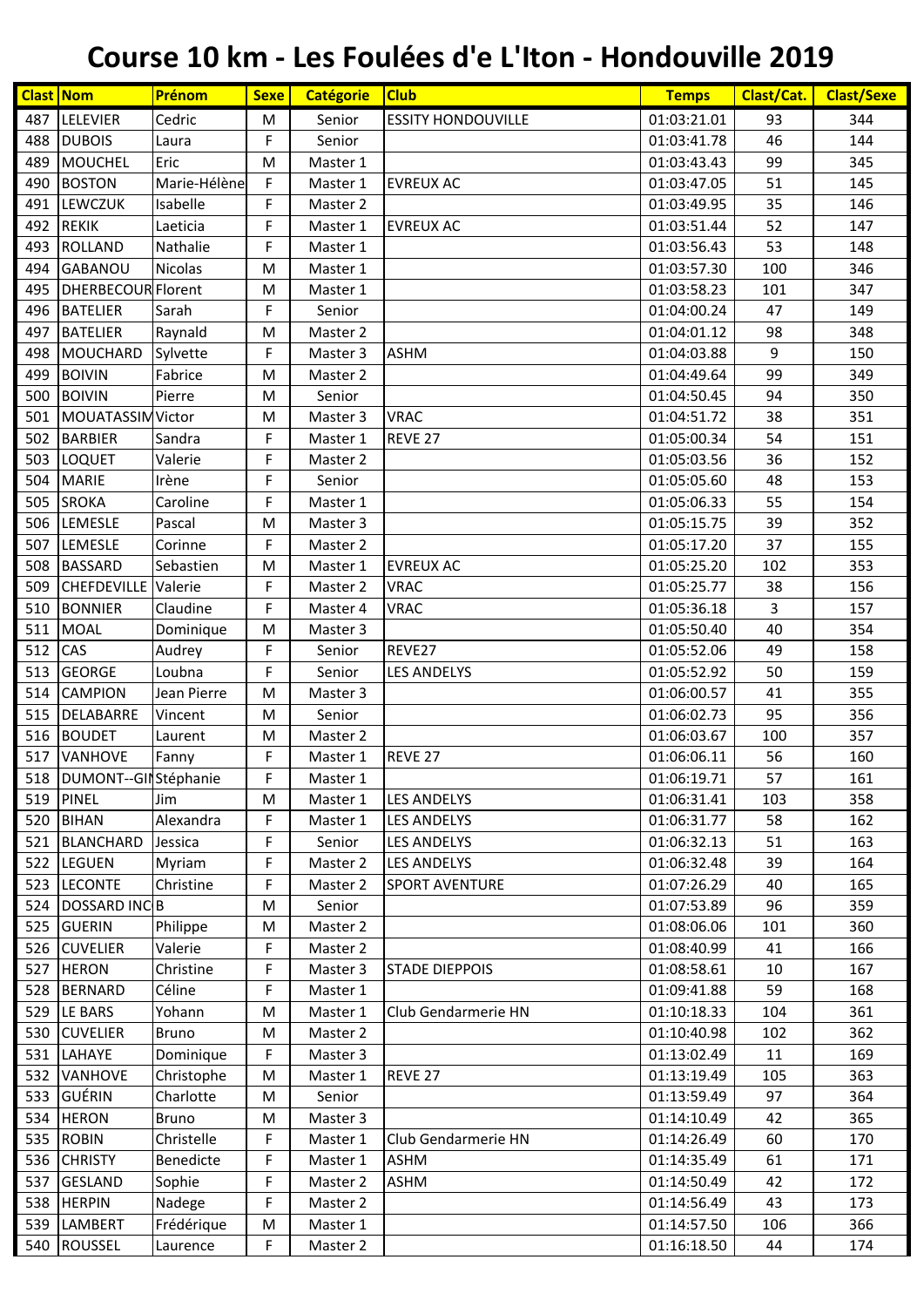| <b>Clast Nom</b> |                           | Prénom         | <b>Sexe</b> | <b>Catégorie</b> | <b>Club</b>                 | <b>Temps</b> | Clast/Cat.  | <b>Clast/Sexe</b> |
|------------------|---------------------------|----------------|-------------|------------------|-----------------------------|--------------|-------------|-------------------|
| 541              | <b>MOTTIN</b>             | Jean Claude    | M           | Master 3         |                             | 01:25:05.30  | 43          | 367               |
| $\mathbf 0$      | <b>ANTOLINOS</b>          | Thierry        | M           | Master 2         | <b>CDBA</b>                 | 00:00:00.00  | 0           | $\mathbf 0$       |
| 0                | <b>BEZIEL</b>             | Servane        | F           | Senior           |                             | 00:00:00.00  | 0           | 0                 |
| 0                | <b>BRETON</b>             | David          | M           | Senior           |                             | 00:00:00.00  | 0           | 0                 |
| 0                | <b>BRÉGEON</b>            | Frédéric       | M           | Master 2         |                             | 00:00:00.00  | 0           | 0                 |
| 0                | DELANNEY                  | Arnaud         | M           | Master 1         |                             | 00:00:00.00  | 0           | 0                 |
| 0                | DELAUNAY                  | Magali         | F           | Master 1         |                             | 00:00:00.00  | 0           | 0                 |
| 0                | <b>DUMOULIN</b>           | Blandine       | F           | Master 1         |                             | 00:00:00.00  | 0           | 0                 |
| 0                | <b>FERRARI</b>            | <b>Bastien</b> | M           | Espoir           | REVE <sub>27</sub>          | 00:00:00.00  | 0           | 0                 |
| 0                | <b>GROULT LE M</b> Marion |                | F           | Senior           |                             | 00:00:00.00  | 0           | 0                 |
| 0                | <b>JOURDAIN</b>           | Roseline       | F           | Master 1         |                             | 00:00:00.00  | 0           | 0                 |
| 0                | LANGANAY                  | Nathalie       | F           | Master 2         |                             | 00:00:00.00  | 0           | 0                 |
| 0                | LANGEARD                  | Anaïs          | F           | Senior           |                             | 00:00:00.00  | 0           | 0                 |
| 0                | LAVENU                    | Raymond        | M           | Master 1         |                             | 00:00:00.00  | 0           | 0                 |
| 0                | <b>LEQUETTE</b>           | Jerome         | M           | Master 1         |                             | 00:00:00.00  | 0           | 0                 |
| 0                | LERICHE                   | Pascal         | M           | Master 2         |                             | 00:00:00.00  | 0           | 0                 |
| 0                | <b>MILLIN</b>             | Vincent        | M           | Senior           |                             | 00:00:00.00  | $\mathbf 0$ | 0                 |
| 0                | <b>MOTARD</b>             | Philippe       | M           | Master 3         |                             | 00:00:00.00  | 0           | 0                 |
| 0                | <b>PARME</b>              | Julien         | M           | Senior           |                             | 00:00:00.00  | 0           | 0                 |
| 0                | <b>PAUWELS</b>            | Jérôme         | M           | Senior           |                             | 00:00:00.00  | 0           | 0                 |
| 0                | <b>PREVOST</b>            | Gregory        | M           | Senior           | MOUNTAIN UNITED VAL THORENS | 00:00:00.00  | 0           | $\mathbf 0$       |
| 0                | QUENEL                    | Erick          | M           | Master 2         | <b>US FORGES LES EAUX</b>   | 00:00:00.00  | 0           | 0                 |
| 0                | <b>REVERT</b>             | Jean-Marie     | M           | Master 2         | <b>ASHM</b>                 | 00:00:00.00  | 0           | 0                 |
| 0                | <b>SUZE</b>               | Loic           | M           | Master 1         | <b>ASHM</b>                 | 00:00:00.00  | 0           | 0                 |
| 0                | <b>TOUAHRI</b>            | Nadia          | F           | Senior           | <b>CSM ROSNY-SUR-SEINE</b>  | 00:00:00.00  | 0           | 0                 |
| 0                | VENELLE                   | Xavier         | M           | Master 2         | <b>CSM ROSNY-SUR-SEINE</b>  | 00:00:00.00  | 0           | 0                 |
| 0                | ZAVAGNO                   | Anthony        | M           | Master 1         |                             | 00:00:00.00  | 0           | $\mathbf 0$       |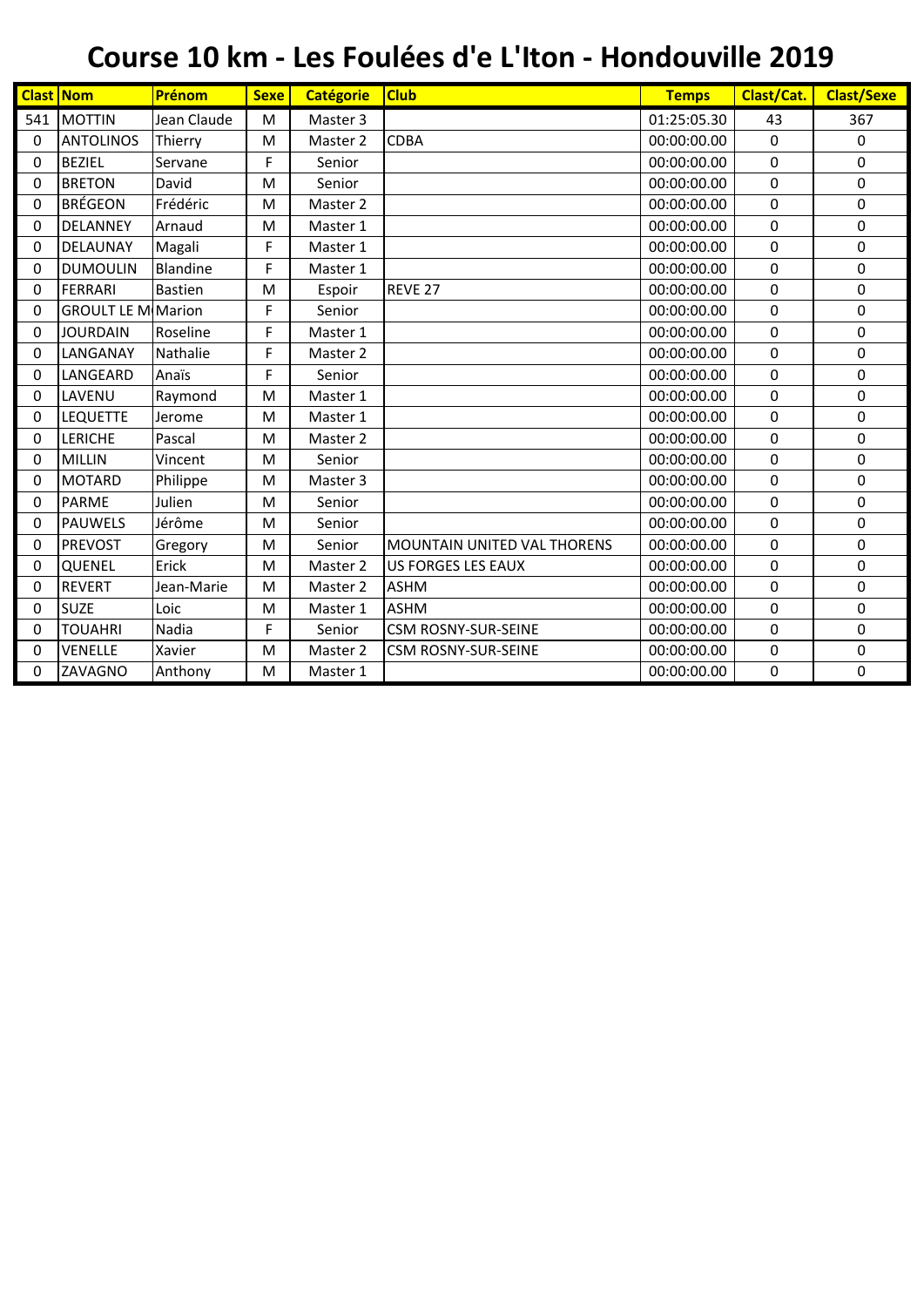| <b>Clast Nom</b> |                           | Prénom           | <b>Sexe</b> | Catégorie Club     |                                                 | <b>Temps</b>               | Clast/Cat.                       | <b>Clast/Sexe</b>   |
|------------------|---------------------------|------------------|-------------|--------------------|-------------------------------------------------|----------------------------|----------------------------------|---------------------|
| $\mathbf{1}$     | <b>DOS SANTOS</b>         | Kévin            | M           | Senior             |                                                 | 00:15:01.06                | $\mathbf{1}$                     | $\mathbf{1}$        |
| $\overline{2}$   | LANGUERRE                 | Mathieu          | M           | Espoir             | <b>ASPTT ROUEN</b>                              | 00:15:43.42                | $\mathbf{1}$                     | $\overline{2}$      |
| 3                | CHAUDUN                   | Romain           | M           | Senior             | VAL DE REUIL AC                                 | 00:15:51.87                | $\overline{2}$                   | 3                   |
| 4                | <b>TREHOUT</b>            | Simon            | M           | Junior             | <b>ASPTT ROUEN</b>                              | 00:16:09.18                | $\mathbf{1}$                     | 4                   |
| 5                | <b>BAHNISSE</b>           | Noureddine       | M           | Master 1           |                                                 | 00:16:43.17                | $\mathbf{1}$                     | 5                   |
| 6                | <b>RENOULT</b>            | Jordan           | M           | Senior             | LENEUBOURG ATHLETIC CLUB                        | 00:16:46.71                | 3                                | 6                   |
| 7<br>8           | PILAUD<br><b>BONDON</b>   | Christophe       | М           | Senior             | CE RENAULT AUBEVOYE                             | 00:16:50.25                | 4                                | $\overline{7}$<br>8 |
| 9                | <b>DUSEHU</b>             | Laurent<br>Yann  | M<br>M      | Master 1<br>Espoir | <b>SPN VERNON</b><br>TRIATHLON PAYS DU NEUBOURG | 00:16:57.40<br>00:17:07.39 | $\overline{2}$<br>$\overline{2}$ | 9                   |
| 10               | <b>ARNOUX</b>             | Olivier          | M           | Senior             | CE RENAULT AUBEVOYE                             | 00:17:15.92                | 5                                | 10                  |
| 11               | <b>GUIGNAT</b>            | Thomas           | M           | Senior             | <b>RUN ODYSSEA</b>                              | 00:17:23.90                | 6                                | 11                  |
| 12               | <b>VORWALTER</b>          | Jurgen           | M           | Minime             | ATHLETIC VALLEE D'AVRE                          | 00:17:36.98                | $\mathbf{1}$                     | 12                  |
| 13               | <b>AMPOULIE</b>           | Yannick          | M           | Senior             |                                                 | 00:17:46.09                | $\overline{7}$                   | 13                  |
| 14               | <b>CHOPIN</b>             | Gautier          | M           | Senior             | <b>EVREUX AC</b>                                | 00:17:51.06                | 8                                | 14                  |
| 15               | VERRIÈRE                  | Vincent          | M           | Senior             | VAL DE REUIL AC                                 | 00:17:56.96                | 9                                | 15                  |
| 16               | <b>RECOQUILLÉ</b>         | Pierryves        | M           | Master 1           | TRIATHLON PAYS DU NEUBOURG                      | 00:18:07.64                | 3                                | 16                  |
| 17               | <b>PINTUS</b>             | Eric             | M           | Master 1           | <b>TEAM VAL EURE TRIATHLON</b>                  | 00:18:21.54                | $\overline{4}$                   | 17                  |
| 18               | <b>BAMAS</b>              | Ludovic          | M           | Senior             |                                                 | 00:18:23.34                | 10                               | 18                  |
| 19               | <b>BOUVIER</b>            | Fabrice          | M           | Master 1           | <b>EVREUX AC</b>                                | 00:18:32.93                | 5                                | 19                  |
| 20               | <b>LANGLOIS</b>           | Willy            | M           | Master 1           | <b>TCA</b>                                      | 00:18:38.85                | 6                                | 20                  |
| 21               | <b>ALDEGUER</b>           | Samuel           | M           | Junior             | ATHLETIC VALLEE D'AVRE                          | 00:18:40.31                | $\overline{2}$                   | 21                  |
| 22               | <b>HACCART</b>            | Alexandre        | M           | Senior             |                                                 | 00:18:52.31                | 11                               | 22                  |
| 23               | <b>GABANELLE</b>          | Juliette         | F           | Senior             | <b>EVREUX AC</b>                                | 00:18:57.85                | $\mathbf{1}$<br>12               | $\mathbf{1}$<br>23  |
| 24               | LAURENT                   | Quentin          | M           | Senior             |                                                 | 00:18:58.78                | $\mathbf{1}$                     | 24                  |
| 25<br>26         | LEGRAND<br><b>RENARD</b>  | Arthur<br>Matheo | M<br>M      | Cadet<br>Cadet     | <b>EAC TRIATHLON</b><br><b>EVREUX AC</b>        | 00:19:01.76<br>00:19:09.42 | $\overline{2}$                   | 25                  |
| 27               | <b>BONTEMPS</b>           | Christophe       | M           | Master 2           | <b>EVREUX AC</b>                                | 00:19:14.32                | $\mathbf{1}$                     | 26                  |
| 28               | <b>HARMAND</b>            | Sylvain          | M           | Senior             | TRIATHLON PAYS DU NEUBOURG                      | 00:19:17.95                | 13                               | 27                  |
| 29               | <b>MICHEL</b>             | Cédric           | M           | Senior             | <b>FRANCHEVILLE</b>                             | 00:19:21.50                | 14                               | 28                  |
| 30               | LARCOPAGE                 | Florian          | M           | Junior             |                                                 | 00:19:22.76                | 3                                | 29                  |
| 31               | <b>CHOUAIB</b>            | Souffiane        | M           | Senior             |                                                 | 00:19:24.68                | 15                               | 30                  |
| 32               | <b>MONTAGNE</b>           | Thomas           | М           | Senior             |                                                 | 00:19:27.65                | 16                               | 31                  |
| 33               | <b>BUSNEL</b>             | Lubin            | M           | Senior             | <b>ISSY TRIATHLON</b>                           | 00:19:34.17                | 17                               | 32                  |
| 34               | <b>DIERENDONCK</b>        | Valentin         | M           | Senior             | <b>EVREUX AC</b>                                | 00:19:35.03                | 18                               | 33                  |
| 35               | <b>DELPORTE</b>           | Clement          | М           | Cadet              | ATHLETIC VALLEE D'AVRE                          | 00:19:36.45                | 3                                | 34                  |
| 36               | LE BRET                   | Fatima           | F           | Senior             | <b>EVREUX AC</b>                                | 00:19:37.17                | $\overline{2}$                   | $\overline{2}$      |
| 37               | ALDEGUER                  | Dominique        | M           |                    | Master 2   EVREUX AC                            | 00:19:37.62                | $\overline{2}$                   | 35                  |
| 38               | <b>MAILLARD</b>           | Laurent          | М           | Master 2           | PONT-AUDEMER ATHLÉTIC CLUB                      | 00:19:43.89                | 3                                | 36                  |
| 39               | <b>DENISE</b>             | Mickael          | М           | Master 1           | REVE 27                                         | 00:19:46.06                | 7                                | 37                  |
| 40               | LEWCZUK                   | Claire           | F           | Espoir             | <b>EVREUX AC</b>                                | 00:19:51.06                | $\mathbf{1}$                     | 3                   |
| 41               | <b>MARQUIS</b><br>LAMARRE | Viktorien        | M           | Espoir             | ATHLETIC VALLEE D'AVRE                          | 00:19:52.12                | 3<br>19                          | 38<br>39            |
| 42<br>43         | <b>YON</b>                | Julien<br>Gaétan | M<br>M      | Senior<br>Cadet    | TEAM VAL EURE TRIATHLON                         | 00:20:04.95<br>00:20:18.90 | 4                                | 40                  |
| 44               | <b>GRONOWSKI</b>          | Thomas           | M           | Cadet              | <b>ESSITY</b>                                   | 00:20:20.20                | 5                                | 41                  |
| 45               | <b>BELLAY</b>             | Mathieu          | М           | Senior             |                                                 | 00:20:21.35                | 20                               | 42                  |
| 46               | <b>BIGORNE</b>            | <b>Brian</b>     | М           | Minime             | ATHLETIC VALLEE D'AVRE                          | 00:20:22.73                | $\overline{2}$                   | 43                  |
| 47               | <b>DUPORTE</b>            | Gilles           | M           | Master 1           | <b>CDBA</b>                                     | 00:20:25.54                | 8                                | 44                  |
| 48               | LAVANDIER                 | Sébastien        | М           | Master 1           | <b>EVREUX AC</b>                                | 00:20:34.04                | 9                                | 45                  |
| 49               | <b>GOOSSENS</b>           | Fabien           | М           | Master 1           |                                                 | 00:20:42.37                | 10                               | 46                  |
| 50               | <b>POULIQUEN</b>          | Michel           | М           | Master 3           | VAL DE REUIL AC                                 | 00:20:53.10                | $\mathbf{1}$                     | 47                  |
| 51               | <b>PEUGEOT</b>            | Sylvain          | M           | Master 1           | <b>SPN VERNON</b>                               | 00:20:56.25                | 11                               | 48                  |
| 52               | <b>MINGUY</b>             | Pauline          | F           | Senior             |                                                 | 00:20:58.31                | 3                                | 4                   |
| 53               | <b>DUVAL</b>              | Samuel           | M           | Senior             | <b>EVREUX AC</b>                                | 00:20:59.67                | 21                               | 49                  |
| 54               | <b>CHEMIN</b>             | Cyrille          | M           | Senior             |                                                 | 00:21:10.15                | 22                               | 50                  |
| 55               | PIHAN                     | Thierry          | M           | Master 2           |                                                 | 00:21:11.98                | 4                                | 51                  |
| 56               | <b>FREBERT</b>            | Fanny            | F           | Senior             | <b>EVREUX AC</b>                                | 00:21:19.25                | 4                                | 5                   |
| 57               | <b>FREBERT</b>            | Yvan             | M           | Master 2           |                                                 | 00:21:22.81                | 5                                | 52                  |
| 58               | KEROUREDAN                | Olivier          | М           | Master 2           | <b>EVREUX AC</b>                                | 00:21:27.00                | 6                                | 53                  |
| 59               | LEWCZUK                   | Tomasz           | М           | Master 2           |                                                 | 00:21:33.59                | 7                                | 54                  |
| 60               | <b>GUILLOU</b>            | Joël             | М           | Cadet              |                                                 | 00:21:38.95                | 6                                | 55                  |
| 61               | <b>HOUTI</b>              | Fares            | M           | Cadet              |                                                 | 00:21:40.18                | 7                                | 56                  |
| 62               | <b>ALILI</b>              | Keltoum          | F<br>F      | Master 1           | <b>ALIZAY ATHLETISME</b>                        | 00:21:47.35                | $\mathbf{1}$                     | 6                   |
| 63               | <b>FOURNIER</b>           | Maghaly          |             | Master 1           |                                                 | 00:21:52.39                | $\overline{2}$                   | 7                   |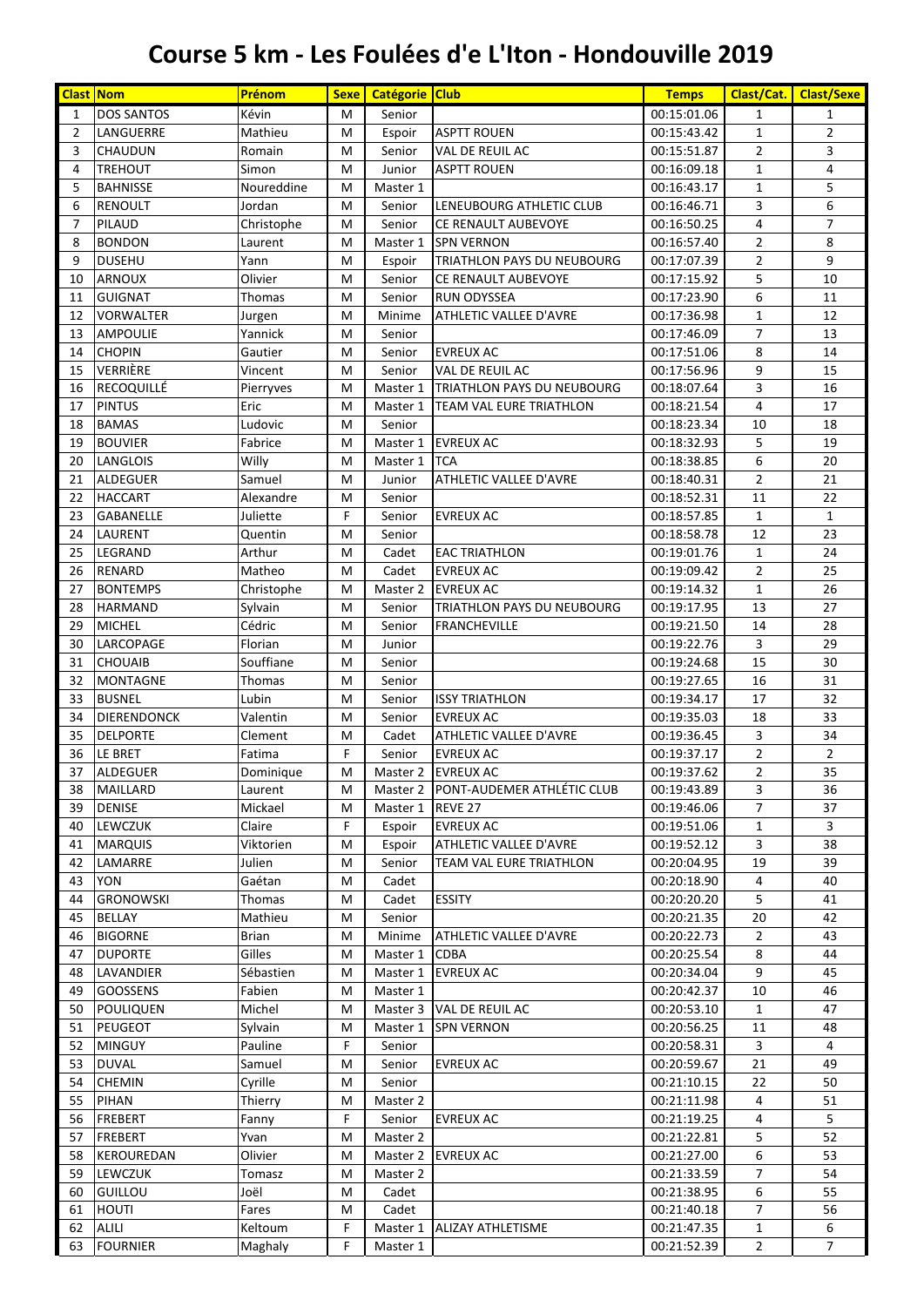|          | <b>Clast Nom</b>        | Prénom               | <b>Sexe</b> | Catégorie Club       |                                   | <b>Temps</b>               | Clast/Cat.      | <b>Clast/Sexe</b> |
|----------|-------------------------|----------------------|-------------|----------------------|-----------------------------------|----------------------------|-----------------|-------------------|
| 64       | <b>MEHEUST</b>          | Christophe           | M           | Master 1             | <b>ASHM</b>                       | 00:21:54.60                | 12              | 57                |
| 65       | <b>MALZY</b>            | Jean-Luc             | M           | Master 3             |                                   | 00:21:57.87                | $\overline{2}$  | 58                |
| 66       | <b>DAGORN</b>           | Jean Michel          | M           | Master 2             | <b>EA LOUVIERS</b>                | 00:22:01.93                | 8               | 59                |
| 67       | <b>TREHOUT</b>          | Michel               | M           | Master 3             |                                   | 00:22:07.50                | 3               | 60                |
| 68       | <b>LACROIX</b>          | Johann               | M           | Master 1             |                                   | 00:22:15.32                | 13              | 61                |
| 69       | <b>RABET</b>            | Nelly                | F           | Senior               | <b>E.M.S ATHLÉTISME</b>           | 00:22:33.12                | 5               | 8                 |
| 70       | PUCCINELLI              | Serge                | M           | Master 3             | <b>CDBA</b>                       | 00:22:40.65                | 4               | 62                |
| 71       | <b>LEBREUILLY</b>       | Jacky                | M           | Master 3             | <b>EA LOUVIERS</b>                | 00:22:54.14                | 5               | 63                |
| 72       | VILAIN-LEGOUEZ          | <b>Brigitte</b>      | F           | Master 2             | OISSEL AC76                       | 00:22:56.92                | $\mathbf{1}$    | 9                 |
| 73       | <b>BARETTE</b>          | Nadege               | F           | Master 1             | <b>LES ANDELYS</b>                | 00:23:01.09                | 3               | 10                |
| 74       | <b>HAQUET</b>           | Sonia                | F           | Master 2             | <b>EVREUX AC</b>                  | 00:23:05.20                | $\overline{2}$  | 11                |
| 75       | <b>KEMPE</b>            | Norbert              | M           | Master 3             |                                   | 00:23:11.15                | 6               | 64                |
| 76       | VALLEE                  | Charles              | М           | Master 1             |                                   | 00:23:11.92                | 14              | 65                |
| 77       | <b>DELPORTE</b>         | Marie                | F           | Minime               | ATHLETIC VALLEE D'AVRE            | 00:23:14.53                | $\mathbf{1}$    | 12                |
| 78<br>79 | CHAUDUN                 | Olivier              | M<br>F      | Master 2             | E.M.S ATHLÉTISME                  | 00:23:16.10                | 9<br>6          | 66                |
| 80       | <b>DE ABREU</b>         | Viviane              | F           | Senior               |                                   | 00:23:24.84<br>00:23:35.53 | 4               | 13<br>14          |
| 81       | <b>YON</b><br>WEGMULLER | Natalia<br>Stephanie | F           | Master 1<br>Master 2 | <b>EA LOUVIERS</b><br><b>ASHM</b> | 00:23:37.68                | 3               | 15                |
| 82       | <b>JOUVEAUX</b>         | Hélène               | F           | Senior               |                                   | 00:23:39.89                | $\overline{7}$  | 16                |
| 83       | <b>BEZOMBES</b>         | Anne-Sophie          | F           | Senior               | <b>TPN</b>                        | 00:23:43.92                | 8               | 17                |
| 84       | <b>HAMARD</b>           | Johann               | M           | Senior               |                                   | 00:24:02.21                | 23              | 67                |
| 85       | <b>REVERSAT</b>         | Sabine               | F           | Master 1             | <b>CDBA</b>                       | 00:24:14.76                | 5               | 18                |
| 86       | <b>BARBEY</b>           | Emma                 | F           | Cadet                | <b>EA LOUVIERS</b>                | 00:24:19.92                | $\mathbf{1}$    | 19                |
| 87       | <b>GREGOIRE</b>         | Elise                | F           | Cadet                |                                   | 00:24:33.68                | $\overline{2}$  | 20                |
| 88       | <b>MAILLARD</b>         | Michelle             | F           | Master 2             | PONT-AUDEMER ATHLÉTIC CLUB        | 00:24:36.48                | 4               | 21                |
| 89       | CHANDELLE               | Anne                 | F           | Senior               |                                   | 00:24:40.90                | 9               | 22                |
| 90       | SOURISSEAU              | Manon                | F           | Minime               | ATHLETIC VALLEE D'AVRE            | 00:24:46.28                | $\overline{2}$  | 23                |
| 91       | <b>AUGUSTIN</b>         | Manon                | F           | Cadet                | ATHLETIC VALLEE D'AVRE            | 00:25:05.57                | 3               | 24                |
| 92       | <b>DERREY</b>           | Emilie               | F           | Senior               |                                   | 00:25:10.45                | 10              | 25                |
| 93       | <b>MARTIN</b>           | Nadège               | F           | Master 2             |                                   | 00:25:20.26                | 5               | 26                |
| 94       | <b>BRIAND</b>           | Pierre               | M           | Master 2             |                                   | 00:25:29.09                | 10              | 68                |
| 95       | LAHAY                   | Florence             | F           | Master 2             | <b>EA LOUVIERS</b>                | 00:25:33.39                | 6               | 27                |
| 96       | LEMERCIER               | Nicole               | F           | Master 3             |                                   | 00:25:37.53                | $\mathbf{1}$    | 28                |
| 97       | <b>DURAND</b>           | Alexandre            | M           | Master 1             | <b>EVREUX AC</b>                  | 00:25:38.53                | 15              | 69                |
| 98       | <b>BRUNESSAUX</b>       | Stephan              | M           | Master 2             |                                   | 00:25:40.59                | 11              | 70                |
| 99       | <b>DAVOUST</b>          | Céline               | F           | Senior               |                                   | 00:25:42.53                | 11              | 29                |
|          | 100 PERROUX             | Elodie               | F           | Senior               |                                   | 00:25:44.76                | 12              | 30                |
|          | 101 BRAS-LE GRAND       | Delphine             | F           | Master 1             | <b>EVREUX AC</b>                  | 00:25:51.21                | 6               | 31                |
| 102      | LANGLOIS                | Dlephine             | F           | Master 1             |                                   | 00:26:14.42                | 7               | 32                |
| 103      | QUIN                    | Didier               | М           | Master 3             |                                   | 00:26:16.21                | 7               | 71                |
| 104      | <b>ODILLE</b>           | Jean-Marie           | M           | Master 3             | <b>E.M.S ATHLÉTISME</b>           | 00:26:20.35                | 8               | $72\,$            |
| 105      | <b>ROSSE</b>            | Nathalie             | F           | Master 2             | TEAM VAL EURE TRIATHLON           | 00:26:24.87                | 7               | 33                |
| 106      | <b>VIVIEN</b>           | Florence             | F           | Master 2             |                                   | 00:26:30.35                | 8               | 34                |
| 107      | CANU                    | Stéphanie            | F           | Master 1             | <b>EVREUX AC</b>                  | 00:26:33.65                | 8               | 35                |
| 108      | LEGRAND                 | Romain               | M           | Minime               |                                   | 00:26:51.93                | 3               | 73                |
|          | 109 OZANNE              | Julie                | F           | Senior               |                                   | 00:26:54.29                | 13              | 36                |
|          | 110 DURAND              | Juliette             | F           | Espoir               | <b>EVREUX AC</b>                  | 00:26:57.09                | $\overline{2}$  | 37                |
|          | 111 VORWALTER           | Symiane              | F           | Master 1             | ATHLETIC VALLEE D'AVRE            | 00:27:01.14                | 9               | 38                |
|          | 112 DAGORN              | Florence             | F           | Master 2             | <b>EA LOUVIERS</b>                | 00:27:04.60                | 9               | 39                |
|          | 113 WIERCZYNSKI         | Chloé                | F           | Espoir               |                                   | 00:27:05.39                | 3               | 40                |
|          | 114 KERNIN              | Andrea               | F           | Cadet                | ATHLETIC VALLEE D'AVRE            | 00:27:10.07                | 4               | 41                |
|          | 115 BASSARD             | Julien               | M           | Cadet                |                                   | 00:27:17.10                | 8               | 74                |
|          | 116 BELLANGER           | Gilles               | M           | Master 3             |                                   | 00:27:18.01                | 9               | 75                |
|          | 117 BOLE DU CHOMONT     | Mathilde             | F           | Espoir               |                                   | 00:27:18.60                | 4               | 42                |
|          | 118 BAILLEUL            | Philippe             | М           | Master 1             |                                   | 00:27:19.07                | 16              | 76                |
| 119      | <b>DENISE</b>           | Muriel               | F           | Master 2             | REVE 27                           | 00:27:46.85                | 10              | 43                |
| 120      | PACQUENTIN              | Lola                 | F           | Cadet                |                                   | 00:27:48.07                | $5\phantom{.0}$ | 44                |
| 121      | <b>GRONOWSKI</b>        | Thierry              | M           | Master 2             | <b>ESSITY</b>                     | 00:27:49.84                | 12              | 77                |
| 122      | <b>PAIN</b>             | Chantal              | F           | Master 2             |                                   | 00:27:51.32                | 11              | 45                |
| 123      | LANGUET                 | Marc                 | M           | Master 3             | <b>ALIZAY ATHLETISME</b>          | 00:27:53.20                | 10              | 78                |
| 124      | <b>CHIZAT</b>           | Bernard              | М           | Master 1             |                                   | 00:27:54.84                | 17              | 79                |
| 125      | <b>CROMBEZ</b>          | Nathalie             | F           | Master 1             | TEAM VAL EURE TRIATHLON           | 00:27:55.37                | 10              | 46                |
|          | 126 POUZOULET           | Karine               | F           | Master 1             |                                   | 00:27:55.85                | 11              | 47                |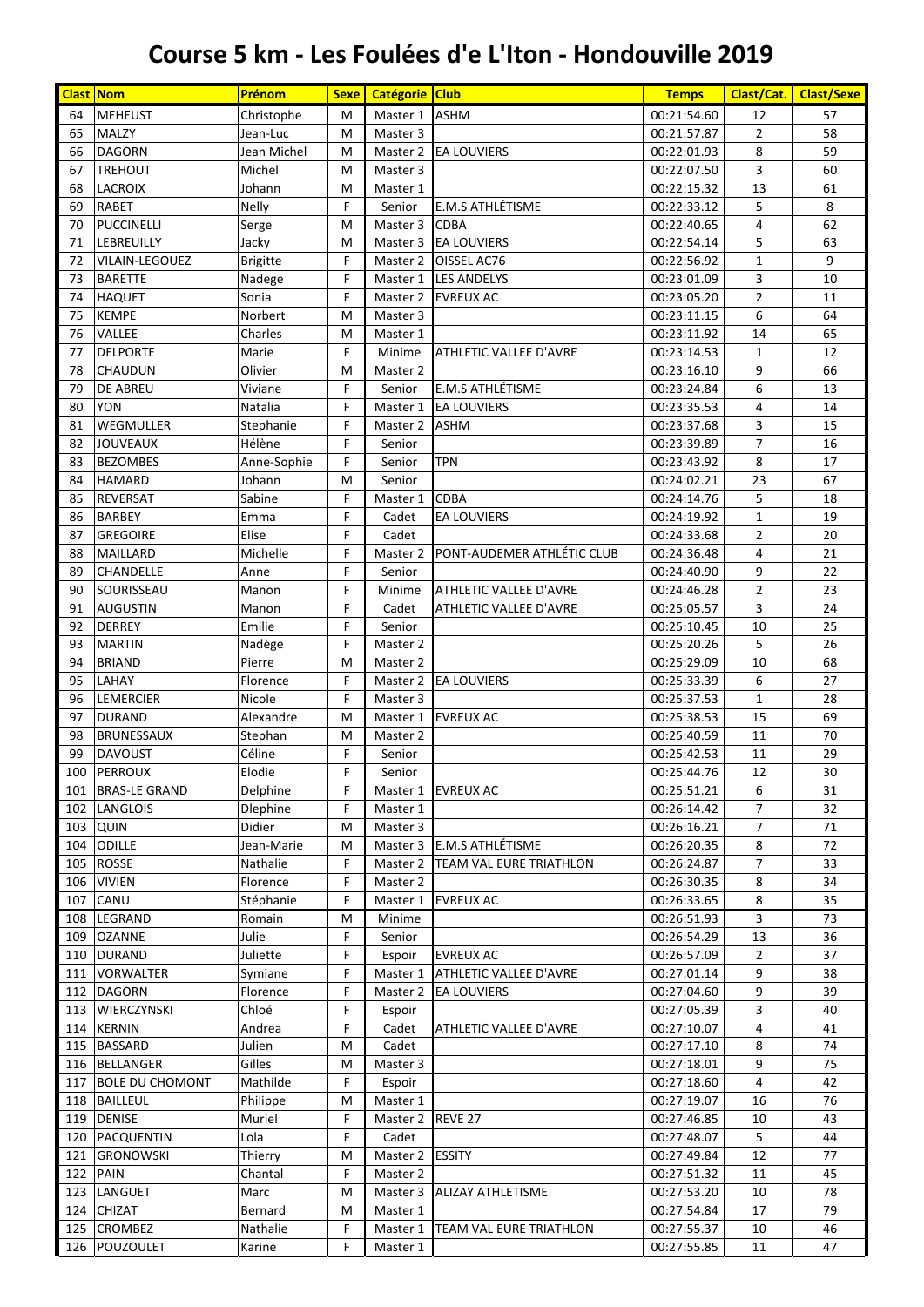| <b>Clast Nom</b> |                                  | Prénom             | <b>Sexe</b> | Catégorie Club     |                                               | <b>Temps</b>               | Clast/Cat.     | <b>Clast/Sexe</b> |
|------------------|----------------------------------|--------------------|-------------|--------------------|-----------------------------------------------|----------------------------|----------------|-------------------|
| 127              | <b>ESPINASSE-CHAUDUN</b>         | Sandrine           | F           | Master 1           |                                               | 00:28:00.65                | 12             | 48                |
| 128              | <b>OLIVIER</b>                   | Anthony            | M           | Senior             |                                               | 00:28:01.50                | 24             | 80                |
| 129              | LAVANDIER                        | Sarah              | F           | Master 1           |                                               | 00:28:04.18                | 13             | 49                |
| 130              | <b>MONTIER</b>                   | Rozenn             | F           | Cadet              | LES MILLES PATTES                             | 00:28:06.54                | 6              | 50                |
| 131              | <b>DEBRUGE</b>                   | Quentin            | M           | Junior             | <b>EA LOUVIERS</b>                            | 00:28:08.12                | 4              | 81                |
| 132              | MOUGEOT                          | Marie              | F           | Cadet              | ATHLETIC VALLEE D'AVRE                        | 00:28:08.75                | $\overline{7}$ | 51                |
| 133              | <b>VORWALTER</b>                 | Keren              | F           | Cadet              | ATHLETIC VALLEE D'AVRE                        | 00:28:09.65                | 8              | 52                |
| 134              | <b>SICART</b>                    | Clara              | F           | Minime             | <b>EVREUX AC</b>                              | 00:28:10.85                | 3              | 53                |
| 135              | <b>SICART</b>                    | Olivier            | М           | Master 2           | <b>EVREUX AC</b>                              | 00:28:11.35                | 13             | 82                |
| 136<br>137       | <b>GOSSENT</b><br><b>DROUET</b>  | Milla<br>Amélie    | F<br>F      | Minime<br>Cadet    | <b>LES ANDELYS</b>                            | 00:28:11.85                | 4<br>9         | 54<br>55          |
| 138              | LE GUYADER                       | Djida              | F           | Master 3           | <b>AS TECHNIPFMC</b>                          | 00:28:16.70<br>00:28:23.01 | $\overline{2}$ | 56                |
| 139              | <b>GUIOD</b>                     | Stéphane           | М           | Master 1           | LENEUBOURG ATHLETIC CLUB                      | 00:28:25.54                | 18             | 83                |
| 140              | SURIRAY                          | Maxime             | M           | Junior             |                                               | 00:28:27.85                | 5              | 84                |
| 141              | <b>OLIVIER</b>                   | David              | M           | Senior             |                                               | 00:28:30.56                | 25             | 85                |
| 142              | <b>ROUDIE</b>                    | <b>MARIE</b>       | F           | Senior             |                                               | 00:28:36.87                | 14             | 57                |
| 143              | <b>MAURICE</b>                   | Marion             | F           | Senior             |                                               | 00:28:43.67                | 15             | 58                |
| 144              | <b>LEFEBVRE</b>                  | Michel             | M           | Master 1           | <b>ESSITY</b>                                 | 00:28:44.54                | 19             | 86                |
| 145              | <b>LEFEBVRE</b>                  | Christele          | F           | Master 1           | <b>ESSITY</b>                                 | 00:28:49.87                | 14             | 59                |
| 146              | <b>DEBOUVRIES</b>                | Sandrine           | F           | Senior             | E.M.S ATHLÉTISME                              | 00:28:50.70                | 16             | 60                |
| 147              | <b>TAILLEUR</b>                  | Stéphanie          | F           | Senior             |                                               | 00:28:51.68                | 17             | 61                |
| 148              | <b>LEBRUN</b>                    | Cindy              | F           | Master 1           |                                               | 00:28:53.20                | 15             | 62                |
| 149              | <b>MULLOIS</b>                   | Oscar              | M           | Minime             |                                               | 00:28:59.03                | 4              | 87                |
| 150              | <b>CORNIERE</b>                  | Chantal            | F           | Master 3           |                                               | 00:29:06.39                | 3              | 63                |
| 151              | <b>CLEMENT</b>                   | Annick             | F           | Master 3           |                                               | 00:29:06.96                | 4              | 64                |
| 152              | <b>GUIOD</b>                     | Estelle            | F           | Master 1           |                                               | 00:29:07.54                | 16             | 65                |
| 153              | LACROIX-RICOEUR                  | Patricia           | F           | Master 1           |                                               | 00:29:08.29                | 17             | 66                |
| 154              | LEJEUNE                          | Cyril              | M           | Master 1           | <b>ESSITY</b>                                 | 00:29:10.64                | 20             | 88                |
| 155              | <b>JADOT</b>                     | Sophie             | F           | Master 2           |                                               | 00:29:13.17                | 12             | 67                |
| 156              | <b>BOTTÉ</b>                     | Rosine             | F           | Senior             |                                               | 00:29:16.10                | 18             | 68                |
| 157              | <b>MULLOIS</b>                   | Celine             | F           | Master 1           |                                               | 00:29:22.28                | 18             | 69                |
| 158              | CARON-DENIAU                     | Laurence           | F           | Master 1           | VAL DE REUIL AC                               | 00:29:24.20                | 19             | 70                |
| 159              | <b>DRON</b>                      | Emeline            | F           | Senior             | VAL DE REUIL AC                               | 00:29:29.17                | 19             | 71                |
| 160              | <b>LECUYER</b>                   | <b>Anne Marie</b>  | F           | Master 3           | VAL DE REUIL AC                               | 00:29:30.39                | 5              | 72                |
| 161              | <b>MIREY</b>                     | Céline             | F           | Master 1           |                                               | 00:29:32.18                | 20             | 73                |
| 162              | <b>BRUNESSAUX</b><br>163 TOUTAIN | Sandra             | F<br>F      | Espoir             |                                               | 00:29:37.00                | 5              | 74                |
|                  |                                  | Sylvie             | F           |                    | Master 3   EVREUX AC                          | 00:29:45.20<br>00:29:48.26 | 6              | 75<br>76          |
|                  | 164   SOURISSEAU<br>165 LEFEBVRE | Vanessa<br>Camille | F           | Senior             | ATHLETIC VALLEE D'AVRE<br>Club Gendarmerie HN | 00:29:52.04                | 20             | 77                |
|                  | 166 LEFEBVRE                     | Gael               | М           | Junior<br>Master 1 | Club Gendarmerie HN                           | 00:29:53.79                | 1<br>21        | 89                |
| 167              | FRANCISCO                        | Romain             | M           | Minime             |                                               | 00:29:56.65                | 5              | 90                |
| 168              | <b>VORWALTER</b>                 | Marlhen            | F           | Junior             | ATHLETIC VALLEE D'AVRE                        | 00:29:58.82                | $\overline{2}$ | 78                |
|                  | 169 HERVE                        | Jacky              | М           | Master 3           |                                               | 00:30:02.10                | 11             | 91                |
|                  | 170   LABLANCHERIE               | Christiane         | F           | Master 2           |                                               | 00:30:03.39                | 13             | 79                |
| 171              | <b>NOURY</b>                     | Elena              | F           | Senior             |                                               | 00:30:04.35                | 21             | 80                |
| 172              | <b>QUONIAM</b>                   | Delphine           | F           | Master 1           |                                               | 00:30:18.39                | 21             | 81                |
| 173              | AMSALEM                          | Michel             | М           | Master 3           |                                               | 00:30:20.51                | 12             | 92                |
|                  | 174 CHEMARIN                     | Marion             | F           | Senior             |                                               | 00:30:35.76                | 22             | 82                |
| 175              | <b>BARTHELEMY</b>                | Laetitia           | F           | Master 1           | <b>LES ANDELYS</b>                            | 00:30:49.96                | 22             | 83                |
|                  | 176 LEROSIER                     | Isabelle           | F           | Master 2           |                                               | 00:30:52.92                | 14             | 84                |
| 177              | SAVARY                           | Michel             | М           | Master 4           | ECCA 27                                       | 00:30:54.45                | $\mathbf{1}$   | 93                |
| 178              | <b>DUCLOS</b>                    | Marine             | F           | Senior             | ATHLETIC VALLEE D'AVRE                        | 00:30:56.46                | 23             | 85                |
| 179              | <b>LEFEBVRE</b>                  | Jean-Jacques       | М           | Master 4           | <b>COURIR ENSEMBLE</b>                        | 00:31:02.10                | $\overline{2}$ | 94                |
| 180              | <b>BRUNESSAUX</b>                | Susie              | F           | Senior             |                                               | 00:31:03.96                | 24             | 86                |
| 181              | <b>BRUNESSAUX</b>                | Sylvie             | F           | Master 2           |                                               | 00:31:13.51                | 15             | 87                |
| 182              | ROUILLARD                        | Patricia           | F           | Master 1           |                                               | 00:31:23.23                | 23             | 88                |
| 183              | <b>FREVILLE</b>                  | Christine          | F           | Master 1           |                                               | 00:31:34.00                | 24             | 89                |
| 184              | <b>LEPROUX</b>                   | Pascale            | F           | Master 1           |                                               | 00:31:50.67                | 25             | 90                |
| 185              | LAURENT                          | Manon              | F           | Senior             |                                               | 00:31:58.35                | 25             | 91                |
| 186              | <b>BILLOUX</b>                   | Claudine           | F           | Master 3           | ASHM                                          | 00:32:01.01                | 7              | 92                |
| 187              | VANTORNHOUT                      | Dorine             | F           | Junior             |                                               | 00:32:02.60                | 3              | 93                |
| 188              | <b>VANTORNHOUT</b>               | Martine            | F           | Master 2           | <b>EVREUX AC</b>                              | 00:32:03.03                | 16             | 94                |
|                  | 189 ARAZNY                       | Natacha            | F           | Master 1           |                                               | 00:32:08.46                | 26             | 95                |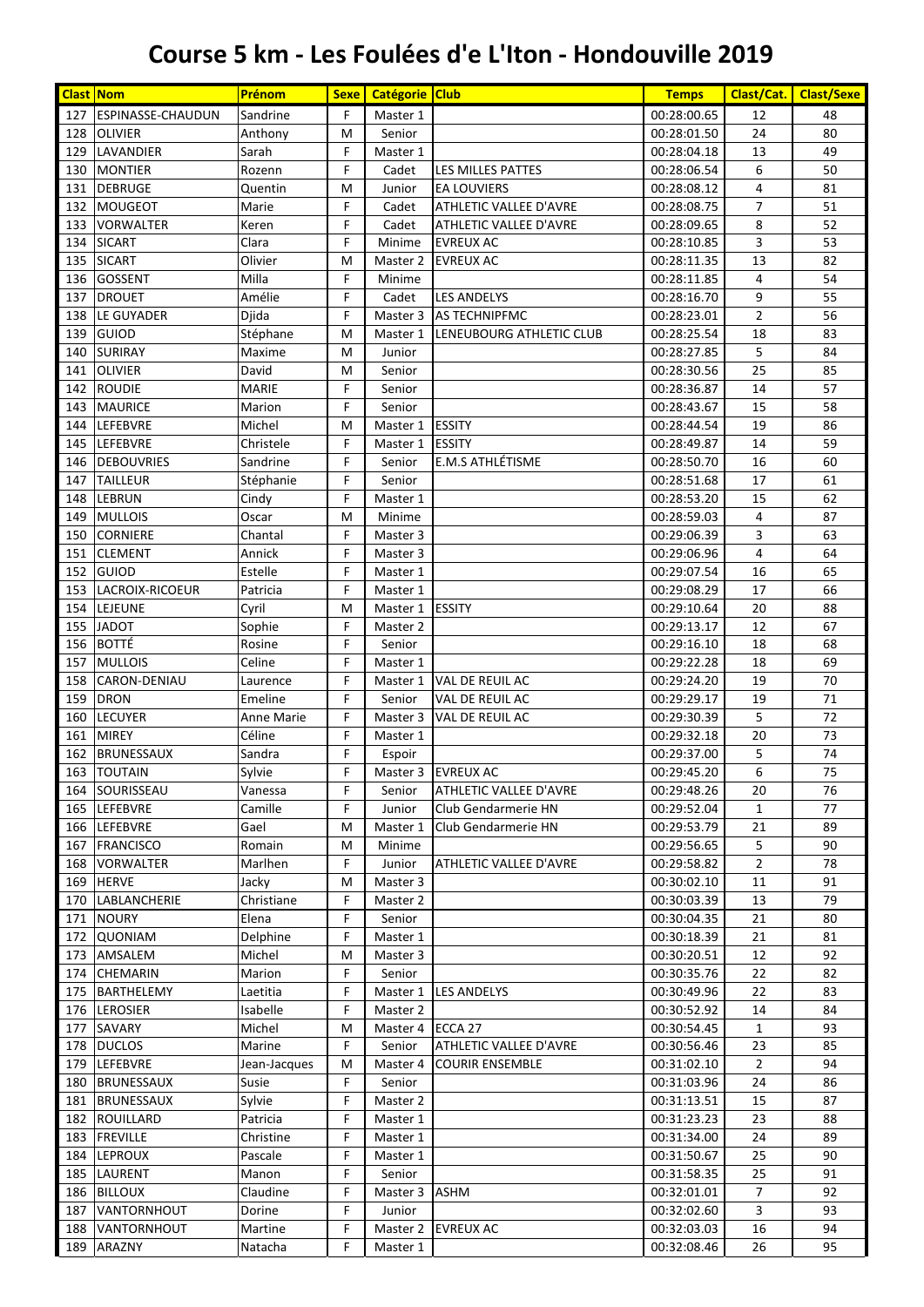| <b>Clast Nom</b> |                                | Prénom               | <b>Sexe</b> | Catégorie Club       |                               | <b>Temps</b>               | Clast/Cat.   | <b>Clast/Sexe</b> |
|------------------|--------------------------------|----------------------|-------------|----------------------|-------------------------------|----------------------------|--------------|-------------------|
| 190              | <b>LATROUITE</b>               | Maurice              | M           | Master 5             | <b>COURIR ENSEMBLE</b>        | 00:32:17.15                | $\mathbf{1}$ | 95                |
| 191              | <b>MORIN</b>                   | Justine              | F           | Cadet                | ATHLETIC VALLEE D'AVRE        | 00:32:27.34                | 10           | 96                |
| 192              | <b>CLOSSE</b>                  | Veronique            | F           | Master 2             |                               | 00:32:28.34                | 17           | 97                |
| 193              | <b>DOS SANTOS</b>              | Emmanuelle           | F           | Master 1             |                               | 00:32:31.93                | 27           | 98                |
| 194              | <b>AUFFRET</b>                 | Catherine            | F           | Master 3             | <b>ASHM</b>                   | 00:32:32.42                | 8            | 99                |
| 195              | <b>COINDARD</b>                | Delphine             | F           | Master 1             | <b>ASHM</b>                   | 00:32:32.96                | 28           | 100               |
| 196              | <b>FRESNOY</b>                 | Jeremy               | M           | Senior               | <b>ATHLETIC VALLEE D'AVRE</b> | 00:32:33.48                | 26           | 96                |
| 197              | <b>BOUGEAULT</b>               | Corinne              | F           | Master 1             | ATHLETIC VALLEE D'AVRE        | 00:32:33.96                | 29           | 101               |
| 198              | <b>TROPET</b>                  | Elise                | F           | Master 1             |                               | 00:32:34.48                | 30           | 102               |
| 199              | <b>ADAM</b>                    | Laurence             | F           | Master 1             |                               | 00:32:34.96                | 31           | 103               |
| 200              | <b>LESUEUR</b>                 | Helene               | F           | Master 1             |                               | 00:32:35.43                | 32           | 104               |
| 201              | <b>FUND</b>                    | Corinne              | F           | Master 2             |                               | 00:32:50.40                | 18           | 105               |
| 202              | <b>DRON</b>                    | Marie-Ange           | F           | Master 2             | VAL DE REUIL AC               | 00:32:54.07                | 19           | 106               |
| 203              | <b>DUCHESNE</b>                | Sabrina              | F           | Senior               |                               | 00:33:08.45                | 26           | 107               |
| 204              | CANAS                          | Iris                 | F           | Junior               |                               | 00:33:22.71                | 4            | 108               |
| 205              | <b>CHANTELOUP</b>              | Solene               | F           | Junior               | <b>ASPTT ROUEN</b>            | 00:33:23.98                | 5            | 109               |
| 206              | <b>BELHOCINE</b>               | Yamina               | F           | Senior               |                               | 00:33:52.10                | 27           | 110               |
| 207              | DENHAUT                        | Michèle              | F           | Master 3             | <b>COURIR ENSEMBLE</b>        | 00:33:56.78                | 9            | 111               |
| 208              | <b>PENNEC</b>                  | Fany                 | F           | Senior               | OISSEL AC76                   | 00:34:00.65                | 28           | 112               |
| 209              | <b>ARAB</b>                    | Sana                 | F           | Junior               |                               | 00:34:16.53                | 6            | 113               |
| 210              | <b>SERE</b>                    | Karine               | F           | Master 1             |                               | 00:34:28.89                | 33           | 114               |
| 211              | <b>ROBINET</b>                 | Véronique            | F           | Master 2             | <b>ATHLETIC VALLEE D'AVRE</b> | 00:34:33.54                | 20           | 115               |
| 212              | <b>BUSSIERE</b>                | Florence             | F           | Master 1             | <b>EA LOUVIERS</b>            | 00:34:49.21                | 34           | 116               |
| 213              | <b>TOTAIN</b>                  | Daniel               | M           | Master 3             | <b>EA LOUVIERS</b>            | 00:34:50.29                | 13           | 97                |
| 214              | <b>JARDIN</b>                  | Elisabeth            | F           | Master 3             | REVE 27                       | 00:35:39.14                | 10           | 117               |
| 215<br>216       | LEMAIRE                        | Maryvonne            | F<br>F      | Master 3             | <b>EVREUX AC</b>              | 00:35:42.50                | 11<br>35     | 118<br>119        |
| 217              | DEMYTTENAERE                   | Nathalie             | F           | Master 1             |                               | 00:35:54.68                |              | 120               |
| 218              | <b>BLOQUET</b><br><b>DOUCY</b> | Sabrina<br>Alexandra | F           | Master 1<br>Master 1 | <b>EVREUX AC</b>              | 00:36:11.56<br>00:36:20.98 | 36<br>37     | 121               |
| 219              | <b>FRICHOT</b>                 | Lea                  | F           | Senior               |                               | 00:36:22.03                | 29           | 122               |
| 220              | LE BESQ                        | Cecile               | F           | Master 1             |                               | 00:36:23.67                | 38           | 123               |
| 221              | CAQUINEAU                      | Véronique            | F           | Master 2             |                               | 00:36:35.71                | 21           | 124               |
| 222              | <b>CHASTANET</b>               | Karine               | F           | Master 1             |                               | 00:36:43.03                | 39           | 125               |
| 223              | <b>POCHON</b>                  | Jean                 | F           | Master 2             | ASPTT ÉVREUX RUNNING          | 00:36:44.12                | 22           | 126               |
| 224              | PILLON                         | Renee                | F           | Master 2             |                               | 00:36:54.71                | 23           | 127               |
| 225              | <b>DEBRUGE</b>                 | Quentin              | M           | Junior               | <b>EA LOUVIERS</b>            | 00:37:07.21                | 6            | 98                |
|                  | 226 REDINIER                   | Lauriane             | F           | Senior               |                               | 00:37:09.20                | 30           | 128               |
|                  | 227 HAUSS                      | Ginette              | F           | Master 5             | ASHM                          | 00:37:19.39                | 1            | 129               |
| 228              | <b>GEFFROY</b>                 | Delphine             | F           | Senior               | ATHLETIC VALLEE D'AVRE        | 00:38:03.62                | 31           | 130               |
| 229              | <b>FOURNAUX</b>                | Stéphanie            | F           | Master 1             |                               | 00:39:57.17                | 40           | 131               |
| 230              | <b>LOPEZ</b>                   | Julie                | F           | Senior               |                               | 00:39:57.73                | 32           | 132               |
| 231              | <b>LOPEZ</b>                   | Isabelle             | F           | Master 2             |                               | 00:41:23.84                | 24           | 133               |
| 232              | <b>BASSARD</b>                 | Ingrid               | F           | Master 1             |                               | 00:42:03.89                | 41           | 134               |
| 0                | <b>BUTTET</b>                  | Cyrille              | M           | Master 2             |                               | 00:00:00.00                | 0            | 0                 |
| 0                | DELAUNAY                       | Margot               | F           | Senior               | TEAM VAL EURE TRIATHLON       | 00:00:00.00                | 0            | 0                 |
| 0                | <b>DRON</b>                    | Anne Sophie          | F           | Senior               | VAL DE REUIL AC               | 00:00:00.00                | 0            | 0                 |
| 0                | <b>DUVAL</b>                   | Yann                 | M           | Master 1             | TEAM VAL EURE TRIATHLON       | 00:00:00.00                | 0            | 0                 |
| 0                | <b>GHARNOUS</b>                | Mohamed              | M           | Master 2             | <b>EA LOUVIERS</b>            | 00:00:00.00                | 0            | 0                 |
| 0                | <b>GUERVENO</b>                | Gwenaelle            | F           | Senior               |                               | 00:00:00.00                | 0            | 0                 |
| 0                | <b>HAZDAI</b>                  | Marie                | F           | Senior               |                               | 00:00:00.00                | 0            | 0                 |
| 0                | <b>HENRY</b>                   | Lucas                | M           | Cadet                | <b>LES ANDELYS</b>            | 00:00:00.00                | 0            | 0                 |
| 0                | <b>HOUTI</b>                   | Rayan                | M           | Cadet                |                               | 00:00:00.00                | 0            | 0                 |
| 0                | <b>HURE</b>                    | Jonathan             | M           | Senior               | <b>MONTIGNY RUNNING CLUB</b>  | 00:00:00.00                | 0            | 0                 |
| 0                | <b>HURE</b>                    | Melanie              | F           | Senior               | MONTIGNY RUNNING CLUB         | 00:00:00.00                | 0            | 0                 |
| 0                | <b>LEFORT</b>                  | Veronique            | F           | Master 2             | ATHLETIC VALLEE D'AVRE        | 00:00:00.00                | 0            | 0                 |
| 0                | LEMAITRE                       | Emmanuelle           | F           | Master 1             |                               | 00:00:00.00                | 0            | 0                 |
| 0                | <b>LIAUDET</b>                 | Chloe                | F           | Senior               | VAL DE REUIL AC               | 00:00:00.00                | 0            | 0                 |
| 0                | MONSCAVOIR                     | Philippe             | M           | Master 3             |                               | 00:00:00.00                | 0            | 0                 |
| 0                | <b>MORICE</b>                  | Laetitia             | F           | Senior               | MONTIGNY LA VAUPALIERE RC     | 00:00:00.00                | 0            | 0                 |
| 0                | <b>ROCHER</b>                  | Isabelle             | F           | Master 1             | <b>EA LOUVIERS</b>            | 00:00:00.00                | 0            | 0                 |
| 0                | VALLADON                       | Patrick              | M           | Master 2             | <b>EACPA</b>                  | 00:00:00.00                | 0            | 0                 |
| 0                | <b>WIBAULT</b>                 | <b>Brigitte</b>      | F.          | Master 2             | VAL DE REUIL AC               | 00:00:00.00                | 0            | 0                 |